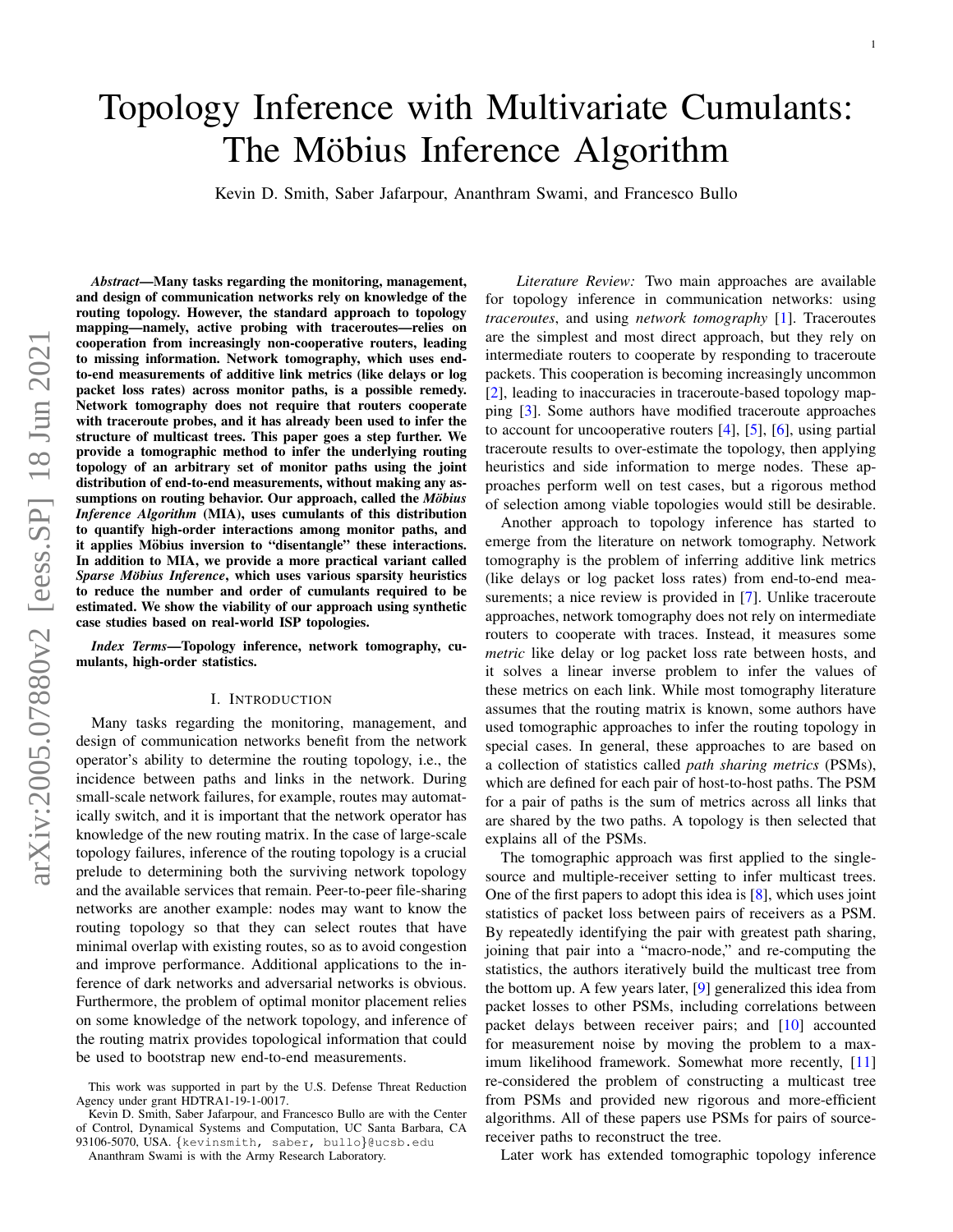from beyond multicast trees to more general multiple-source, multiple-receiver problems. In  $[12]$ , the authors merge multicast trees to infer the topology with multiple sources, under some "shortest-path" assumptions on the routing behavior again using PSMs. [13] provides more general necessary and sufficient conditions for when network inference is possible based on PSMs. Both of these papers essentially assume shortest-path routing, an assumption which is not always valid, for example, due to load balancing in the TCP layer [12]. This assumption also cannot accommodate more complex probing paths, such as the two-way paths that emerge when a monitoring endpoint pings another node.<sup>1</sup>

Recent papers have also applied tomography to problems with uncertain (yet not completely unknown) topologies. In [14], the typical linear inverse problem from tomography is replaced with a Boolean linear inverse problem, allowing the authors to identify failed links from end-to-end data. Similarly, [15] studies the problem of making network tomography robust to dynamics in the network topology. The last two papers also deal with the problem of measurement design, i.e. constructing the routing matrix to ensure identifiability. Neither of these two last papers is concerned with inferring the routing matrix; however, they do represent approaches outside of the PSM paradigm to gleaning topological information from end-to-end data in a tomography setting.

Another recent paper [16] introduced a new method for topology inference, called "OCCAM". Like most of the other methods we have referenced, OCCAM is based on PSMs; however, instead of algorithmically constructing the unique topology that is consistent with the PSMs and routing assumptions, OCCAM solves an optimization problem with an Occam's razor heuristic. The heuristic is not guaranteed to find the correct network structure (unless the underlying network is a tree), but the authors demonstrate good empirical performance. To our knowledge, OCCAM is the only approach to truly general topology inference via network tomography, i.e., an approach that does not require any assumptions on routing behavior (beyond the fundamental assumption of stable paths between source-receiver pairs).

*Contributions:* This paper provides another such approach to topology inference. We extend the use of secondorder PMSs into higher-order statistics (i.e., statistics involving more than two paths), allowing us to relax any underlying assumptions about the underlying topology. Our method uses cumulants to quantify high-order interactions between multiple paths, then applies Möbius inversion to "disentangle" these interactions, resulting in an encoding of the routing topology. Our general approach, which we call the *Möbius Inference Algorithm* (MIA), is a non-parametric method of reconstructing the routing matrix from multivariate cumulants of end-to-end measurements, under mild assumptions. It does not require any prior knowledge of the topology or distributions of link metrics, and works under general routing topologies.

The paper has three main contributions. First, we provide a novel application of statistics and combinatorics to network tomography. We show that multivariate cumulants of end-to-end measurements reveal interactions between the monitor paths (in the form of overlapping links), and we demonstrate how Möbius inversion can be used to infer link-path incidence from these cumulants. Based on these observations, we construct the *Möbius Inference Algorithm* (MIA), which recovers a provably correct routing matrix from these cumulants.

Second, we adapt MIA to the more practical scenario in which a dataset of end-to-end measurements is available, instead of exact cumulants. This "empirical" variant of the routing inference algorithm applies a hypothesis test to every candidate column of the routing matrix, deciding based on the data whether or not the column is present. This hypothesis testing is based on a novel statistic, and it works within any framework for location testing the mean of a distribution.

Third, we create a more practical procedure, called *Sparse Möbius Inference*, which modifies MIA using several sparsity heuristics. This procedure minimizes the number of cumulants that need to be evaluated, restricts cumulant orders to some user-specified limit, and reduces the time complexity of the algorithm. The procedure also makes the inference more robust against measurement noise, by replacing the exact Möbius inversion formula with a lasso regression problem.

Finally, we use many numerical case studies, based on real-world Rocketfuel networks, to evaluate the performance of Sparse Möbius Inference. We study how the performance depends on the underlying network, the number of monitor paths, the sample size, and other parameters.

*Organization:* This paper takes a didactic approach to introducing MIA and its sparse variant. Section  $\Pi$  formally describes the communication network model and key variables, provides a brief introduction to cumulants and kstatistics, and discusses our three mild assumptions. Section III considers the easiest setting for topology inference, wherein precise values for all of the necessary cumulants are available without noise, so that we can focus on the core statistical and combinatorial insights behind MIA. Section  $IV$  then replaces the precise cumulant values with noisy measurements. Then Section V replaces MIA altogether with the more practical Sparse Möbius Inference procedure, which allows the user to cap the order of cumulants they are willing to estimate. Finally, Section VI provides an overview of our numerical results and evaluation. *The full set of numerical results, as well as all proofs of theoretical results, are contained in appendices in the supplementary file.*

#### II. MODELING AND PRELIMINARIES

#### *A. Model*

We consider a network on a (possibly directed) graph G with a set of links  $L = \{\ell_1, \ell_2, \ldots, \ell_m\}$ . Every link is associated with an additive link metric, like a time delay or log packet loss rate. We will refer to these metrics simply as "delays," although other metrics are possible.

For each link, there is a *link delay variable*  $U_\ell$ , which is a random variable representing the amount of time that a unit of traffic requires to traverse the link. Link delays are not measured directly. Instead, we will infer properties of these

<sup>&</sup>lt;sup>1</sup>We would like to thank an anonymous reviewer for pointing out this possibility.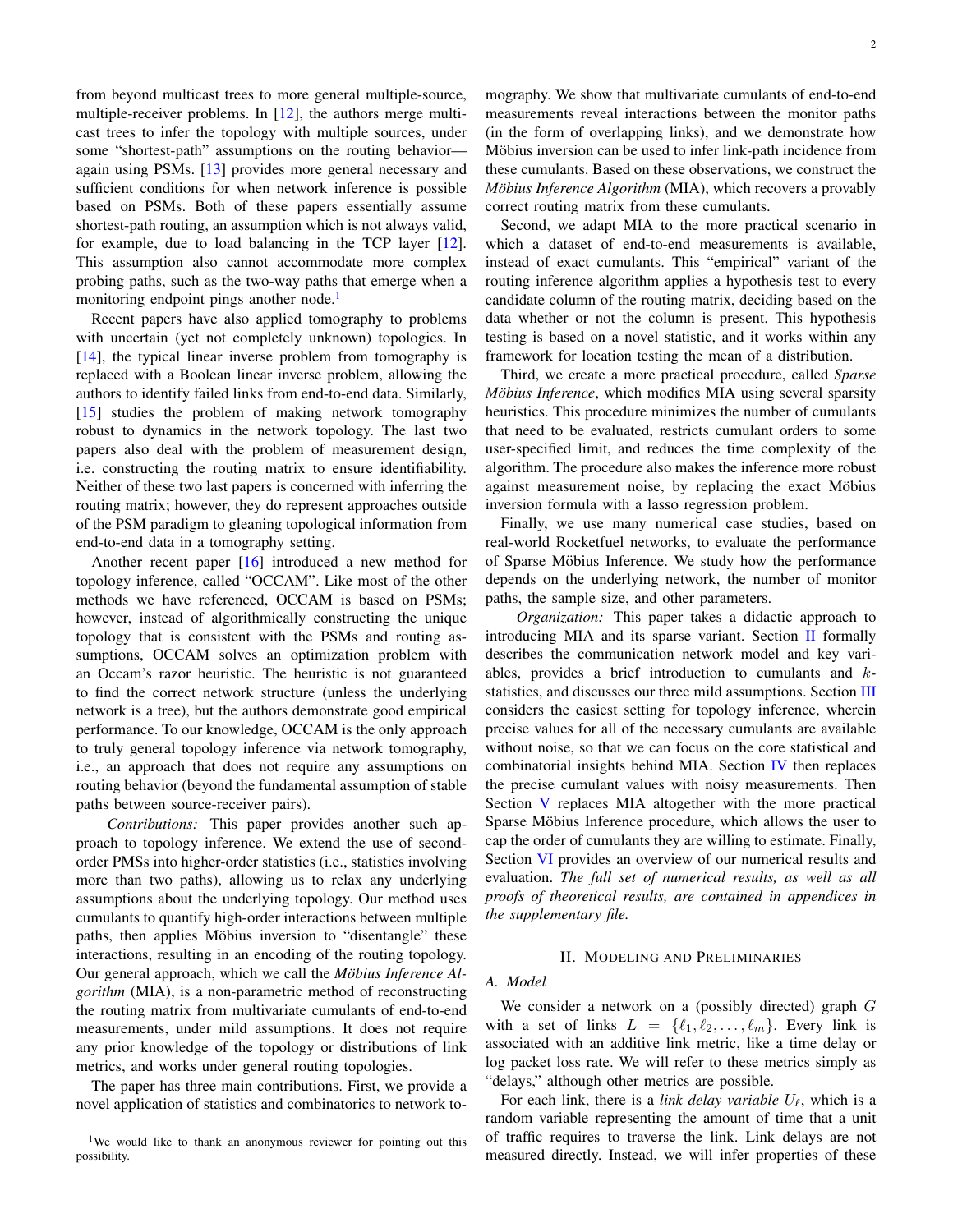variables from cumulative delays across certain simple paths in  $G$ , called *monitor paths*. Let  $P_m$  be a set of n monitor paths. Each  $p \in P_m$  is associated with a *path delay variable* 

$$
V_p = \sum_{\substack{\ell \in L \text{ s.t.} \\ p \text{ traverses } \ell}} U_{\ell}, \qquad \forall p \in P_m \tag{1}
$$

which is the total delay experienced by a unit of traffic along the path  $p$ . If we define a random vector of link variables  $\mathbf{U} = \begin{pmatrix} U_{\ell_1} & U_{\ell_2} & \cdots & U_{\ell_m} \end{pmatrix}^\mathsf{T}$  and a random vector of path variables  $\mathbf{V} = (V_{p_1} \quad V_{p_2} \quad \cdots \quad V_{p_n})$ , then we can write (1) in the form

$$
V = RU
$$
 (2)

using a *routing matrix*  $\mathbf{R} \in \{0, 1\}^{n \times m}$ , where  $r_{p\ell} = 1$  if and only if p traverses the link  $\ell$ . We stress that we do not make any assumptions about the nature of these monitor paths or the underlying routing behavior. They may be one-way paths between monitoring endpoints, two-way paths from a ping to a node and back, or both. The paths do not have to reflect shortest-path routing.

We suppose that an experimenter is capable of measuring path delays  $V_p(t)$  for each monitor path p, at many sample times t. The experimenter has no prior knowledge about the link variables  $U_{\ell}$  and does not know the routing matrix **R**. Importantly, we make the simplifying assumption in this paper that link delays are spatially and temporally independent, i.e.,  $U_{\ell}(t)$  and  $U_{\ell'}(t')$  are statistically independent unless  $\ell = \ell'$ and  $t = t'$ . This assumption is fundamental in the network tomography literature [1], [7], [9], [10], [11], [12].

#### *B. Preliminaries and Notation*

*General Notation:* Let  $\mathbb{Z}_{\geq 0}$  and  $\mathbb{Z}_{> 0}$  denote the sets of non-negative and positive integers, respectively. Given a set S and an integer  $i \leq |S|$ , let the binomial  $\binom{S}{i}$ =  $\{S' \subseteq S : |S'| = i\}$  denote the collection of all *i*-element subsets of *S*. Given  $i, n \in \mathbb{Z}_{\geq 0}$ , let  $\binom{n}{i}$  denote the number of *i*element multisets chosen from  $n$  distinct elements. Given two ordered and countable sets  $X \subseteq Y$ , define the *characteristic vector*  $\chi(X, Y) \in \{0, 1\}^{|Y|}$  *of* X *in* Y by  $\chi_i(X, Y) = 1$  if and only if  $y_i$  ∈ X. Given any function  $f : X \to \mathbb{R}$ , the *support* of the function supp(f) is the subset of elements  $x \in X$  such that  $f(x) \neq 0$ .

*Multi-Indices:* A *multiset* is a set that allows for repeated elements. A multiset can be represented by a *multi-index*, which is a function  $\alpha : S \to \mathbb{Z}_{\geq 0}$  that maps each element of S to its multiplicity in the multiset. The *support* of a multiindex is the set of elements with positive multiplicity, i.e.,  $supp(\alpha) = \{s \in S : \alpha(s) \geq 1\}$ . The *size* of a multi-index is its total multiplicity:  $|\alpha| = \sum_{s \in S} \alpha(s)$ . If S is an ordered set with  $n$  elements (e.g., if  $S$  consists of elements of a vector), then multi-indices on  $S$  are naturally represented as vectors  $\alpha \in \mathbb{Z}_{\geq 0}^n$ ; in this case, we will use multi-indices on S and vectors in  $\mathbb{Z}_{\geq 0}^n$  interchangeably. For example, for  $S = \{a, b, c, d\}$ , the multi-index corresponding to the multiset  $\{a, b, b, d, d, d\}$ can be represented by the vector  $(1 \quad 2 \quad 0 \quad 3)^{\mathsf{T}}$ , using an alphabetic ordering of S.

*Link Sets:* Throughout this paper, we make use of two maps from sets of monitor paths to sets of links. Recall that  $\mathbf{R} \in \{0,1\}^{n \times m}$  is the routing matrix. For each  $P \subseteq P_m$ , we define the *common link set*  $C: 2^{P_m} \to 2^L$  by

$$
C(P) = \{ \ell \in L : r_{p\ell} = 1, \ \forall p \in P \}
$$
 (3)

and the *exact link set*  $E: 2^{P_m} \to 2^L$  by

$$
E(P) = \{ \ell \in L : r_{p\ell} = 1, \,\forall p \in P \text{ and } r_{p\ell} = 0, \,\forall p \notin P \}
$$
\n
$$
\tag{4}
$$

The common link set  $C(P)$  contains all links that are utilized by every path in P. The exact link set is more strict:  $E(P)$ consists of links that are utilized by every path in P *and* that are not utilized by any path outside of  $P$ . Neither of these maps are known *a priori*. It is worth noting that the exact link set contains all of the information of the routing matrix, since  $E(P)$  is nonempty if and only if the characteristic vector  $\chi(P, P_m)$  is a column of **R**.

As an example, consider the following routing matrix encoding 8 monitor paths that utilize 8 links:

|  |  |  |  | $\begin{pmatrix} 1 & 0 & 0 & 0 & 0 & 0 & 0 & 0 \\ 0 & 0 & 0 & 0 & 1 & 1 & 0 & 0 \\ 0 & 0 & 0 & 1 & 0 & 1 & 0 & 1 \\ 0 & 0 & 1 & 1 & 0 & 1 & 1 & 0 \\ 0 & 1 & 1 & 1 & 0 & 0 & 0 & 0 \\ 0 & 1 & 0 & 0 & 1 & 0 & 1 & 0 \\ 0 & 1 & 1 & 0 & 1 & 0 & 0 & 1 \\ 0 & 1 & 0 & 0 & 0 & 1 & 1 & 0 \end{pmatrix}$ |
|--|--|--|--|------------------------------------------------------------------------------------------------------------------------------------------------------------------------------------------------------------------------------------------------------------------------------------------------------|
|  |  |  |  |                                                                                                                                                                                                                                                                                                      |
|  |  |  |  |                                                                                                                                                                                                                                                                                                      |
|  |  |  |  |                                                                                                                                                                                                                                                                                                      |
|  |  |  |  |                                                                                                                                                                                                                                                                                                      |

In this example,  $C({p_1}) = E({p_1}) = {\ell_1}$ , since column 1 is the only column with a nonzero first entry, and all other entries in the column are zero. Furthermore,  $C({p_3, p_7})$  =  $E({p_3, p_7}) = {\ell_8}$ , since column 8 is the only column with a nonzero third and seventh entry, and all other entries are zero. But C and E are not always equal:  $C({p_5, p_6}) = {p_2}$ , but column 2 contains other nonzero entries as well, so  $E({p_5, p_6}) = \emptyset$ . Multiple common links are also possible, e.g.,  $C({p_6, p_7}) = {\ell_2, \ell_5}.$ 

#### *C. Cumulants and* k*-Statistics*

Cumulants are a class of statistical moments, which extend the familiar notions of mean and covariance to higher orders. A good introduction is provided in [17]; we provide a quick background here. Given a random variable  $X$ , define the *cumulant generating function*

$$
K(t) = \log E[e^{tX}] = \kappa_1 t + \frac{\kappa_2}{2!}t^2 + \frac{\kappa_3}{3!}t^3 + \cdots
$$

which admits a Taylor expansion for some sequence of coefficients  $\kappa_1, \kappa_2, \kappa_3, \ldots$ . These coefficients are defined as the *cumulants* of the random variable X. The first three cumulants are identical to central moments:  $\kappa_1$  is the mean of X,  $\kappa_2$ is the variance, and  $\kappa_3 = \mathbb{E}[(X - \mathbb{E}[X])^3]$ . For orders four and higher, the relationship between cumulants and central moments is increasingly complicated. Table I provides some examples of common distributions whose cumulants have closed-form expressions. Given a random variable  $X$  and an integer  $i \in \mathbb{Z}_{>0}$ , we let  $\kappa_i(X)$  denote the *i*th cumulant of X.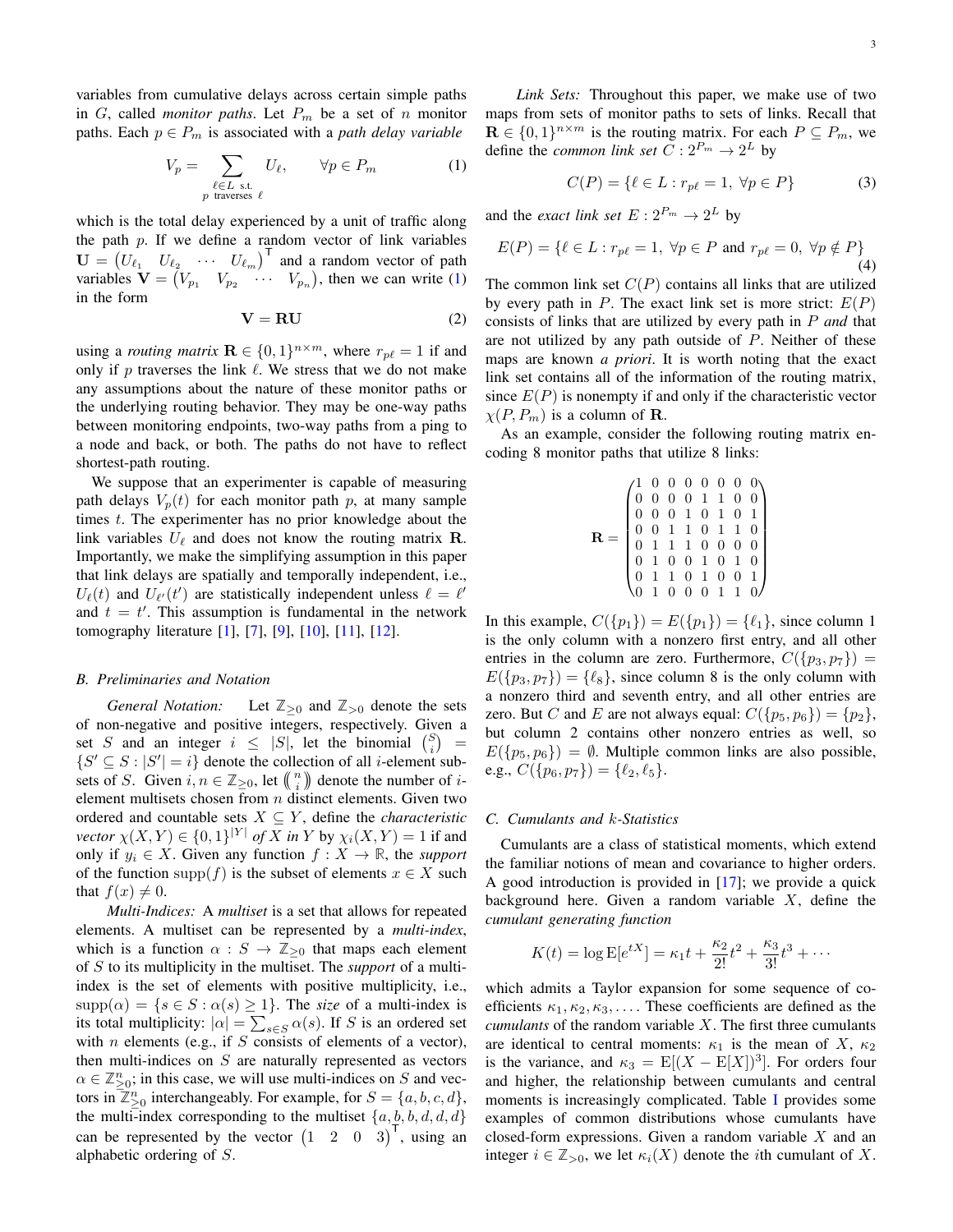| Distribution | Parameters         | <b>Cumulants</b>                                                                         |
|--------------|--------------------|------------------------------------------------------------------------------------------|
| Normal       | $\mu$ , $\sigma^2$ | $\kappa_1 = \overline{\mu, \ \kappa_2 = \sigma^2, \ \kappa_i = 0 \text{ for } i \geq 3}$ |
| Exponential  |                    | $\kappa_i = \lambda^i (i-1)!$ for $i \geq 1$                                             |
| Gamma        | $\alpha$ , $\beta$ | $\alpha \beta^{-i} (i-1)!$ for $i \geq 1$                                                |

TABLE I: Cumulants of some common univariate distributions.

Multivariate cumulants are an extension of cumulants to joint distributions. Given some jointly-distributed random variables  $X_1, X_2, \ldots, X_n$ , the cumulant generating function is

$$
K(\mathbf{t}) = \log \mathbb{E}[e^{t_1 X_1 + \dots + t_n X_n}] = \sum_{\alpha} \frac{\kappa_{\alpha}}{|\alpha|!} \mathbf{t}^{\alpha}
$$

where the sum in the Taylor expansion occurs over all multiindices  $\alpha$  on the set of integers  $\{1, 2, ..., n\}$ , and  $\mathbf{t}^{\alpha}$  denotes the product  $t_1^{\alpha(1)} t_2^{\alpha(2)} \cdots t_n^{\alpha(n)}$ . Collecting  $X_1, X_2, \ldots, X_n$ into the random vector  $\mathbf{X} = \begin{pmatrix} X_1 & X_2 & \cdots & X_n \end{pmatrix}^\mathsf{T}$ , we use either the compact notation  $\kappa_{\alpha}(\mathbf{X})$  or expanded notation  $\kappa_{\alpha}(X_1, X_2, \ldots, X_n)$  to represent the multivariate cumulant of the joint distribution that corresponds to the multi-index  $\alpha$ . If  $\alpha$  is the multi-index of all ones, we drop the subscript and use the shorthand notation  $\kappa(X_1, X_2, \ldots, X_n)$ . We also refer to the *order* of a cumulant as the size  $|\alpha|$  of its multi-index.

First-order multivariate cumulants are means: if  $\alpha$  has all zero multiplicites except  $\alpha(i) = 1$ , then  $\kappa_{\alpha}(\mathbf{X}) = \mathbb{E}[X_i].$ Second-order multivariate cumulants are covariances: if  $\alpha$  has all zero multiplicities except  $\alpha(i) = \alpha(j) = 1$ , then  $\kappa_{\alpha}(\mathbf{X}) =$  $cov(X_i, X_j)$ . If instead  $\alpha(i) = 2$  with all other multiplicities zero, then  $\kappa_{\alpha}(\mathbf{X}) = \text{Var}(X_i)$ . We will also make use of two general properties of multivariate cumulants:

(i) *Multilinearity.* If Y is a random variable independent from  $X_1, X_2, \ldots, X_n$ , then

$$
\kappa_{\alpha}(X_1, \ldots, X_i + Y, \ldots, X_n) =
$$
  
\n
$$
\kappa_{\alpha}(X_1, \ldots, X_i, \ldots, X_n) + \kappa_{\alpha}(X_1, \ldots, Y, \ldots, X_n)
$$

for any index i and multi-index  $\alpha$ .

(ii) *Independence*. If any pair  $X_i$ ,  $X_j$  of the random variables  $X_1, X_2, \ldots, X_n$  are independent, and  $\alpha(i)$  and  $\alpha(j)$  are both non-zero, then  $\kappa_{\alpha}(\mathbf{X}) = 0$ .

Cumulants can be computed analytically from joint distributions using the generating function, but for unknown distributions, they must be estimated from samples. Given an i.i.d. sample  $\mathbf{x}_1, \mathbf{x}_2, \dots, \mathbf{x}_N \in \mathbb{R}^n$  from **X**, the *k*-statistic  $k_{\alpha}(\mathbf{x}_1, \mathbf{x}_2, \dots, \mathbf{x}_n)$  is defined as the minimum-variance unbiased estimator of  $\kappa_{\alpha}(\mathbf{X})$ . The first and second-order kstatistics are sample means and sample covariances, but higher-order *k*-statistics quickly become more complex. We refer the reader to  $[18]$  and  $[19]$  for a discussion of how general  $k$ -statistics are derived. For the purpose of this paper, it suffices to note that software packages are available to compute  $k$ statistics from samples, both in R  $[20]$  and our own Python library [21].

#### *D. Assumptions*

At various points throughout the paper, we will invoke three closely-related assumptions regarding the routing matrix and link delay cumulants. The first assumption requires that  $R$  has no repeated columns:

Assumption 1 (Distinct Links). No two links are traversed by precisely the same set of paths in  $P_m$ ; i.e., no two columns of **R** are identical; i.e.,  $|E(P)| \in \{0, 1\}$  for all  $P \subseteq P_m$ .

This assumption is common in the network tomography literature. If  $\ell, \ell' \in L$  are used by precisely the same set of monitor paths, then the link delays  $U_{\ell}, U_{\ell'}$  will only show up in path delays through their sum  $U_{\ell} + U_{\ell'}$ . Due to this linear dependence, complete network tomography is impossible when Assumption 1 is violated, since  $\bf{R}$  will be rank deficient.

The second assumption requires that link delays have nonzero cumulants:

**Assumption 2** (Nonzero Cumulants). For all  $\ell \in L$ , and for all  $i = 2, 3, \ldots, n$ , the delay cumulant is nonzero:  $\kappa_i(U_\ell) \neq 0$ .

For most practical purposes, one can think of Assumption 2 as meaning that no link delay distribution is normally distributed. Non-normality is a necessary condition for the assumption to hold, since the normal distribution has zero-valued cumulants for orders 3 and higher. Non-normality is not technically a sufficient condition, since it is theoretically possible for a distribution to have zero cumulants at some orders, but these cases are not common. In fact, the normal distribution is the only distribution with a finite number of nonzero cumulants [17]. If link delays are known to be non-normally distributed, we consider this to be a weak assumption.

Finally, the third assumption requires that certain *sums* of link delays have nonzero cumulants:

**Assumption 3** (Nonzero Common Cumulants). For all  $P \subseteq$  $\sum_{\ell \in C(P)} \kappa_i(U_\ell) \neq 0.$  $P_m$ , and for all  $i = 2, 3, \ldots, n$ , if  $C(P)$  is nonempty, then

In other words, if all paths in  $P \subseteq P_m$  share a collection of common links  $C(P)$ , the delay cumulants on these common links should not cancel out by summing to zero. This is also a weak assumption, since such a cancellation is very unlikely. In fact, many families of distributions supported on  $\mathbb{R}_{>0}$ (including exponential and gamma distributions) have strictly positive cumulants at all orders, in which case Assumption 3 is satisfied automatically.

#### III. THEORETICAL FOUNDATIONS

We now proceed with our main theoretical contribution: a simple algorithm to infer the routing matrix from multivariate cumulants of path latencies. The purpose of this section is to state the underlying theoretical principles of MIA, so we will temporarily assume that exact values for multivariate cumulants of the path delay vector  $V$  are available. In reality, the experimenter seldom knows these exact values and must estimate them via k-statistics instead, but this requires some extra statistical treatment that we defer to Sections IV and V. For now, we will assume exact cumulant values to focus on the discrete mathematics that underpin MIA.

MIA works by identifying which exact link sets  $E(P)$  are nonempty, since these correspond precisely to columns of R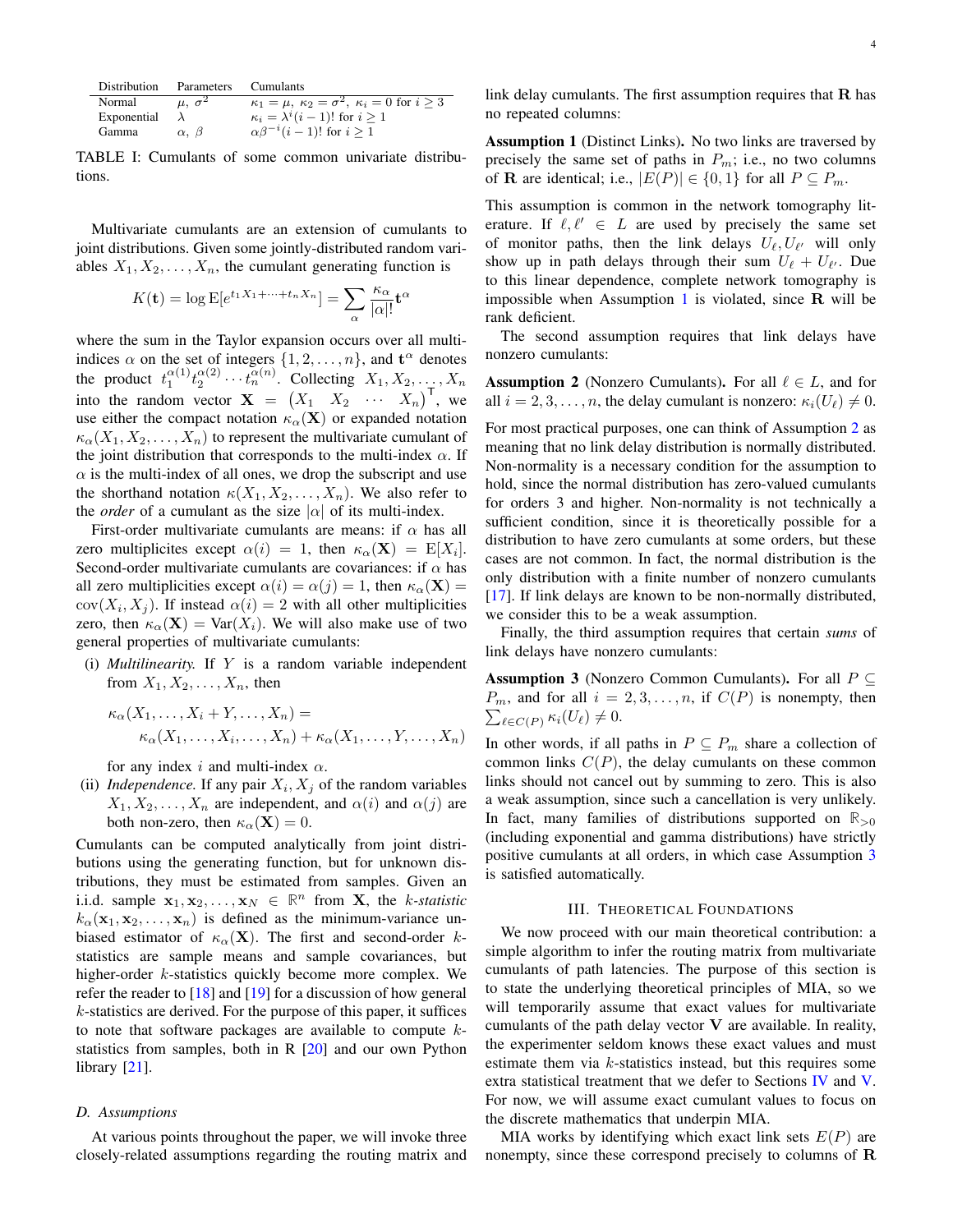(via the characteristic vector of  $P$ ). The sizes of the exact link sets are not directly observable, but they can be inferred from the sizes of the common link sets. From  $(3)$  and  $(4)$ , we can see that exact and common link sets are related by

$$
E(P) = C(P) \setminus \bigcup_{p' \notin P} C(P \cup \{p'\}).
$$

We can count the size of the union using the inclusionexclusion principle:

 $\mathbf{r}$ 

$$
\left| \bigcup_{p' \notin P} C(P \cup \{p'\}) \right| = \sum_{Q \supset P} (-1)^{|Q| - |P| + 1} |C(Q)|. \quad (5)
$$

Since  $C(P \cup \{p'\}) \subseteq C(P)$  for all p', we can use the inclusionexclusion formula  $(5)$  to find the size of the exact link set as a function of the sizes of the common link sets:

$$
|E(P)| = \sum_{Q \supseteq P} (-1)^{|Q| - |P|} |C(Q)| \tag{6}
$$

If we could somehow evaluate the number of common links shared by any set of monitor paths, we could use the inclusionexclusion principle to compute any  $|E(P)|$ , from which we could reconstruct the routing matrix.

Unfortunately, counting the number of common links is typically infeasible in a tomography setting. But the relationship in (6) actually holds for *any* additive measure of link sets, not just cardinality, and some additive measures can be inferred directly from end-to-end path data. For example, if " $|C(Q)|$ " represents the sum of delay variances  $Var(U_\ell)$  for each link in  $C(Q)$ , then (6) yields the sum of delay variances across links in  $E(P)$ , which is nonzero if and only if  $E(P)$  is nonempty. This sum of delay variances across common links can be inferred from path delay data—at least for pairs of monitor paths  $p, p'$ , the covariance cov $(V_p, V_{p'})$  is equal to the sum of delay variances for each shared link in  $C({p, p')})$ . For larger path sets, we require higher-order statistics—like multivariate cumulants—to measure " $|C(P)|$ ".

Having conveyed some of the core ideas behind MIA, we are ready to present the algorithm itself and examine it with more theoretical rigor. The algorithm occurs in three stages:

- (i) *Estimation*. Estimate a vector of multivariate cumulants of path latencies. This vector contains information about the links that are common to any given collection of paths. (The label "estimation" is a misnomer in the context of this section, wherein cumulants are known precisely, but it will make more sense when we consider the "datadriven" version of the algorithm.)
- (ii) *Inversion*. Apply a Möbius inversion transformation to this vector of estimates. The vector resulting from this transformation contains the routing matrix, under a simple encoding. The transformation is linear, so this step can be viewed as a matrix-vector multiplication.
- (iii) *Reconstruction*. Decode the transformed vector, thereby reconstructing the routing matrix.

Theorem 1 (Analysis of MIA). *Consider the application of Algorithm 1 to a joint distribution of path delays*  $\mathbf{V} = (V_{p_1} \quad V_{p_2} \quad \cdots \quad V_{p_n})^{\mathsf{T}}$ *. Let*  $\mathbf{R} \in \{0, 1\}^{n \times m}$ 

Algorithm 1 Möbius Inference Algorithm (MIA) Input: Joint distribution of path delays V **Output:** Routing matrix **R** 1: // *Estimation stage:* 2: Initialize undefined function  $f_n: 2^{P_m} \to \mathbb{R}$ 3: for  $P \subseteq P_m$ :<br>4: Define  $\alpha$ Define  $\alpha$  as any multi-index on  $P_m$  such that  $supp(\alpha) = P$  and  $|\alpha| = n$ 5:  $f_n(P) \leftarrow \kappa_\alpha(\mathbf{V})$ 6: // *Inversion stage:* 7: Initialize undefined function  $g_n : 2^{P_m} \to \mathbb{R}$ 8: for  $P \subseteq P_m$ :<br>9:  $q_n(P) \leftarrow$ 9:  $g_n(P) \leftarrow \sum_{Q \supseteq P} (-1)^{|Q| - |P|} f_n(Q)$ 10: // *Reconstruction stage:* 11: Initialize empty matrix  $\hat{\mathbf{R}} \in \mathbb{R}^{n \times 0}$ 12: **for**  $P \subseteq P_m$  :<br>13: **if**  $q_n(P)$ 13: **if**  $g_n(P) \neq 0$  :<br>14:  $\hat{\mathbf{R}} \leftarrow (\hat{R})$ 

14:  $\mathbf{\hat{R}} \leftarrow (\hat{R} \ \ \chi(P, P_m))$ 

15: return  $\ddot{\mathbf{R}}$ 

*be the true underlying routing matrix, and let* U =  $(U_{\ell_1} \quad U_{\ell_2} \quad \cdots \quad U_{\ell_m})^{\dagger}$  be the underlying link delays, so that  $\dot{V} = R U$ . The following are true:

- *(i) The algorithm terminates and returns a matrix*  $\hat{\mathbf{R}} \in$  $\{0,1\}^{n \times \hat{m}}$  for some  $\hat{m} \in \mathbb{Z}_{\geq 0}$ , in  $O(2^n)$  time.
- *(ii)* By line 6, the map  $f_n: 2^{P_m} \to \mathbb{R}$  satisfies the following *property:*

$$
f_n(P) = \sum_{\ell \in C(P)} \kappa_n(U_\ell), \qquad \forall P \subseteq P_m \tag{7}
$$

*(iii) By line* 10, the map  $g_n : 2^{P_m} \to \mathbb{R}$  *satisfies the following property:*

$$
g_n(P) = \sum_{\ell \in E(P)} \kappa_n(U_\ell), \qquad \forall P \subseteq P_m \tag{8}
$$

*(iv) Every column of*  $\hat{\mathbf{R}}$  *is also a column of*  $\hat{\mathbf{R}}$ *. Furthermore, under Assumptions 1 and 2,* R *and* Rˆ *are equivalent (up to a permutation of columns).*

Statement (i) is obvious from inspection of the algorithm, so we will focus on proving the remaining three statements, which fall neatly into the three stages (estimation, inversion, and reconstruction) of the algorithm. In the following subsections, we will analyze each of these three stages.

#### *A. Estimation Stage*

The purpose of the estimation stage is to collect a vector of high-order statistics of path delays. These statistics are carefully chosen so that they contain information about the routing topology. The title of "estimation" for this stage will be more appropriate in the next subsection, when we must estimate these statistics from data (rather than compute them analytically from a known distribution).

In the estimation stage, we gather a vector of multivariate path delay cumulants for every path set  $P \subseteq P_m$ . The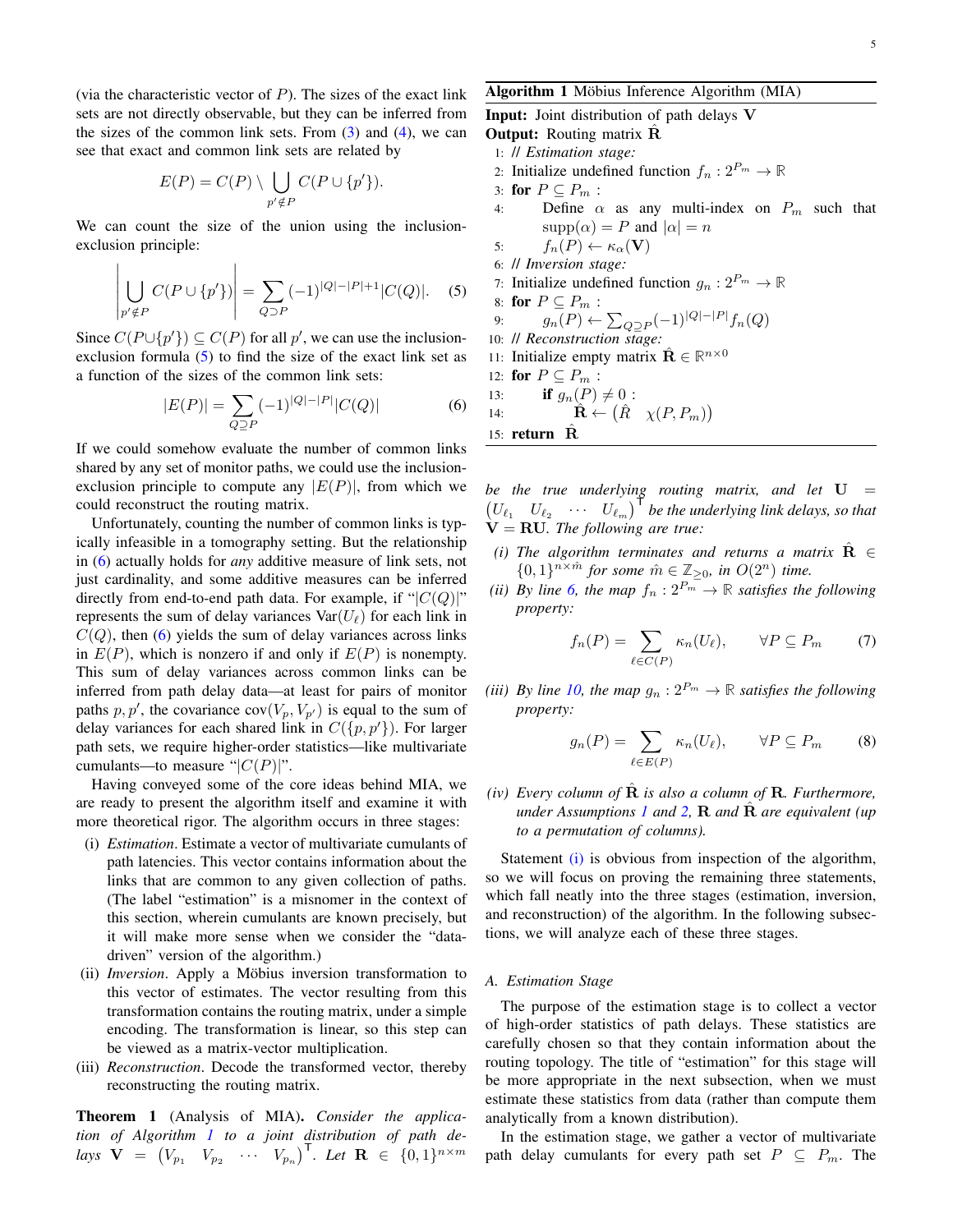multivariate cumulants that we select for each path set are based on representative multi-indices:

**Definition 2** (Representative Multi-Indices). Let  $P \subseteq P_m$ , and let  $i \geq |P|$  be an integer. An *i*th-order *representative multiindex* of P is any multi-index  $\alpha$  on  $P_m$  such that  $supp(\alpha) = P$ and  $|\alpha| = i$ . We use the notation  $A_{i,P}$  to denote the set of all ith-order representative multi-indices of P.

We will now collect a vector of path delay cumulants, with one entry corresponding to each set of monitor paths in  $2^{P_m}$ :

**Definition 3** (Common Cumulant). Let  $i$  be a positive integer. For each  $P \subseteq P_m$ , let  $\alpha$  be any *i*th-order representative multiindex of  $P$ . The *i*th-order *common cumulant* is the map  $f_i$ :  $2^{P_m} \to \mathbb{R}$  with entries

$$
f_i(P) = \kappa_\alpha(\mathbf{V}), \qquad \forall P \subseteq P_m \tag{9}
$$

Careful readers will also note that we refer to "the" common cumulant, rather than "a" common cumulant, which would seem more appropriate, given the many choices of representative multi-indices. But the value of the common cumulant is independent of the particular choice of representative multi-index—regardless of which representative multi-index we choose, it is always the sum of univariate cumulants across links that are traversed by every path in  $P$ . Broadly speaking, the value of  $f_i(P)$  contains information about which links are common to every path in  $P$ .

Lemma 4 (Properties of the Estimation Stage). *The following are true:*

- *(i) Let*  $P \subseteq P_m$ *. If*  $i \ge |P|$ *, there are*  $\binom{i-1}{|P|-1}$  *ith-order representative multi-indices of* P*.*
- (*ii*) For all  $i \in \mathbb{Z}_{>0}$ , the common cumulant  $f_i: 2^{P_m} \to \mathbb{R}$ *satisfies* (7)*.*
- *(iii) Statement (ii) of Theorem 1 is true, i.e., Algorithm 1 correctly computes the common cumulant vector for order*  $i = n$ .

#### *B. Inversion Stage*

In the inversion stage, we extract topological information from the vector of common cumulants by applying an invertible linear transformation. Lemma  $4$  (ii) shows that common cumulants are sums over common link sets. But it is clear from (3) and (4) that common link sets can be written as unions of exact link sets, which more directly provide information about the routing matrix. Accordingly, common cumulants can be written as sums over exact link sets, using *exact cumulants*:

**Definition 5** (Exact Cumulant). For each positive integer  $i$ , we define the *i*th-order *exact cumulant*  $g_i: 2^{P_m} \to \mathbb{R}$  by (8), replacing  $n$  with  $i$ .

In the following lemma, we formalize the relationship of common cumulants as sums of exact cumulants. We then apply Möbius inversion to this sum:

**Lemma 6** (Properties of the Inversion Stage). Let  $f_i$  be the *common cumulant vector, and let*  $g_i: 2^{P_m} \rightarrow \mathbb{R}$ *. The following three statements are equivalent:*

 $(i)$   $g_i$  *is the exact cumulant vector. (ii)*  $f_i$  *and*  $g_i$  *satisfy* 

$$
f_i(P) = \sum_{Q \supseteq P} g_i(Q), \qquad \forall P \subseteq P_m \tag{10}
$$

*(iii)*  $f_i$  *and*  $g_i$  *satisfy* 

$$
g_i(P) = \sum_{Q \supseteq P} (-1)^{|Q| - |P|} f_i(Q), \qquad \forall P \subseteq P_m \quad (11)
$$

*Furthermore, statement (iii) of Theorem 1 is true, i.e., the Algorithm 1 correctly computes the exact cumulant vector.*

Lemma  $6$  is the heart of MIA. By applying the inversion  $(11)$ to the vector of common cumulants, we calculate the vector of *exact* cumulants. Whereas common cumulants contain information about which links are traversed by every path in a set, exact cumulants contain information about which links are traversed *precisely* by the paths in a set, i.e., they contain information about columns of the routing matrix.

#### *C. Reconstruction Stage*

The final stage of the algorithm is to reconstruct the routing matrix from the exact cumulant vector. This reconstruction is straightforward, using only the zero-nonzero pattern of  $g_i$ :

**Lemma 7** (Properties of the Reconstruction Stage). Let  $q_n$ :  $2^{P_m} \rightarrow \mathbb{R}$  *be the exact cumulant vector. For each*  $P \subseteq P_m$ , Let  $\chi(P, P_m) \in \{0, 1\}^n$  be the characteristic vector of P in Pm*. The following are true:*

- *(i) If*  $P \in \text{supp}(q_n)$ *, then*  $\chi(P, P_m)$  *must be a column of the routing matrix. Under Assumptions 1 and 2, the converse is also true.*
- *(ii) Statement (iv) of Theorem 1 is true.*

#### *D. Detailed Example*

In order to illustrate MIA, we will apply the algorithm to a small example, consisting of 3 monitor paths that utilize three links. We will walk through each of the three stages of the algorithm in detail.

*Setup:* Consider a network with three monitor paths  $P_m = \{p_1, p_2, p_3\}$  and three links  $L = \{\ell_1, \ell_2, \ell_3\}$ , with a routing matrix

$$
\mathbf{R} = \begin{array}{cc} \ell_1 & \ell_2 & \ell_3 \\ p_1 & 1 & 0 \\ p_2 & 1 & 0 & 1 \\ p_3 & 0 & 0 & 1 \end{array} \tag{12}
$$

Clearly this routing matrix satisfies Assumption 1. Each of the three link delay distributions is exponential, with probability density functions  $f_{u_\ell}(x) = \lambda_\ell e^{-\lambda_\ell x}$  for each  $\ell \in L$ , and intensities  $\lambda_{\ell_1} = 1$ ,  $\lambda_{\ell_2} = 1.5$ , and  $\lambda_{\ell_3} = 2$  (in units of per millisecond). All cumulants of exponential distributions are positive, so the latency variables satisfy Assumption 2. We then invoke (2) to obtain the joint distribution of path delays. We assume that the theoretical distribution of path delays is known—in particular, the cumulants  $\kappa_{\alpha}(\mathbf{V})$  are known exactly—and our objective is to use these cumulants to infer the routing matrix, via Algorithm 1.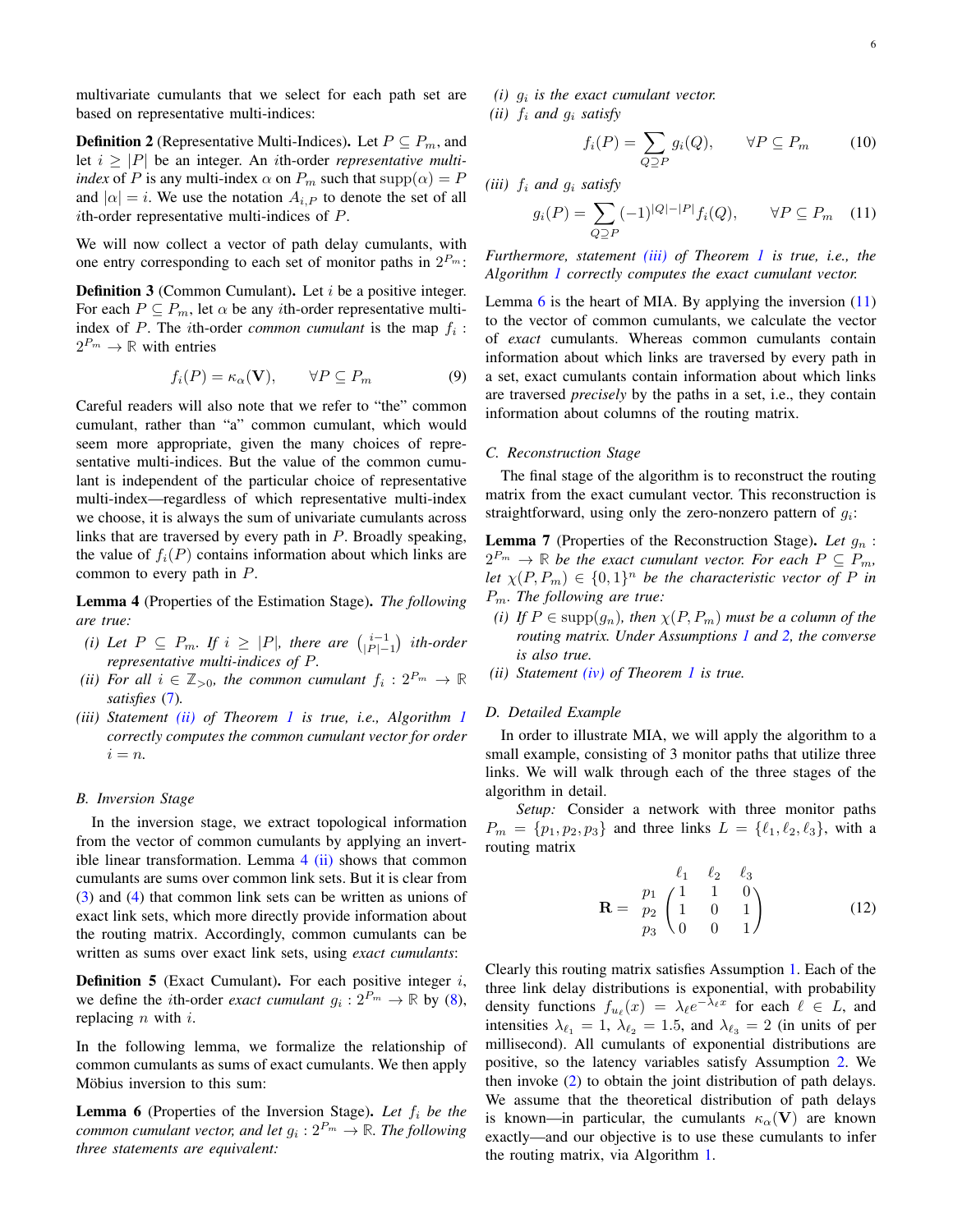*1) Estimation Stage:* There are seven non-empty subsets of  $P_m$ . Sets with one path only have one 3rd-order representative multi-index; for example, the path set  $P = \{p_1\}$  has a unique representative multi-index  $\alpha = (3, 0, 0)$ . Sets with two paths have 2 representative multi-indices; for example,  $P = \{p_1, p_2\}$ has  $\alpha = (2, 1, 0)$  and  $\alpha' = (1, 2, 0)$ . The three-element path set  $P = P_m$  has only the one representative multi-index  $\alpha =$  $(1, 1, 1)$ . For each of these seven path sets, we will select one of the representative multi-indices arbitrarily and collect them into the common cumulant vector. For example:

$$
\mathbf{f}_3 = \begin{pmatrix} f_3(\{p_1\}) \\ f_3(\{p_2\}) \\ f_3(\{p_3\}) \\ f_3(\{p_1, p_2\}) \\ f_3(\{p_1, p_3\}) \\ f_3(\{p_2, p_3\}) \\ f_3(P_m) \end{pmatrix} = \begin{pmatrix} \kappa_{(3,0,0)}(\mathbf{V}) \\ \kappa_{(0,3,0)}(\mathbf{V}) \\ \kappa_{(0,0,3)}(\mathbf{V}) \\ \kappa_{(1,2,0)}(\mathbf{V}) \\ \kappa_{(1,0,2)}(\mathbf{V}) \\ \kappa_{(0,1,2)}(\mathbf{V}) \\ \kappa_{(0,1,1)}(\mathbf{V}) \end{pmatrix} = \begin{pmatrix} 70/27 \\ 9/4 \\ 1/4 \\ 2 \\ 0 \\ 1/4 \\ 0 \end{pmatrix}
$$

It is worth noting that  $f_3$  agrees with  $(7)$ , i.e., we can decompose the vector into univariate cumulants of link delays:

$$
\mathbf{f}_3 = \begin{pmatrix} \kappa_{(3,0,0)}(\mathbf{V}) \\ \kappa_{(0,3,0)}(\mathbf{V}) \\ \kappa_{(0,0,3)}(\mathbf{V}) \\ \kappa_{(1,2,0)}(\mathbf{V}) \\ \kappa_{(1,0,2)}(\mathbf{V}) \\ \kappa_{(0,1,2)}(\mathbf{V}) \\ \kappa_{(1,1,1)}(\mathbf{V}) \end{pmatrix} = \begin{pmatrix} \kappa_3(U_1) + \kappa_3(U_2) \\ \kappa_3(U_1) + \kappa_3(U_3) \\ \kappa_3(U_3) \\ 0 \\ \kappa_3(U_3) \\ 0 \end{pmatrix} = \begin{pmatrix} 70/27 \\ 9/4 \\ 1/4 \\ 2 \\ 0 \\ 1/4 \\ 0 \end{pmatrix}
$$

Of course, performing this decomposition relies on our prior knowledge of  **and the link delay distributions, which are** unavailable to the experimenter.

*2) Inversion Stage:* In order to obtain the exact cumulant vector  $g_3$  from the common cumulant vector  $f_3$ , we apply the Möbius inversion transformation  $(11)$ . Note that this transformation is linear, and it can be represented in the matrix form  $\mathbf{g}_3 = \mathbf{X} \mathbf{f}_3$ , where the matrix **X** contains the coefficients  $(-1)^{|Q|-|P|}$ :

$$
\begin{pmatrix}\ng_3(\{p_1\}) \\
g_3(\{p_2\}) \\
g_3(\{p_3\}) \\
g_3(\{p_1,p_2\}) \\
g_3(\{p_1,p_3\}) \\
g_3(\{p_2,p_3\}) \\
g_3(P_m)\n\end{pmatrix} = \begin{pmatrix}\n1 & 0 & 0 & -1 & -1 & 0 & 1 \\
0 & 1 & 0 & -1 & 0 & -1 & 1 \\
0 & 0 & 1 & 0 & -1 & -1 & 1 \\
0 & 0 & 0 & 1 & 0 & 0 & -1 \\
0 & 0 & 0 & 0 & 1 & 0 & -1 \\
0 & 0 & 0 & 0 & 1 & -1 & 1 \\
0 & 0 & 0 & 0 & 0 & 1 & -1 \\
0 & 0 & 0 & 0 & 0 & 1 & -1 \\
0 & 0 & 0 & 0 & 0 & 1 & -1 \\
0 & 0 & 0 & 0 & 0 & 1 & -1 \\
0 & 0 & 0 & 0 & 0 & 0 & 1\n\end{pmatrix}\n\begin{pmatrix}\nf_3(\{p_1\}) \\
f_3(\{p_2\}) \\
f_3(\{p_3\}) \\
f_3(\{p_1,p_2\}) \\
f_3(\{p_1,p_3\}) \\
f_3(\{p_2,p_3\}) \\
f_3(P_m)\n\end{pmatrix}
$$

Evaluating this transformation, we obtain the following expression for the exact cumulant vector:

$$
\mathbf{g}_3 = \begin{pmatrix} g_3(\{p_1\}) \\ g_3(\{p_2\}) \\ g_3(\{p_3\}) \\ g_3(\{p_1, p_2\}) \\ g_3(\{p_1, p_3\}) \\ g_3(\{p_2, p_3\}) \\ g_3(P_m) \end{pmatrix} = \begin{pmatrix} 16/27 \\ 0 \\ 0 \\ 2 \\ 0 \\ 1/4 \\ 0 \end{pmatrix}
$$

We can verify that these values for  $g_3$  agree with both  $(8)$ and  $(10)$ . For example, the routing matrix  $(12)$  implies that  $E({p_1}) = {\ell_2}$ , so (8) gives

$$
g_3(\{p_1\}) = \frac{2}{\lambda_{\ell_2}^3} = \frac{16}{27}
$$

in agreement with our computed result for  $g_3$ . Furthermore, (10) claims that we can decompose  $f_3({p_1})$  according to

$$
f_3({p_1}) = g_3({p_1}) + g_3({p_1, p_2}) + g_3({p_1, p_3}) + g_3(P_m)
$$
  
= 
$$
\frac{70}{27}
$$

in agreement with  $f_3({p_1})$  obtained from the previous stage.

*3) Reconstruction Stage:* All that remains is to examine the zero-nonzero pattern of  $g_3$ . Note that  $g_3$  has three non-zero entries:  $P_1 = \{p_1\}, P_2 = \{p_1, p_2\}, \text{ and } P_3 = \{p_2, p_3\}.$  We can then reconstruct the routing matrix from the characteristic vectors of these three path sets:

$$
\hat{\mathbf{R}} = (\chi(P_1, P_m) \quad \chi(P_2, P_m) \quad \chi(P_3, P_m)) = \begin{pmatrix} 1 & 1 & 0 \\ 0 & 1 & 1 \\ 0 & 0 & 1 \end{pmatrix}
$$

Observe that  $\hat{\mathbf{R}}$  is equivalent to the "ground truth" routing matrix in  $(12)$ , modulo an irrelevant permutation of columns, as guaranteed by Theorem 1 (iv).

#### IV. FROM DISTRIBUTIONS TO DATA

Having presented the core theory underlying MIA, we now turn to a more practical problem: routing matrix inference from *data*, rather than from a theoretical distribution of path delays. Instead of knowing the joint distribution of the path delay vector  $V$ , in this section, we only assume that an i.i.d. sample  $\mathbf{v}_1, \mathbf{v}_2, \dots, \mathbf{v}_N \in \mathbb{R}^n$  of this distribution is available. Thus, instead of using ground-truth cumulant values  $\kappa_{\alpha}(\mathbf{V})$  in the estimation stage of the algorithm, we have to use estimates of these cumulants via the k-statistics  $k_{\alpha}(\mathbf{v}_1, \mathbf{v}_2, \dots, \mathbf{v}_N)$ . Moreover, because  $k$ -statistics introduce noise into the inference procedure, we will also need to modify the reconstruction stage to be robust against this noise.

*Estimation Stage:* In lines 4 and 5 of Algorithm 1, MIA selects an arbitrary representative multi-index  $\alpha \in A_{n,P}$  and records the common cumulant value  $f_n(P) \leftarrow \kappa_\alpha(\mathbf{V})$ . The choice of representative multi-index here is truly arbitrary, since all yield an identical value for  $\kappa_{\alpha}(\mathbf{V})$ . This is not true for k-statistics. While the expected values of  $k_{\alpha}(\mathbf{v}_1, \mathbf{v}_2, \dots, \mathbf{v}_N)$ are identical for all  $\alpha \in A_{n,P}$ , the actual values of these statistics will generally be different. It is not clear that any of these values is a better estimate than the others, so we propose replacing  $\kappa_{\alpha}(\mathbf{V})$  with the simple average

$$
\hat{f}_n(P) = {n-1 \choose |P|-1}^{-1} \sum_{\alpha \in A_{n,P}} k_{\alpha}(\mathbf{v}_1, \mathbf{v}_2, \dots, \mathbf{v}_N) \quad (13)
$$

of all k-statistics for the representative multi-indices of P. Thus, we replace both lines 4 and 5 in Algorithm 1 with (13), as well as using the notation  $f_n(P)$  instead of  $f_n(P)$ (to highlight that the algorithm is now using an estimate of the common cumulant instead of its true value).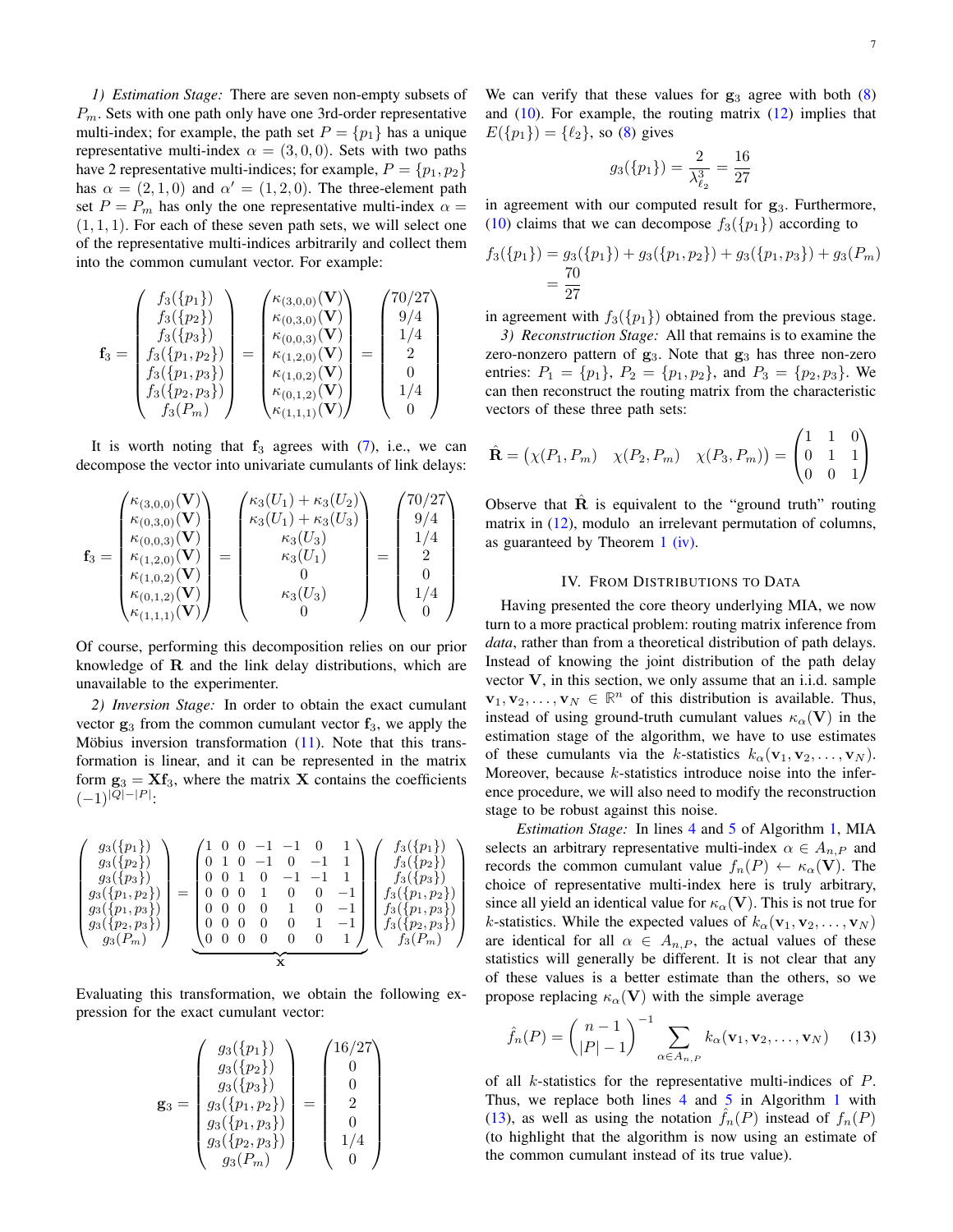*Inversion Stage:* There is no need to modify the inversion stage of the algorithm in the data-driven setting. The inversion stage simply applies the linear transformation  $\mathbf{g}_n = \mathbf{X} \mathbf{f}_n$ , where  $X$  encodes the Möbius inversion. When we switch from  $g_n$  and  $f_n$  to vectors of estimates  $\hat{g}_n$  and  $f_n$ , this transformation is still valid in expectation:

$$
\mathrm{E}[\hat{\mathbf{g}}_n] = \mathbf{X}\,\mathrm{E}[\hat{\mathbf{f}}_n] = \mathbf{X}\mathbf{f}_n = \mathbf{g}_n
$$

*Reconstruction Stage:* In line 13 of Algorithm 1, MIA checks if an entry of the exact cumulant vector is nonzero. But in the data-driven scenario, we switch from exact cumulants to estimates  $\hat{\mathbf{g}}_n$ , which only match the zero-nonzero pattern of  $g_n$  in expectation. To account for inevitable noise in these estimates, instead of checking if  $\hat{g}_n(P) = 0$ , we must adopt some kind of hypothesis test Nonzero $(g_n(P) | \mathbf{v}_1, \mathbf{v}_2, \dots, \mathbf{v}_N)$ , i.e., some decision rule to guess whether  $g_n(P) \neq 0$  based on the data. We will examine the construction of such a test in the next subsection.

The performance of MIA in the data-driven setting depends entirely on the accuracy of the hypothesis test. This accuracy depends on the test itself, the choice of test parameters (like significance levels), and the size of the sample size  $N$ , so it is difficult to state general theoretical guarantees regarding the algorithm. Nonetheless, some guarantees are evident in extreme cases, if Assumptions 1 and 2 are satisfied:

- (i) If the test has no Type I error, i.e., if  $g_n(P) = 0$ always leads to a decision that Nonzero $(g_n(P))$  ${\bf v}_1, {\bf v}_2, \ldots, {\bf v}_N$  is false, then every column of R will be a true column of R.
- (ii) If the test has no Type II error, then  $\overline{R}$  will contain every column of R.
- (iii) If the test is *consistent*, in the sense that the test is free of both Type I and Type II error in  $N \to \infty$  limit, then similarly  $\mathbf{R} = \mathbf{R}$  in the  $N \to \infty$  limit.

For all practical purposes, none of these extreme cases will apply, and we will have to rely on the algorithm's performance in test scenarios to assess its usefulness.

#### *A. Hypothesis Tests*

We now examine the hypothesis test Nonzero $(g_n(P))$  ${\bf v}_1, {\bf v}_2, \ldots, {\bf v}_N$ , which we will subsequently abbreviate as Nonzero $(g_n(P))$ . Because  $\mathrm{E}[\hat{g}_n(P)] = g_n(P)$ , we can assess the null hypothesis  $g_n(P) = 0$  via an equivalent null hypothesis, that  $E[\hat{g}_n(P)] = 0$ . There is no single correct way to perform this mean location test—many approaches exist, with advantages and disadvantages.

*1) Normal Approximation:* Because the statistics  $\hat{g}_n(P)$  are asymptotically normally distributed, we could simply estimate the mean and variance of the distribution and apply a standard z-test. This approach is used in  $[22]$ , for example, to perform hypothesis testing on univariate cumulants, using univariate kstatistics. Unfortunately, while the mean of the distribution is easily estimated by  $\hat{g}_n(P)$ , the variance relies on computing variances of multivariate  $k$ -statistics, which are both mathematically and computationally complex.

*2) Sample Splitting:* Another simple approach is to partition the original  $N$ -length sample into  $M$  subsamples of size  $N/M$ , compute  $\hat{g}_n(P)$  for each subsample, and use standard hypothesis testing to assess whether the statistics have zero mean. Since the subsamples are non-overlapping, each of the M values of  $\hat{g}_n(P)$  will be iid, so standard approaches (like the 1-sample Student's t-test  $[23, §9.5]$  can be used to test the null hypothesis that  $E[\hat{q}_n(P)] = 0$ .

*3) Bootstrapping:* Bootstrapping (see, e.g., [24, Chapter 2]) is a resampling technique that uses the empirical distribution (i.e., the discrete distribution with uniform weight on each sample value) to approximate the original distribution. For  $b =$  $1, 2, \ldots, M$  (where typically  $M \approx 50$ ), we define a *resample*  $\tilde{\mathbf{v}}_{b1}, \tilde{\mathbf{v}}_{b2}, \dots, \tilde{\mathbf{v}}_{bN}$  that is chosen randomly with replacement from the original sample  $v_1, v_2, \ldots, v_N$ . We then compute  $\hat{g}_n(P)$  for each resample, resulting in a sample of size M for  $\hat{g}_n(P)$ , which we can use to perform a mean hypothesis test. This approach has been applied to estimating confidence intervals for cumulants [25].

#### *B. Detailed Example*

In order to illustrate the empirical version of MIA, we will continue to use the low-dimensional example from Section  $III-D$ , with the same routing matrix  $(12)$  and the same exponentially-distributed link delays. We created a synthetic dataset with 900 independent samples from each link distribution, which we transformed into 900 samples of  $V_{p_1}$ ,  $V_{p_2}$ , and  $V_{p_3}$  based on the sums encoded in the routing matrix.

We use the sample splitting approach to the Nonzero $(g(P))$  hypothesis test in this example. The 900 original sample points are split into 30 samples of size 30. To carry out the estimation stage, we estimate the common cumulant vector for each of these 30 samples with the simple average of  $k$ -statistics in  $(13)$ :

$$
\hat{\mathbf{f}}_3 = \begin{pmatrix} \hat{f}_3(\{p_1\}) \\ \hat{f}_3(\{p_2\}) \\ \hat{f}_3(\{p_3\}) \\ \hat{f}_3(\{p_1, p_2\}) \\ \hat{f}_3(\{p_1, p_3\}) \\ \hat{f}_3(\{p_2, p_3\}) \\ \hat{f}_3(P_m) \end{pmatrix} = \begin{pmatrix} k_{(3,0,0)}(\cdot) \\ k_{(0,3,0)}(\cdot) \\ k_{(0,0,3)}(\cdot) \\ \frac{1}{2}k_{(1,2,0)}(\cdot) + \frac{1}{2}k_{(2,1,0)}(\cdot) \\ \frac{1}{2}k_{(1,0,2)}(\cdot) + \frac{1}{2}k_{(2,0,1)}(\cdot) \\ \frac{1}{2}k_{(0,1,2)}(\cdot) + \frac{1}{2}k_{(0,2,1)}(\cdot) \\ k_{(1,1,1)}(\cdot) \end{pmatrix}
$$

Here  $k_{\alpha}(\cdot)$  is shorthand for  $k_{\alpha}(\mathbf{v}_1, \mathbf{v}_2, \dots, \mathbf{v}_N)$ . Columns 2 and 3 of Table II report the means and standard errors for these 30 estimates of  $f_3$ . To perform the inversion stage, the the vector  $\hat{\mathbf{g}}_3$  is then computed by  $\hat{\mathbf{g}}_3 = \mathbf{X} \mathbf{f}_3$ , where X is the matrix defined in Section III-D. Columns 4 and 5 of Table II similarly summarize the distribution of these 30 estimates for  $\hat{\mathbf{g}}_3$ . Indeed, all of the  $f_3(P)$  and  $\hat{g}_3(P)$  averages are within one standard error of  $f_3(P)$  and  $g_3(P)$ , respectively.

Based on these 30 estimates of  $\hat{\mathbf{g}}_3$ , we perform the reconstruction stage using a 1-sample Student's  $t$ -test to assess the null hypothesis that  $E[\hat{g}_3(P)] = 0$  for each path set. The pvalue for each null hypothesis is reported in Table III, as well as the result of the test with a significance threshold of 0.01.

For precisely three of the path sets, we reject the null hypothesis that  $g_3(P) = 0$ :  $P_1 = \{p_1\}, P_2 = \{p_1, p_2\},\$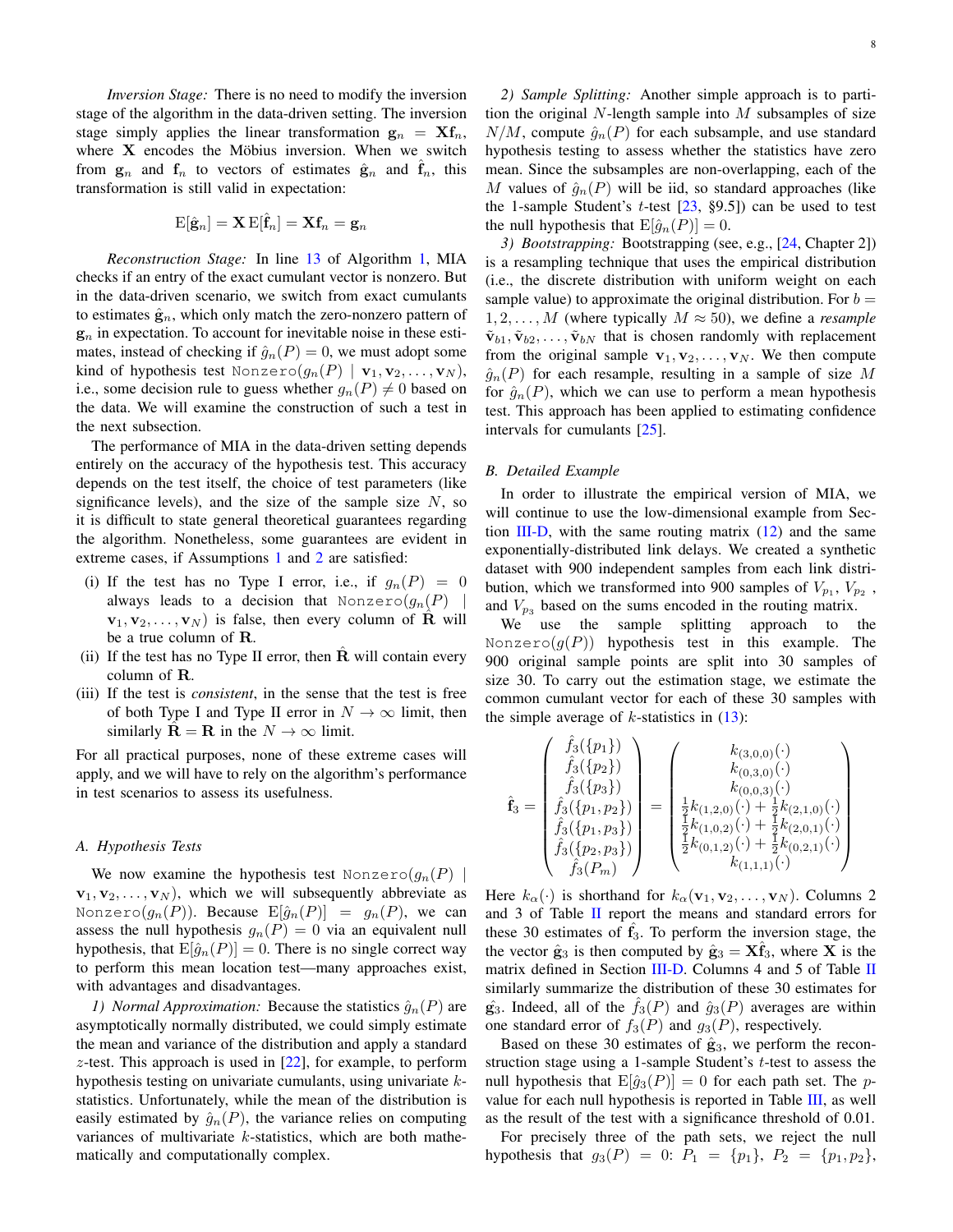|                     | T3 (         | 13. P            | $g_3(P)$ | $\hat{g}_{3,P}$  |
|---------------------|--------------|------------------|----------|------------------|
|                     | 2.59         | $2.67 \pm 0.5$   | 0.593    | $0.66 \pm 0.2$   |
| $p_2$               | 2.25         | $2.31 \pm 0.7$   | O        | $0.06 \pm 0.2$   |
| $\{p_3\}$           | 0.25         | $0.24 \pm 0.05$  | 0        | $0.02 \pm 0.02$  |
| $\{p_1, p_2\}$      | 2            | $2.01 \pm 0.6$   | 2        | $2.01 \pm 0.5$   |
| $\{p_1,p_3\}$       | $\mathbf{0}$ | $-0.01 \pm 0.05$ | 0        | $-0.01 \pm 0.04$ |
| $\{p_2, p_3\}$      | 0.25         | $0.23 \pm 0.07$  | 0.25     | $0.23 \pm 0.06$  |
| $\{p_1, p_2, p_3\}$ | $\cup$       | $0.00 \pm 0.09$  | O        | $0.00 \pm 0.09$  |

TABLE II: Common and exact cumulants in the lowdimensional example. Columns  $f_3(P)$  and  $g_3(P)$  report the true underlying values, while  $f_3(P)$  and  $\hat{q}_3(P)$  show the mean and standard error of the respective estimates.

|                     | p-value for $g_3(P) = 0$ | is in $R$ ?<br>$\chi$ ( $P$ |
|---------------------|--------------------------|-----------------------------|
|                     | 0.001                    | Yes                         |
| $p_2$               | 0.8                      | No                          |
| $p_3$               | 0.5                      | No                          |
| $\{p_1, p_2\}$      | 0.0005                   | Yes                         |
| $\{p_1, p_3\}$      | 0.9                      | No                          |
| $\{p_2,p_3\}$       | 0.0008                   | Yes                         |
| $\{p_1, p_2, p_3\}$ |                          | No                          |

TABLE III: Hypothesis testing for whether or not  $\chi(P, P_m)$ is a column of the routing matrix, at 0.01 significance.

and  $P_3 = \{p_2, p_3\}$ . Assembling the characteristic vectors of these path sets into  $\hat{\mathbf{R}}$ , we obtain an identical estimate to our result from Section III-D, which is identical to the ground truth routing matrix (up to a permutation of columns).

#### V. SPARSE MÖBIUS INFERENCE

The key step in the Möbius Inference Algorithm is the linear transformation  $\mathbf{g}_i = \mathbf{X} \mathbf{f}_i$ , where  $\mathbf{g}_i$  is a vector of  $2^n - 1$  exact cumulants,  $f_i$  is a vector of  $2^n - 1$  common cumulants,  $n$  is the number of monitor paths, and **X** is the matrix encoding Möbius inversion. Three problems arise naturally: the computational expense of the transformation  $X$ , the impracticality of populating every entry of  $f_i$  with empirical measurements, and the noise present in  $f_i$  (and  $g_i$ ) due to the use of cumulants with excessively high order. In this section, we simultaneously tackle these three problems using several different sparsity heuristics.

Our proposed "Sparse Möbius Inference" procedure proceeds in three stages. In the first stage, we use measurements of low-order common cumulants to identify which entries of the  $f_i$  and  $g_i$  vectors can contain nonzero entries. We can then ignore all other entries of these vectors and drop their corresponding columns and rows from  $X$ , reducing the Möbius inversion down to a (typically much) smaller set of equations. In the second stage, we impose the following sparsity heuristic on  $g_i$ : if P is a sufficiently large path set that is strictly contained within some other path set in supp $(f_i)$ , then  $g_i(P) = 0$ . This heuristic allows us to remove further entries from both  $g_i$  and  $f_i$ , provided we make a suitable modification to  $X$ . Finally, in the third stage, we apply a sparsity-promoting lasso optimization problem to filter noisy estimates of common cumulants and impute the values of common cumulants that are impractical to measure. The end result is a sparse estimate for  $g_i$ , which only relies on estimates of common cumulants up to a small, user-specified order.

#### *A. Stage 1: Bound the Support of* f<sup>i</sup>

In the first stage, we estimate the collection of path sets  $P \subseteq P_m$  for which  $f_i(P) \neq 0$ . The key to this process is the observation that  $f_i(Q) \neq 0$  only if  $f_i(P) \neq 0$  for all subsets  $P \subseteq Q$ : if just a single subset P has a zero-valued common cumulant, then  $C(P) = \emptyset$ , which implies that  $C(Q) = \emptyset$ . If we focus on small path sets, then we can use low-order cumulants to identify which of these path sets have no common links, and remove all of their supersets from the support of  $f_i$ .

We can maintain a compact representation of our estimate of supp $(f_i)$  using a *bounding topology*. A bounding topology is any collection of path sets  $\mathcal{B} \subseteq 2^{P_m}$  with the following property: if  $f_i(P) \neq 0$ , then B contains some path set  $B \in \mathcal{B}$ such that  $P \subseteq B$ . We will refer to the collection of all sets contained by some  $B \in \mathcal{B}$  (i.e., the union  $\bigcup_{B \in \mathcal{B}} 2^B$ ) as the "support estimate" of  $\beta$ . Below are two extreme examples:

- $\mathcal{B} = \{P_m\}$  is trivially a bounding topology, albeit not a very informative one, since the support estimate is  $2_m^P$ .
- $\mathcal{B} = \text{supp}(\mathbf{g}_i)$  is a bounding topology: if  $f_i(P) \neq 0$ , then some superset  $B \supset P$  satisfies  $q_i(B) \neq 0$ , and thus  $B \in \mathcal{B}$ . This is a "tight" bounding topology, in the sense that every set in its support estimate is indeed in the support of  $f_i$ .

Stage 1 begins with an uninformative bounding topology (like  $\mathcal{B} = \{P_m\}$ , and it iteratively "tightens"  $\mathcal{B}$  using successive orders of common cumulant estimates. The fundamental idea is that if we determine Nonzero $(f_i(P))$  is false for some small path set P, then we ought to split up all  $B \in \mathcal{B}$ containing  $P$  into smaller sets that do not contain  $P$ , thereby eliminating all supersets of  $P$  from the support estimate. This iterative tightening procedure then terminates at a (typically small) user-specified cumulant order.

Unfortunately, Nonzero $(f_i(P))$  is usually a hypothesis test with limited statistical power—there is a chance that our data would incorrectly indicate that  $f_i(P) = 0$ , leading us to remove any superset of  $P$  from the support estimate and thus ignore nonzero values of the common cumulant in future calculations. Such an error could greatly harm the accuracy of later stages of the topology inference. In order to hedge against this possibility, we propose a robust procedure that splits a set  $B \in \mathcal{B}$  only if a sufficient number of subsets of B are found to have zero common cumulant. The user provides a *threshold function*  $t : \mathbb{Z}_{>0} \times \mathbb{Z}_{>0} \to \mathbb{Z}_{>0}$ , where  $B \in \mathcal{B}$  is never split so long as  $t(|B|, i)$  size-i subsets of  $|B|$  are found to have a nonzero common cumulant.

The core of the procedure is Algorithm 2, which tightens an estimate of the bounding topology using common cumulants of some fixed order  $i$ . The algorithm initially computes the collection of all size-i sets  $P$  in the support estimate of  $B$  for which Nonzero $(f_i(P))$  is true. What follows is effectively a voting procedure: each of these sets  $P$  counts as a "vote" in favor of keeping each superset  $Q \supseteq P$  in the support estimate. If one of the sets  $B \in \mathcal{B}$  fails to reach its threshold of  $t(|B|, i)$ votes, then  $B$  is split up into the  $|B|$  subsets obtained by removing one element from  $B$ , and the votes for these subsets are tallied as well. This process repeats until all the sets in  $\beta$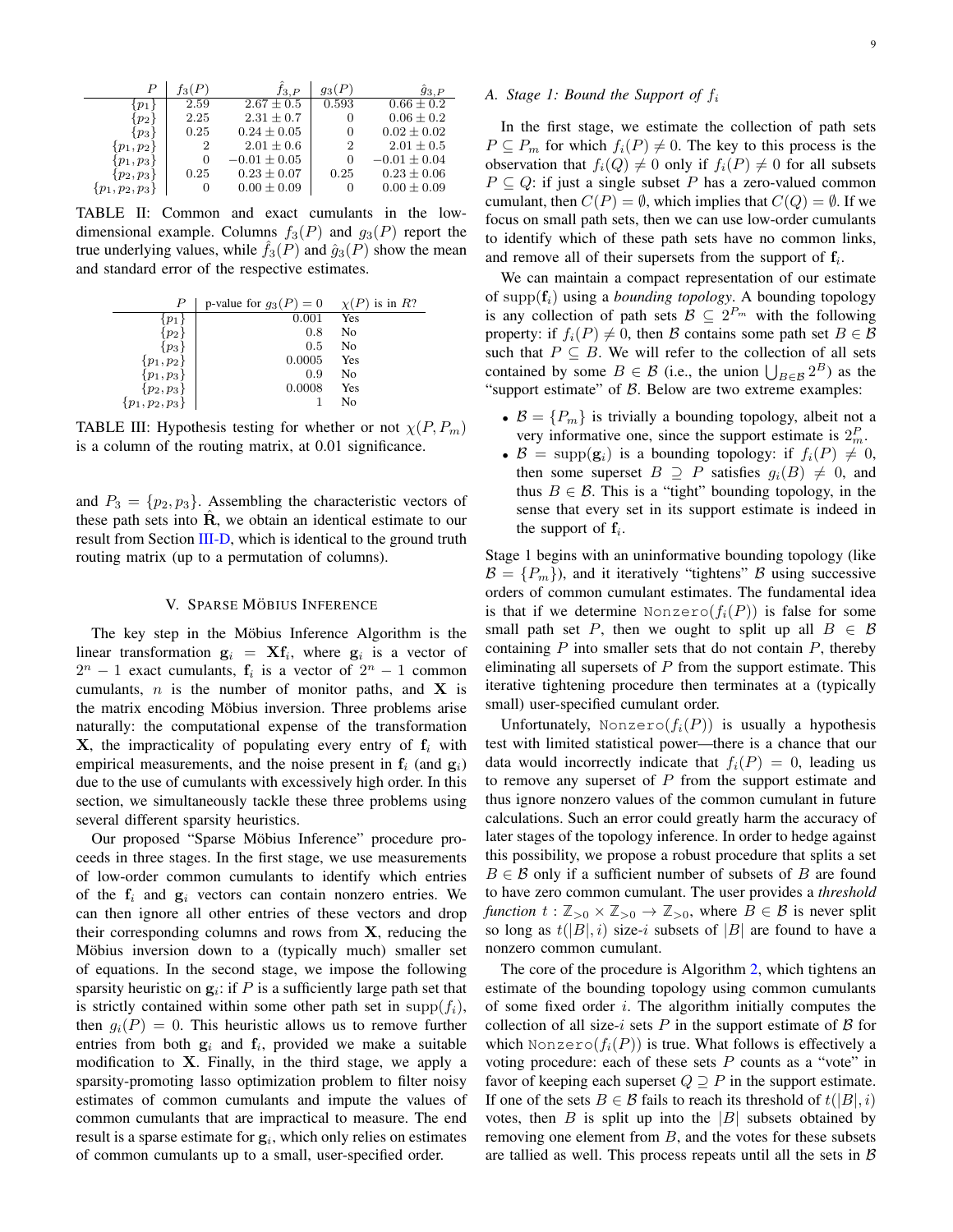with size at least  $i$  reach their respective thresholds. Theorem 8 formally states the guarantees of this algorithm:

Algorithm 2 Tighten $(\mathcal{B}, i, t)$ 

**Input:** Bounding topology  $\mathcal{B} \subseteq 2^{P_m}$ , cumulant order  $i \in$  $\mathbb{Z}_{>0}$ , and threshold function  $t : \mathbb{Z}_{>0} \times \mathbb{Z}_{>0} \to \mathbb{Z}_{>0}$ 

**Output:** Tightened bounding topology  $\mathcal{B}' \subseteq 2^{P_m}$ 

1: Initialize  $\mathcal{B}' = \emptyset$ ,  $\mathcal{X} = \emptyset$ , and

$$
\mathcal{P} = \left\{ P \in \bigcup_{B \in \mathcal{B}} \binom{B}{i} : \text{Nonzero}(f_i(P)) \right\}
$$

2: **while**  $|\mathcal{B}| > 0$  :<br>3: **Remove an** 3: Remove an arbitrary set B from B and add it to X<br>4: **if**  $|B| < i$  or  $|\{P \in \mathcal{P} : P \subseteq B\}| > t(|B|, i)$ : **if**  $|B| < i$  or  $|\{P \in \mathcal{P} : P \subseteq B\}| \ge t(|B|, i)$ : 5:  $\beta$  $\mathcal{B}' \leftarrow \mathcal{B}' \cup \{B\}$ 6: else 7: **for**  $p \in B$  :<br>8:  $B_{\text{sub}} \leftarrow$ 8:  $B_{\text{sub}} \leftarrow B \setminus \{p\}$ <br>9: **if**  $B_{\text{sub}} \notin \mathcal{X}$  and 9: **if**  $B_{\text{sub}} \notin \mathcal{X}$  and no set in  $\mathcal{B} \cup \mathcal{B}'$  contains  $B_{\rm sub}$  : 10:  $\mathcal{B} \leftarrow \mathcal{B} \cup \{B_{\text{sub}}\}$ 11: **return**  $\mathcal{B}'$ 

**Theorem 8** (Properties of Algorithm 2). Let  $\mathcal{B} \subseteq 2^{P_m}$  be *a* collection of path sets, let  $i \in \mathbb{Z}_{>0}$  be a cumulant order, *and let*  $t : \mathbb{Z}_{>0} \times \mathbb{Z}_{>0} \rightarrow \mathbb{Z}_{>0}$  *be a threshold function. The following are true:*

- *(i)*  $Algorithm\ 2\ evaluates\ ISNonzero(f_i(P))\ O(n^i)$  times and terminates after  $O(2<sup>q</sup>)$  *iterations of the while loop*, *where* q *is the size of the largest set in* B*. The algorithm returns a collection of path sets*  $\mathcal{B}' \subseteq 2^{P_m}$ .
- *(ii) The support estimate of* B 0 *is a subset of the support estimate of* B*.*
- *(iii) For any set* P *in the support estimate of* B*,* P *is also in the support estimate of B if either*  $|P| < i$ , *or if there is a superset*  $Q \supseteq P$  *in the support estimate of*  $\beta$ *for which at least*  $t(|Q|, i)$  *size-i subsets*  $R \subseteq Q$  *satisfy*  $Nonzero(f_i(R))$ *.*

*Proof.* There are at most  $\binom{n}{i} = O(n^i)$  size-i sets, so Nonzero $(f_i(P))$  is evaluated  $O(n^i)$  times to compute  $P$ . The worst-case runtime occurs when  $|\{P \in \mathcal{P} : P \subseteq B\}|$  $t(|B|, i)$  for each iteration of the while loop, in which case the variable  $B$  takes on the value of every subset (with size at least  $i$ ) of every original set in  $B$  precisely once (because the collection  $X$  tracks which sets have already been processed, preventing redundant iterations of the while loop). Thus, there are  $O(2<sup>q</sup>)$  iterations of the while loop.

To prove (ii), observe that every set added to  $\mathcal{B}'$  was originally in the queue  $\beta$ , and that sets in the queue are either from the original collection  $\beta$ , or they are subsets of a previous element in the queue. Hence every set in  $\mathcal{B}'$  is a subset of a set in the original  $\mathcal{B}$ , so the support estimate of  $\mathcal{B}'$  is a subset of the original support estimate. To prove (iii), suppose that  $P$  is in the support estimate of  $\mathcal{B}'$ , so that some  $B' \in \mathcal{B}'$  contains P. Sets are only added to  $\mathcal{B}'$  on line 5, and the set must satisfy either  $|B'| < i$  or  $|\{P' \in \mathcal{P} : P' \subseteq B'\}| \ge t(|B'|, i)$ , i.e., (b) is satisfied with  $Q = B'$ .

Through the repeated application of Algorithm 2 to a collection  $B$  and successively larger orders  $i$ , as detailed in Algorithm 3, we obtain tighter support estimates. Every path set in supp $(f_i)$  should remain in the support estimate of B after each iteration, so long as the values of the threshold function t are sufficiently small (and the test Nonzero( $f_i(P)$ ) is sufficiently accurate). Furthermore, as we incorporate information from higher-order cumulants, we remove path sets for which  $f_i(P) = 0$  from the support estimate. In summary, the support estimate of  $\beta$  becomes a more and more accurate approximation of supp $(f_i)$ .

| <b>Algorithm 3</b> BoundingTopology $(\mathcal{B}, i_0, i_f, t)$                                   |  |
|----------------------------------------------------------------------------------------------------|--|
| <b>Input:</b> Initial guess $\mathcal{B} \subseteq 2^{P_m}$ , initial cumulant order $i_0$ , final |  |
| cumulant order $i_f$ , and threshold function $t : \mathbb{Z}_{>0} \times$                         |  |
| $\mathbb{Z}_{>0} \to \mathbb{Z}_{>0}$                                                              |  |
| <b>Output:</b> Tightened bounding topology $\mathcal{B} \subseteq 2^{P_m}$                         |  |
| 1: for $i = i_0, i_0 + 1, \ldots, i_f$ :                                                           |  |
| 2: $\mathcal{B} \leftarrow \text{Tighten}(\mathcal{B}, i, t)$                                      |  |
| 3: return $\beta$                                                                                  |  |

We will conclude the discussion of Stage 1 by addressing two questions—how should we select the initial guess for  $\beta$ that is supplied to Algorithm 3, and how should we design the threshold function  $t$ ?

*Choosing an Initial Bounding Topology:* A safe (albeit inefficient) choice for the initial guess of bounding topology is  $B = \{2^{P_m}\}\.$  Clearly the support estimate of B will contain every path set in supp $(f_i)$ . Unfortunately, this choice also maximizes the runtime of Algorithm 3, since the sub-routine Algorithm 2 is exponential in the size of the largest set in  $\beta$ .

A more practical approach is to use second-order cumulants  $(i.e., covariances)$  to construct an initial guess for  $\beta$ . Secondorder k-statistics tend to have a small variance (compared to the higher-order  $k$ -statistics), leading to only a small probability that Nonzero( $f_2(P)$ ) yields a false negative, which makes the thresholding in Algorithm 2 unnecessary. If we require that Nonzero $(f_2(P))$  is true for *all* two-element subsets of each set in  $\beta$ , then we can use second-order cumulants to construct a more efficient initial guess for  $B$ , and then we can run Algorithm 3 on this initial guess starting at order  $i_0 = 3$ .

One way to efficiently construct this covariance-based initial guess is to use standard algorithms for maximal clique enumeration. Recall from graph theory that a *clique* is any set of nodes for which all nodes in the set are adjacent, and a *maximal clique* is a clique that is not contained within a larger clique. Construct a graph  $G_b = (P_m, E_b)$  where each monitor path is a node, and an edge  $\{p_i, p_j\}$  is included in  $E_b$  if and only if Nonzero $(f_2({p_i, p_j}))$  is true. Cliques in  $G_b$  are precisely the path sets for which Nonzero( $f_2(P)$ ) is true of every two-element subset. Therefore, we take as our initial guess for  $\beta$  the set of maximal cliques in  $G_b$ . The size of the largest clique is typically significantly smaller than  $n$ , leading to a faster runtime for Algorithm 3.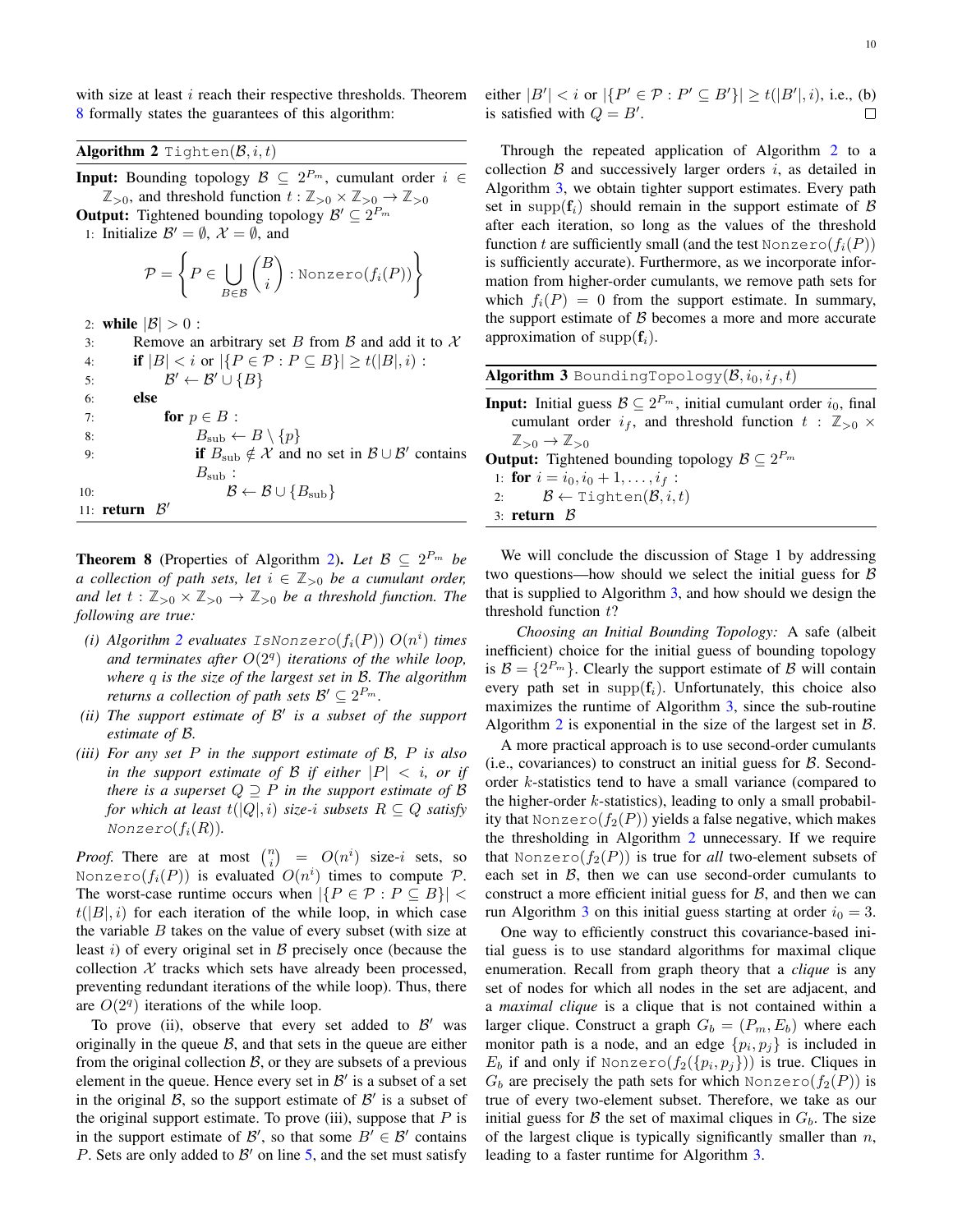*Constructing the Threshold Function:* Algorithm 3 requires the user to specify a threshold function  $t(|P|, i)$ , indicating the minimum number of size-i subsets of  $P$  that must pass the nonzero common cumulant test for  $P$  to remain in the support estimate. Choosing the threshold value is a balance large values may lead to sets in supp $(f_i)$  being rejected from the support estimate, but small values will cause information from many zero-valued cumulants to be ignored. We will try to devise an intuitive and tunable form for  $t(|P|, i)$  to strike this balance.

Recall that the *statistical power* of a hypothesis test is the probability of rejecting the null hypothesis given that the alternative hypothesis is true—in our case, the probability that Nonzero $(f_i(P))$  is true if indeed  $P \in \text{supp}(\mathbf{f}_i)$ . Suppose that, for each  $P \in \text{supp}(\mathbf{f}_i)$ , the corresponding test Nonzero $(f_i(P))$  is true independently and with uniform probability  $1 - \beta$ . Under these (inaccurate but nonetheless useful) assumptions, the number of size- $i$  subsets of any  $Q \in \text{supp}(\mathbf{f}_i)$  for which Nonzero $(f_i(P))$  is true follows a binomial distribution, with  $\binom{|Q|}{i}$  trials and a success probability of  $1 - \beta$ . Hence, the probability that at least  $t(|Q|, i)$ size-i subsets of Q pass the nonzero test is  $1-F_{|Q|,i}(t(|Q|,i)),$ where  $F_{|Q|,i}$  is the cdf of the binomial distribution.

Because  $Q$  truly belongs to the support of  $f_i$ , it is highly undesirable that we erroneously remove  $Q$  from the support estimate by setting the threshold  $t(|Q|, i)$  inappropriately high. To render such an error unlikely, we must ensure that  $1 F_{|Q|,i}(t(|Q|,i))$  exceeds some high probability  $1-\gamma \in (0,1)$ , e.g.,  $1 - \gamma = 0.1$ . Once we specify  $\gamma$ , we can solve for the appropriate threshold as the quantity

$$
t(|Q|, i) = \max\{t \in \mathbb{Z}_{>0} : F_{|Q|, i}(t) < \gamma\}
$$
\n
$$
= \min\{t \in \mathbb{Z}_{>0} : F_{|Q|, i}(t) \ge \gamma\} - 1
$$

In other words, we set  $t(|Q|, i)$  as one less the  $\gamma$  quantile of the binomial distribution with  $\binom{|Q|}{i}$  trials and success probability  $1 - \beta$ . There is no good closed-form expression for the value of this quantile; however, it is readily computable in many statistics packages.

This binomial quantile specification for  $t(|Q|, i)$  is somewhat informal, since the outcomes of Nonzero $(f_i(P))$  are neither independently nor identically distributed, as the derivation assumed. However, the method does at least provide an intuitive way to reduce the specification of  $t$  down to two tunable parameters,  $\gamma \in (0,1)$  (the highest tolerable probability that  $Q \in \text{supp}(\mathbf{f}_i)$  is accidentally rejected) and  $\beta \in (0,1)$ (an estimate for the probability that Nonzero( $f_i(P)$ ) yields a false negative). We could also specify different values of these parameters for different  $k$ -statistic orders  $i$ , to account for the fact that k-statistics tend to become less accurate with higher orders.

#### *B. Stage 2: Bound the Support of* g<sup>i</sup>

In the previous stage, we used information from low-order cumulants to narrow the entries of  $f_i$  containing nonzero entries down to the support estimate of B. Because  $f_i(P) = 0$ implies that  $q_i(P) = 0$  as well, this stage also simultaneously restricts the nonzero entries of g to to the support estimate of  $B$ . The second stage drops even more zero-valued entries from these two vectors. Instead of using empirical information from low-order cumulants, this stage enforces a "hard" sparsity heuristic: that  $g_i(P) = 0$  for all path sets P larger than some threshold size  $s$ , unless that path set is an element of  $\beta$ . In other words, we assume that the only "large" path sets are those contained directly in the bounding topology inferred from low-order cumulants.

This heuristic immediately zeros out large swaths of the  $g_i$ vector, allowing us to ignore them during the final stage. But the heuristic also allows us to drop even more entries from the  $f_i$  vector, as stated in the following lemma:

Lemma 9 (Elimination of Large, Non-Maximal Path Sets). Let  $\mathcal{B} \subseteq 2^{P_m}$  be a collection of path sets, and let  $s \in \mathbb{Z}_{>0}$ . *Assume that the following are true:*

- *(i) Every set in*  $B$  *is maximal (i.e., no*  $B, B' \in B$  *exist such that*  $B \subset B'$ *)*,
- *(ii)*  $f_i(P) \neq 0$  *and*  $g_i(P) \neq 0$  *only if* P *is in the support estimate of* B*, and*
- *(iii)*  $g_i(P) = 0$  *for all*  $P \subseteq P_m$  *with*  $|P| > s$  *and*  $P \notin \mathcal{B}$ *.*

*Then for every* P *in the support estimate of* B *such that*  $|P| \leq$ s*,*

$$
g_i(P) = \sum_{Q \supseteq P : |Q| \le s} (-1)^{|Q| - |P|} f_i(Q)
$$

$$
- \sum_{B \in \mathcal{B}: B \supseteq P} (-1)^{s - |P|} { |B| - |P| - 1 \choose s - |P|} f_i(B)
$$
(14)

Due to (14), there is no need to measure or keep track of  $f_i(P)$  for sufficiently large P, unless P is a set in B. Note that these common cumulants are not just zeroed out—they take on a nonzero value; however, this value is constrained to a linear combination of the common cumulants for  $B \in \mathcal{B}$ , which are already elements of the common cumulant vector.

#### *C. Stage 3: Lasso Optimization*

The previous two stages eliminated large parts of the  $f_i$  and  $g_i$  vectors, using a combination of information from low-order cumulants, *a priori* assumptions, and suitable modifications of the Möbius transformation matrix  $X$ . These two stages significantly reduce the computational expense of performing Möbius inversion and populating  $f_i$  with empirical estimates of common cumulants. Furthermore, because the first stage tends to eliminate the largest subsets of  $P_m$  from the support for  $f_i$ , we can populate  $f_i$  with cumulants of order lower than  $n$ . But this cumulant order (which must be at least the size of the largest path set with a nonzero common cumulant) can still be unrealistically large, and the resulting common cumulant estimates can be quite noisy. In the final stage of Sparse Möbius Inference, we address these two problems by filtering  $f_i$  using lasso optimization.

To set up the problem, the user first supplies a maximum cumulant order  $i_{\text{max}} \in \mathbb{Z}_{>0}$ , indicating the largest order of cumulant they are willing to estimate. Based on  $i_{\text{max}}$ , we partition the common cumulant vector by  $f_{i_{\text{max}}} = (f_o \quad f_u)^{\top}$ , and we make the corresponding partition to the inversion matrix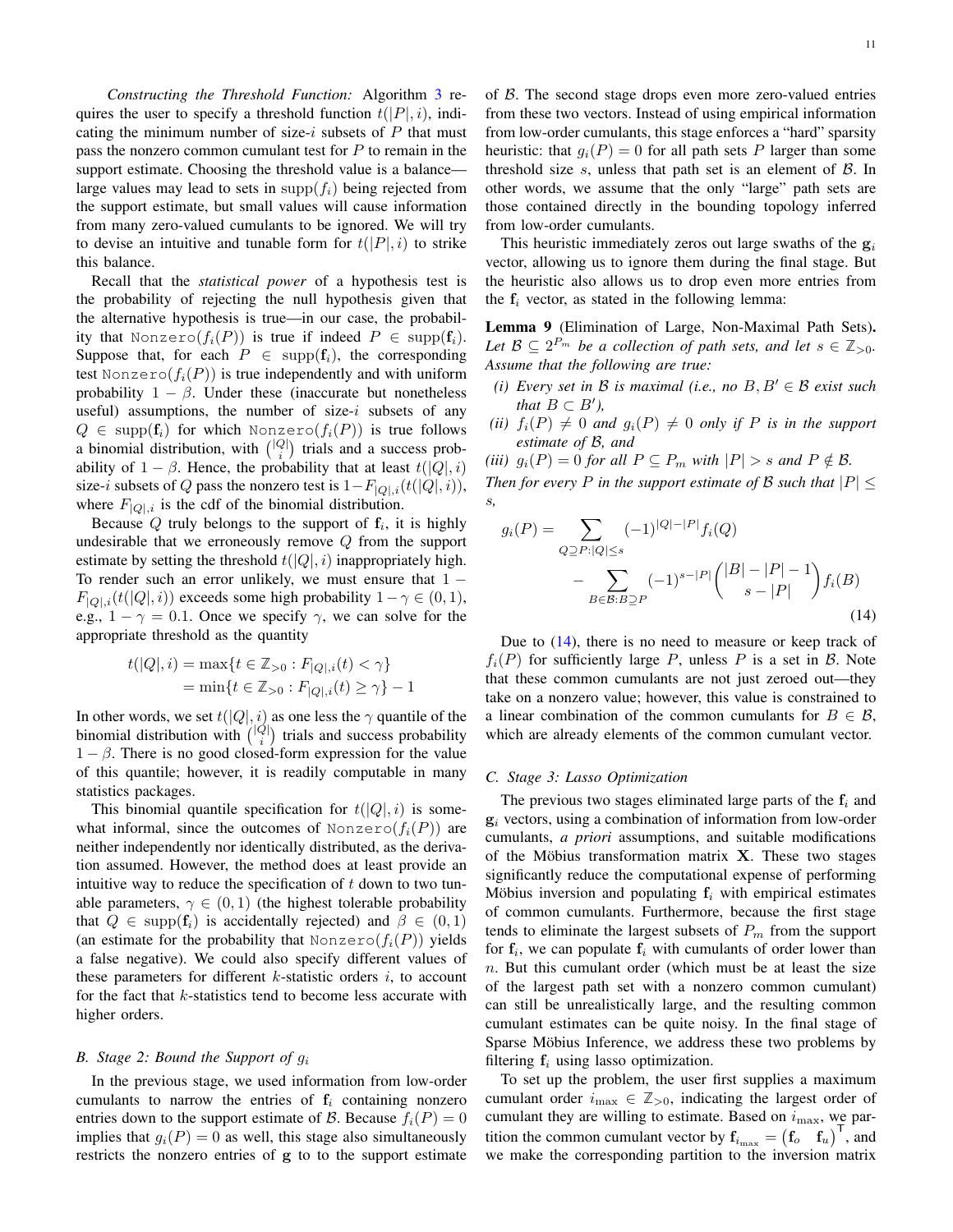$X = (X_o \ X_u)$ .  $f_o$  corresponds to the common cumulants  $f_{i_{\text{max}}}(P)$  of path sets with size at most  $i_{\text{max}}$ , i.e., the common cumulants that we can "observe" using empirical estimates. All other "unobserved" common cumulants are consigned to the  $f_u$  vector. Note that  $f_o$  is not directly populated with common cumulant estimates: in fact, both  $f_o, f_u$  are left as decision variables in the lasso optimization problem, and the value of  $f<sub>o</sub>$  is allowed to deviate from the empirical estimate if it promotes a sparser solution g. Instead, all of the empirical common cumulant estimates are collected into a vector  $f_0$ , and the corresponding standard deviations of each estimate are collected into the vector  $\sigma$ . We then solve for the optimal common cumulant vector  $f^* = (f_o^* \t f_u^*)^T$  using the convex, unconstrained optimization problem:

$$
\mathbf{f}_o^*, \mathbf{f}_u^* = \operatorname{argmin}_{\mathbf{f}_o, \mathbf{f}_u} J(\mathbf{f}_o, \mathbf{f}_u)
$$
  

$$
J(\mathbf{f}_o, \mathbf{f}_u) = ||\mathbf{\Sigma}^{-1}(\mathbf{f}_o - \hat{\mathbf{f}}_o)||_2^2 + ||\mathbf{D}(\mathbf{X}_o \mathbf{f}_o + \mathbf{X}_u \mathbf{f}_u)||_1
$$
(15)

Here  $\Sigma = \text{diag}\{\sigma\}$ , and D is some tunable diagonal matrix of positive weights (which we will soon discuss in more detail). Having computed the solution, we then evaluate  $\mathbf{g}^* = \mathbf{X}_o \mathbf{f}_o^* + \mathbf{f}_o$  $\mathbf{X}_u \mathbf{f}_u^*$ .

Eqn. (15) simultaneously de-noises measurements of the observed common cumulant values and imputes the unobserved common cumulants. The quadratic term is proportional to the log likelihood of the data  $f<sub>o</sub>$  (under the assumption of independent and normally-distributed common cumulant estimates with variances  $\sigma^2$ ), and the regularizer  $||\mathbf{X}_o \mathbf{f}_o + \mathbf{X}_u \mathbf{f}_u||_1$ encourages sparsity in the vector  $g^*$ . The end result is an estimate of  $g_{i_{\text{max}}}$  that only measures common cumulants up to a user-specified order and is more robust to noise in these measurements.

As with the full Möbius Inference Algorithm, the columns of the routing matrix correspond to the nonzero entries of  $\mathbf{g}_{i_{\text{max}}}$ . Thus, once we obtain an optimal (and sparse) exact cumulant vector g ∗ , we add the characteristic vector of each  $P \in \text{supp}(\mathbf{g}^*)$  to our estimate of the routing matrix.

*Weighting the 1-Norm:* A straightforward choice for weighting the 1-norm of  $g^*$  is to choose a uniform weighting strategy, in which case  $\mathbf{D} = \lambda \mathbf{I}$  for some parameter  $\lambda > 0$ that weights the 1-norm relative to the log likelihood of the data. But uniform weighting tends to suppress entries of  $g^*$  corresponding to singleton path sets. If  $P = \{p\}$ for some  $p \in P_m$ , then (14) shows that  $g_i(P)$  is the only entry of  $g_i$  that depends on  $f_i(P)$ . Thus, if the uncertainty  $\sigma$  in the measurement of  $f_o(P)$  is sufficiently large, the optimizer is free to zero out  $g^*(P)$  by tuning the decision variable corresponding to  $f_i(P)$ . Indeed, we have observed numerically that uniform weighting leads to routing matrix estimates missing many columns with single nonzero entries.

To counteract this problem, we suggest applying less weight to "under-determined" entries of  $g^*$ . Formally, for each  $P$  in the support estimate, let

$$
a(P)=\begin{cases} \left|\{Q \text{ in } \text{supp. est.}: \mathbf{X}_o(Q,P)>0\}\right|, & |P|\leq i_{\max}\\ \left|\{Q \text{ in } \text{supp. est.}: \mathbf{X}_u(Q,P)>0\}\right|, & |P|>i_{\max} \end{cases}
$$

be the number of entries of g<sup>∗</sup> that depend on the decision variable corresponding to  $f_{i_{\text{max}}}(P)$ . We then choose the weight



Fig. 1: Diagram of the Sparse Möbius Inference procedure.

corresponding to  $g^*(P)$  according to  $d(P) = \lambda a(P)^b$ , where  $\lambda > 0$  is a uniform overall weight for the 1-norm term, and  $b \in [0, 1)$  is some exponent. The exponent should be nonnegative to ensure that the weight is increasing in  $a(P)$ , but it should also be fairly small, so that the weight's rate of change rapidly tapers off for positive  $a(P)$ . We have found empirically that setting b between 0.2 and 0.4 is generally a good choice.

#### *D. Putting Everything Together*

For completeness, we now show how the three stages of the Sparse Möbius Inference procedure come together to form a data-to-routing-matrix pipeline. Figure 1 depicts a diagram of this process.

The user begins Stage 1 with an initial guess of the bounding topology  $\mathcal{B}_0 \subseteq 2^{P_m}$  (either  $\{P_m\}$  or maximal cliques of the graph formed by nonzero covariances), an initial cumulant order  $i_0$  (usually 2 or 3), a final cumulant order  $i_f$  (e.g., 4 or 5), and a threshold function  $t$  (perhaps using quantiles of the binomial distribution). Algorithm 3 then tightens the support estimate by setting  $\mathcal{B} =$  BoundingTopology( $\mathcal{B}_0, i_0, i_f, t$ ), using the path delay dataset to evaluate Nonzero( $f_i(P)$ ) for orders  $i = i_0, i_0 + 1, \ldots, i_f$ . Then B is passed on to Stage 2.

In the second stage, the user provides a size threshold s for the "hard" sparsity heuristic. In accordance with (14), the modified Möbius inversion matrix  $X$  is constructed, considering only rows and columns of the matrix corresponding to path sets in the support estimate of  $\beta$  that are either directly in  $\beta$  or at most of size s. This matrix **X** is passed to Stage 3.

To begin the final stage, the user specifies a cumulant order  $i_{\text{max}}$  (e.g., 3, 4, or 5) and partitions the common cumulant vector and the matrix X accordingly. For path sets of size at most  $i_{\text{max}}$ , the path delay data is once again used to estimate the common cumulants  $\hat{f}_o$  and the variances  $\sigma^2$  of these estimates. Solving  $(15)$  yields a filtered common cumulant vector  $f^*$ , leading to a sparse estimate  $g^* = Xf^*$  of the exact cumulant vector. Finally, the routing matrix estimate  $\hat{\mathbf{R}}$ is constructed from the zero-nonzero pattern of  $g^*$ .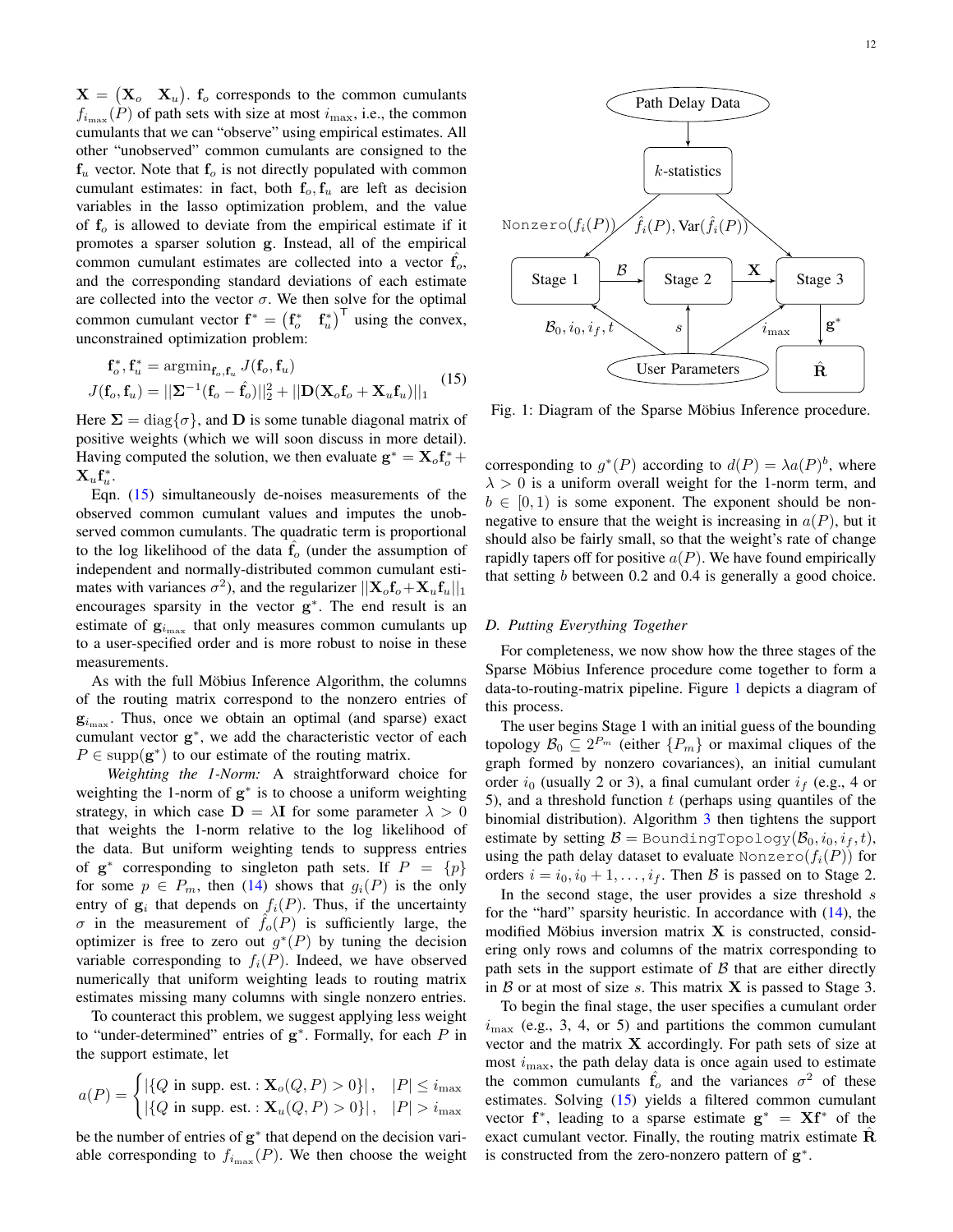

Fig. 2: Distributions of F1 scores of the routing matrix estimate for the 120 case studies, based on a sample of size 100,000. Plots in each row are based on the same underlying network, and plots in the same column have the same number of monitor nodes. The three boxes in each plot correspond to values  $i_{\text{max}} = 2, 3, 4$  used for inference.

#### VI. RESULTS AND EVALUATION

What follows is an abbreviated set of experimental results applying Sparse Möbius Inference to many synthetic datasets. The full description of our methodology and results are contained in Appendix A (in the supplementary file).

*Synthetic Datasets:* We created 120 synthetic datasets based on real ISP network topologies, provided by Rocketfuel [26]. We selected three networks within the Rocketfuel database with different sizes and densities (AS1221, AS1755, and AS2914). For each topology, we generated 40 synthetic datasets of path delays: 10 each for experiments with 5, 6, 7, and 8 monitor nodes. For each of these 40 case studies, the network links are assigned different gamma delay distributions, the  $n_{\text{node}}$  monitor nodes are selected at random, and the  $n = \binom{n_{\text{node}}}{2}$  monitor paths are chosen by computing the shortest path between each pair of monitor nodes. Then a large sample of the joint path delay distribution is recorded.

*Sparsity of the Common and Exact Cumulants:* The Sparse Mobius Inference procedure is based on the postulate that the vectors of common and exact cumulants are both sparse. This assumption holds up extremely well in our case studies; with  $n = 28$  paths, for example, 99.99% to 99.999% of the entries of the common cumulant vector are zero.

*Evaluating the Bounding Topology:* The first stage of Sparse Möbius Inference uses low-order cumulants to estimate supp $(f_i)$ . Our results indicate that Algorithm 3 is very effective at finding a bounding topology with a tight support estimate. For almost all of the 120 case studies, third-order cumulants  $(i_f = 3)$  with a sample size  $N = 50,000$  or larger are sufficient to construct a bounding topology that predicts  $\text{supp}(\mathbf{f}_i)$  with an F1 score of 1.0 (or extremely close to 1.0).

*Evaluating the Estimated Routing Matrix:* Next, we evaluate the performance of Sparse Möbius Inference end-to-end. We ran stages 2 and 3 to get an estimate of  $\bf{R}$  for each case study and various sample sizes, using as input to Stage 2 the bounding topologies computed with  $i_f = 4$  from the same sample. The hyperparameters of the lasso heuristic ( $\lambda$  and the exponent b) are tuned separately for each underlying network and number of monitor paths. Figure 2 shows the F1 scores that we obtained for each of the 120 case studies. For all underlying networks, the performance tends to degrade with the number of monitor paths, and the best estimate is usually obtained using third-order k-statistics ( $i_{\text{max}} = 3$ ).

*Evaluating the Lasso Heuristic:* We also evaluated the lasso heuristic in Stage 3 using ground-truth cumulants. For these experiments, we borrowed the bounding topologies computed from the  $N = 100,000$  sample with  $i_f = 4$ , but instead of populating the  $\hat{f}_{o}$  vector in (15) with k-statistics computed from this sample, we used the true common cumulants. These values have no uncertainty, so we removed the quadratic penalty from  $J(f_o, f_u)$ , instead constraining  $f_o = \hat{f}_o$ . Again, the hyperparameters  $\lambda$  and b are tuned separately for each network and number of monitor paths. Figure 3 plots the distribution of the resulting F1 scores. For smaller (5 or 6 monitor) scenarios, the lasso heuristic is typically capable of 100% accurate routing matrix reconstruction. For larger scenarios, the heuristic requires up to third-order cumulants for completely accurate inference.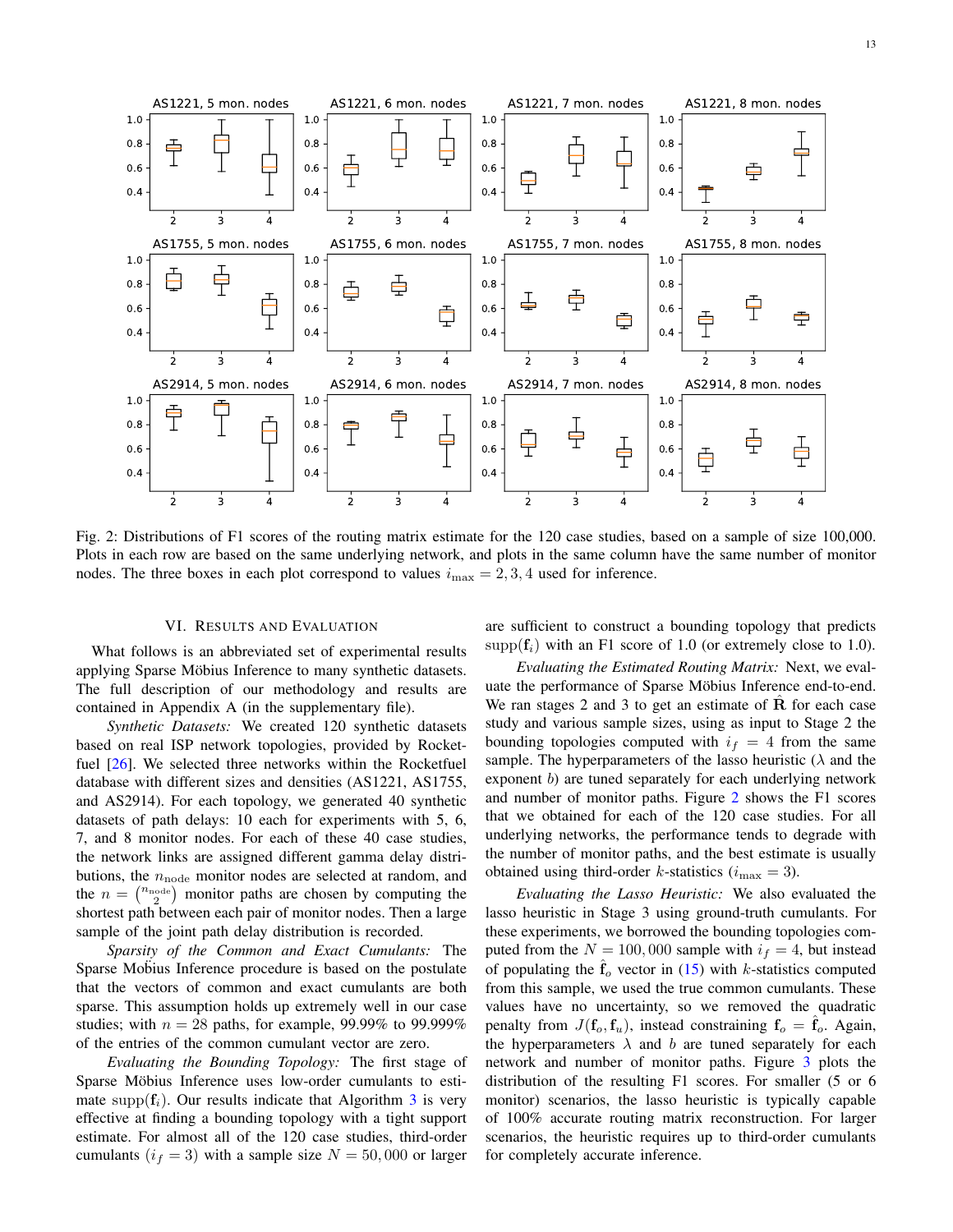

Fig. 3: Distributions of F1 scores of the routing matrix estimate based on ground-truth cumulants (instead of  $k$ -statistics). Each plot corresponds to a particular number of monitor paths, and the results are aggregated across case studies from the 3 underlying networks. The three boxes in each plot correspond to values  $i_{\text{max}} = 2, 3, 4$  used for inference.

*Discussion:* Our results paint a mixed but optimistic picture for the Sparse Möbius Inference procedure. Admittedly, higher F1 scores from the  $N = 100,000$  sample would be desirable before the method is deployed in real-world applications. But the two key components of the procedure estimating supp $(f_i)$  from low-order k-statistics, and using the lasso sparsity heuristic to infer  $R$  without using the high-order cumulants required by MIA—worked very well in isolation, achieving 100% accuracy in most scenarios.

#### VII. CONCLUSION

We have provided a novel tomographic approach to routing topology inference from path delay data, without making any assumptions on routing behavior. Through MIA, we have provided a theoretical framework for extending the use of second-order statistics in network tomography toward higherorder statistics. Furthermore, we have introduced the Sparse Möbius Inference procedure, which implements a heuristic and more practical variant of MIA. We have extensively studied the performance of Sparse Möbius Inference using many synthetic case studies. While more work is needed to improve the filtering of noisy  $k$ -statistics, our results indicate that the Sparse Möbius Inference can serve as a solid foundation for future improvements.

#### **REFERENCES**

- [1] X. Zhang and C. Phillips, "A survey on selective routing topology inference through active probing," *IEEE Communications Surveys & Tutorials*, vol. 14, no. 4, pp. 1129–1141, 2011.
- [2] M. H. Gunes and K. Sarac, "Analyzing router responsiveness to active measurement probes," in *International Conference on Passive and Active Network Measurement*, 2009, pp. 23–32.
- [3] M. Luckie, Y. Hyun, and B. Huffaker, "Traceroute probe method and forward ip path inference," in *ACM SIGCOMM Conference on Internet Measurement*, 2008, pp. 311–324.
- [4] B. Yao, R. Viswanathan, F. Chang, and D. Waddington, "Topology inference in the presence of anonymous routers," in *IEEE Conf. on Computer Communications*, 2003, pp. 353–363.
- [5] X. Jin, W.-P. K. Yiu, S.-H. G. Chan, and Y. Wang, "Network topology inference based on end-to-end measurements," *IEEE Journal on Selected Areas in Communications*, vol. 24, no. 12, pp. 2182–2195, 2006.
- [6] B. Holbert, S. Tati, S. Silvestri, T. La Porta, and A. Swami, "Network topology inference with partial information," *IEEE Transactions on Network and Service Management*, vol. 12, no. 3, pp. 406–419, 2015.
- [7] M. Coates, A. O. Hero III, R. Nowak, and B. Yu, "Internet tomography," *IEEE Signal Processing Magazine*, vol. 19, no. 3, pp. 47–65, 2002.
- [8] S. Ratnasamy and S. McCanne, "Inference of multicast routing trees and bottleneck bandwidths using end-to-end measurements," in *IEEE Conf. on Computer Communications*, 1999, pp. 353–360.
- [9] N. G. Duffield, J. Horowitz, F. Lo Presti, and D. Towsley, "Multicast topology inference from measured end-to-end loss," *IEEE Transactions on Information Theory*, vol. 48, no. 1, pp. 26–45, 2002.
- [10] M. Coates, R. Castro, R. Nowak, M. Gadhiok, R. King, and Y. Tsang, "Maximum likelihood network topology identification from edge-based unicast measurements," in *ACM SIGMETRICS Performance Evaluation Review*, 2002, pp. 11–20.
- [11] J. Ni, H. Xie, S. Tatikonda, and Y. R. Yang, "Efficient and dynamic routing topology inference from end-to-end measurements," *IEEE/ACM Transactions on Networking*, vol. 18, no. 1, pp. 123–135, 2009.
- [12] M. G. Rabbat, M. J. Coates, and R. D. Nowak, "Multiple-source Internet tomography," *IEEE Journal on Selected Areas in Communications*, vol. 24, no. 12, pp. 2221–2234, 2006.
- [13] G. Berkolaiko, N. Duffield, M. Ettehad, and K. Manousakis, "Graph reconstruction from path correlation data," *Inverse Problems*, vol. 35, no. 1, p. 015001, 2018.
- [14] L. Ma, T. He, A. Swami, D. Towsley, and K. K. Leung, "Network capability in localizing node failures via end-to-end path measurements," *IEEE/ACM Transactions on Networking*, vol. 25, no. 1, pp. 434–450, 2016.
- [15] A. Gkelias, L. Ma, K. K. Leung, A. Swami, and D. Towsley, "Robust and efficient monitor placement for network tomography in dynamic networks," *IEEE/ACM Transactions on Networking*, vol. 25, no. 3, pp. 1732–1745, 2017.
- [16] A. Sabnis, R. K. Sitaraman, and D. Towsley, "OCCAM: An optimization based approach to network inference," *ACM SIGMETRICS Performance Evaluation Review*, vol. 46, no. 2, pp. 36–38, 2019.
- [17] P. McCullagh and J. Kolassa, "Cumulants," *Scholarpedia*, vol. 4, no. 3, p. 4699, 2009.
- [18] E. D. Nardo, G. Guarino, and D. Senato, "A new method for fast computing unbiased estimators of cumulants," *Statistics and Computing*, vol. 19, no. 2, p. 155, 2009.
- [19] K. D. Smith, "A tutorial on multivariate k-statistics and their computation," 2020. [Online]. Available: http://arxiv.org/pdf/2005.08373
- [20] E. D. Nardo and G. Guarino, "kstatistics: Unbiased estimators for cumulant products," 2019, R package version 1.0. [Online]. Available: https://CRAN.R-project.org/package=kStatistics
- [21] K. D. Smith, "PyMoments: A Python toolkit for unbiased estimation of multivariate statistical moments," 2020. [Online]. Available: https://github.com/KevinDalySmith/PyMoments
- [22] B. Staude, S. Rotter, and S. Grün, "CuBIC: cumulant based inference of higher-order correlations in massively parallel spike trains," *Journal of Computational Neuroscience*, vol. 29, no. 1-2, pp. 327–350, 2010.
- [23] M. H. DeGroot and M. J. Schervish, *Probability and Statistics*, 4th ed. Pearson Education, 2012.
- [24] A. C. Davison and D. V. Hinkley, *Boostrap Methods and Their Application*. Cambridge University Press, 1999.
- [25] Y. Zhang, D. Hatzinakos, and A. N. Venetsanopoulos, "Bootstrapping techniques in the estimation of higher-order cumulants from short data records," in *IEEE Int. Conf. on Acoustics, Speech and Signal Processing*, vol. 4, 1993, pp. 200–203.
- [26] N. Spring, R. Mahajan, and D. Wetherall, "Measuring ISP topologies with Rocketfuel," *ACM SIGCOMM Computer Communication Review*, vol. 32, no. 4, pp. 133–145, 2002.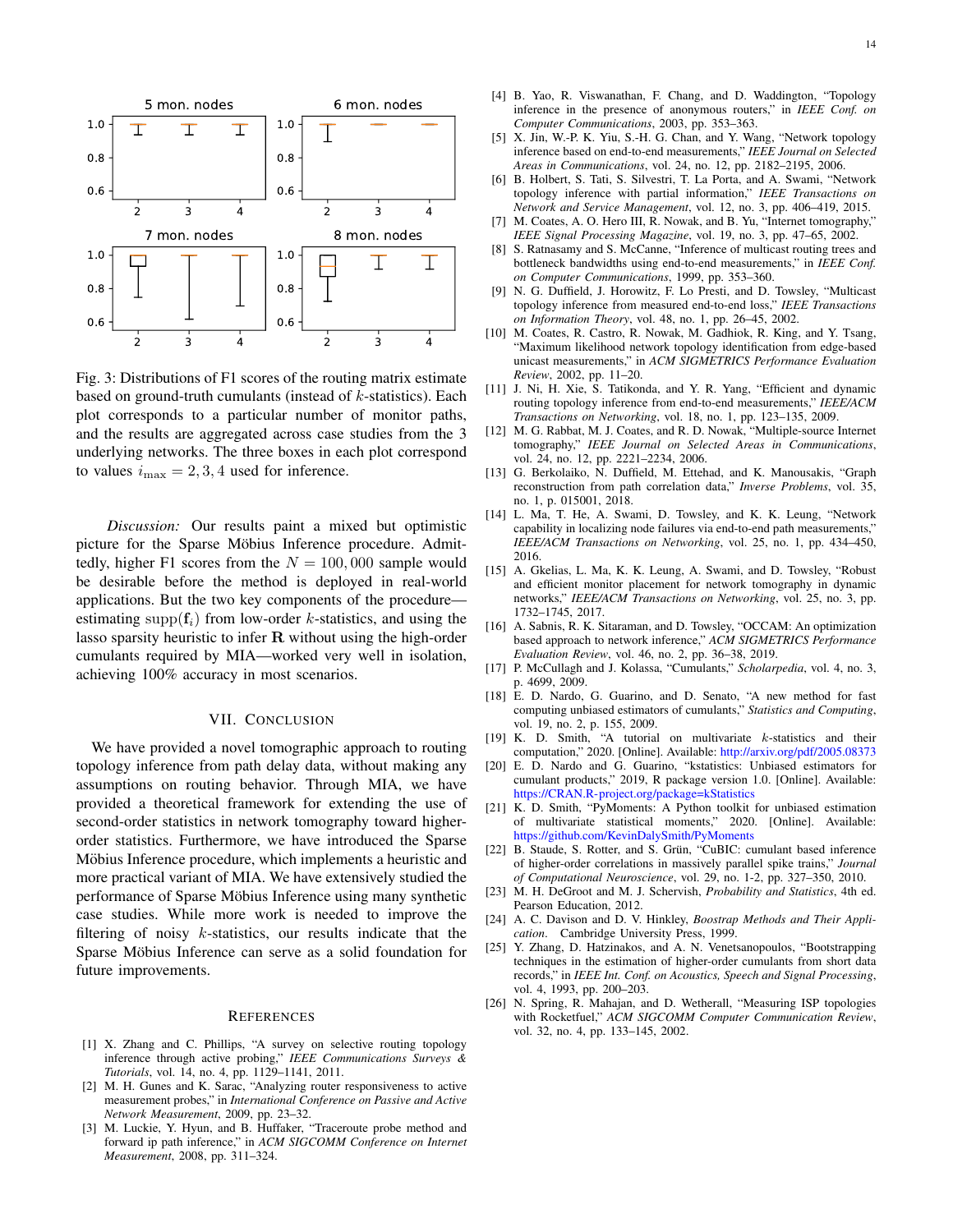# Appendices to "Topology Inference with Multivariate Cumulants: The Möbius Inference Algorithm"

Kevin D. Smith, Saber Jafarpour, Ananthram Swami, and Francesco Bullo

## A Extended Results and Evaluation

#### A.1 Synthetic Datasets

To evaluate the Sparse Möbius Inference procedure, we created several synthetic datasets based on real ISP network topologies, provided by Rocketfuel [1]. We selected three networks within the Rocketfuel database with different sizes and densities: AS1221 (the Telstra network in Australia), AS1755 (the EBONE network in Europe), and AS2914 (the Verio network in the United States). Table 1 contains some summary statistics of these networks. AS1755 is the least "dense," in that it has the smallest average degree and the smallest clustering coefficient. AS2914, on the other hand, has by far the largest average degree (and a similar clustering coefficient to AS1221).

For each of these 3 underlying networks, we generated 40 synthetic datasets of path delays: 10 each for experiments with 5, 6, 7, and 8 monitor nodes, resulting in a total of 120 case studies. In each case study, the network links are assigned different delay distributions. The mean delay  $\mu$  on each link is chosen from a normal distribution with a mean of 10 ms and a standard deviation of 2 ms. Based on  $\mu$ , the link delay is assigned a gamma distribution with shape parameter  $\alpha = \frac{\mu}{4}$  $\frac{\mu}{4}$  and rate parameter  $\beta = \frac{1}{4}$  $\frac{1}{4}$ . Figure 1 plots some samples of these delay distributions. Then for each of these 120 cases studies, the  $n$ monitor nodes are selected at random, and the  $\binom{n}{2}$  $\binom{n}{2}$  monitor paths are chosen by computing the shortest path between each pair of monitor nodes (based on the mean link delays).

Finally, for each of the 120 case studies, we generate three different samples of the joint path delay distribution with sizes 10,000, 50,000, and 100,000. For each of these three values of  $N$ , the sample is bootstrapped into 50 different "re-samples" of size  $N$  (by randomly sampling the original  $N$  points with replacement). Note that bootstrapping does not introduce new data; rather, the 50 different re-samples of the original  $N$  points allow us to empirically estimate the distribution of  $k$ -statistics. (We tried using 100 re-samples instead of 50 as well, but only led to marginal improvement with significantly greater runtime.)

|        |     |      | Network Nodes Links Avg. Degree Cluster Coef |      |
|--------|-----|------|----------------------------------------------|------|
| AS1221 | 318 | 758. | 4.77                                         | 0.28 |
| AS1755 | 172 | 381  | 4.43                                         | 0.20 |
| AS2914 | 960 | 2821 | 5.88                                         | 0.25 |

Table 1: Topological properties of the networks, including number of nodes and links (edges), the average node degree, and the graph clustering coefficient.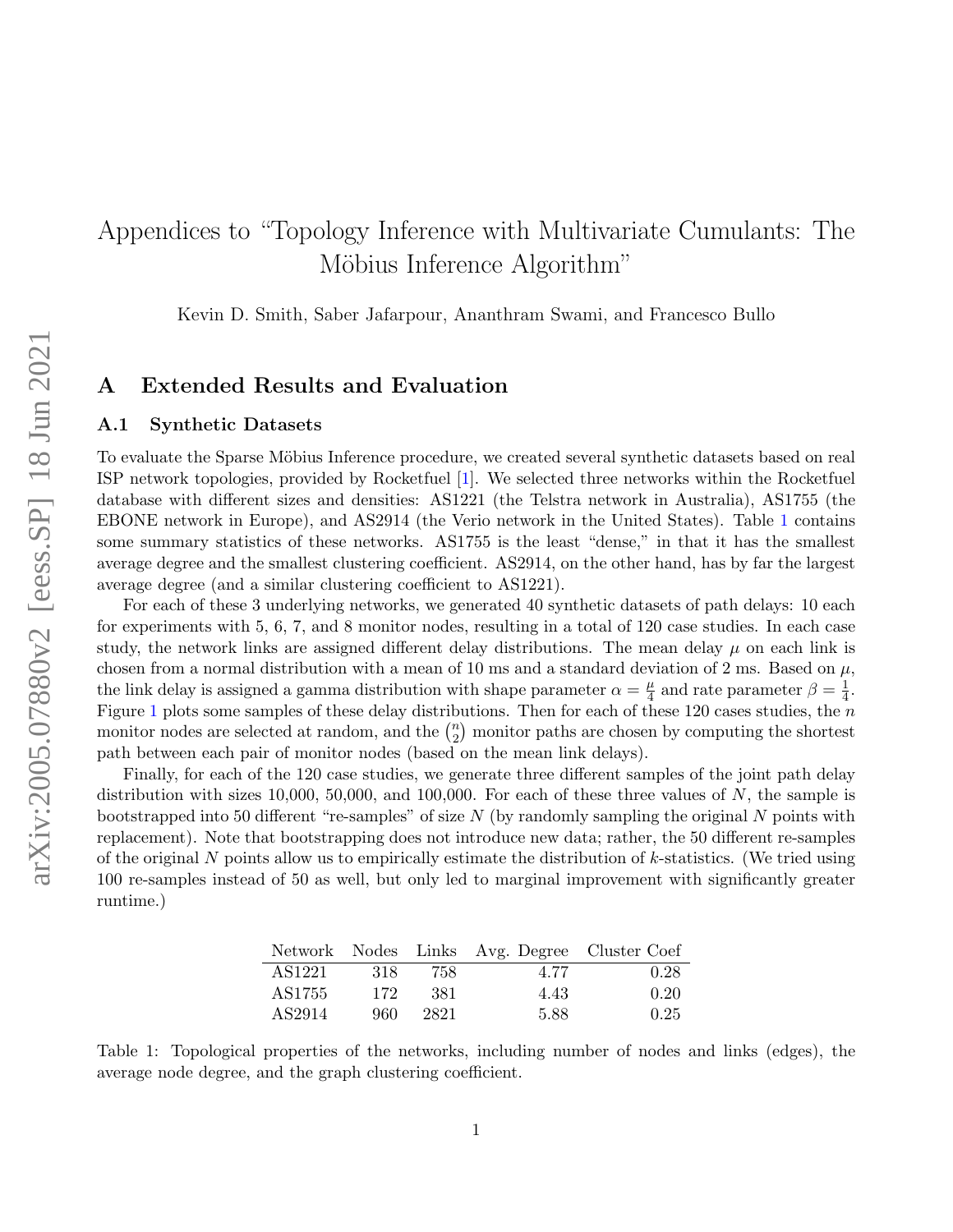

Figure 1: Sample link distributions with delay means of 6 ms, 10 ms, and 14 ms.

### A.2 Sparsity of the Common and Exact Cumulants

The Sparse Mobius Inference procedure is based on the postulate that the vectors of common and exact cumulants are both sparse, so we ought to examine how well this premise holds up in our empirical case studies. Figure 2 plots the following four sparsity metrics for the 120 case studies:

- Size of supp $(g_i)$ , i.e., the number of path sets  $P \subseteq P_m$  for which  $g_i(P) \neq 0$ . This is equivalent to the number of logical links.
- Size of supp $(\mathbf{f}_i)$ , i.e., the number of path sets  $P \subseteq P_m$  for which  $f_i(P) \neq 0$ .
- Density of supp $(\mathbf{f}_i)$ , i.e., the fraction  $(2^n 1)^{-1}$  supp $(\mathbf{f}_i)$ .
- Largest set in supp $(f_i)$ , i.e., the size  $|P|$  of the largest set  $P \subseteq P_m$  for which  $f_i(P) \neq 0$ .

Unsurprisingly, the number of logical links  $|\text{supp}(\mathbf{g}_i)|$  tends to be small compared to the number of path sets  $2^n - 1$ , and the number of links increases in a roughly linear manner with the number of monitor paths. Figure 2 (upper left) also shows that the number of links utilized by n monitor paths depends heavily on the underlying network topology. AS2914 leads to the largest numbers of logical links, which is to be expected, since AS2914 is the largest of the three networks. Remarkably, AS1221 has by far the smallest numbers of links, even though AS1221 has the middle number of links and average degree and the largest clustering coefficient.

Figure 2 (upper right and lower left) also indicate that the common cumulant vector is very sparse. While the number of nonzero entries increases roughly exponentially in n, the fraction of the  $2<sup>n</sup> - 1$ entries which are nonzero also decreases rapidly in n, approaching  $0.001\%$  density for scenarios with 28 monitor paths. Evidently the first stage of the Sparse Möbius Inference procedure is very well justified in trying to isolate the support of  $f_i$ , as this stage (if it is accurate) will eliminate the vast majority of the common cumulant entries from the problem, thereby greatly reducing the number of k-statistics that need to be evaluated. We should point out that this measurement task can still be nontrivial: as the upper right plot indicates, the number of entries in the common cumulant vector was close to 100,000 in the "worst" of our case studies. This provides some additional motivation for the final stage of the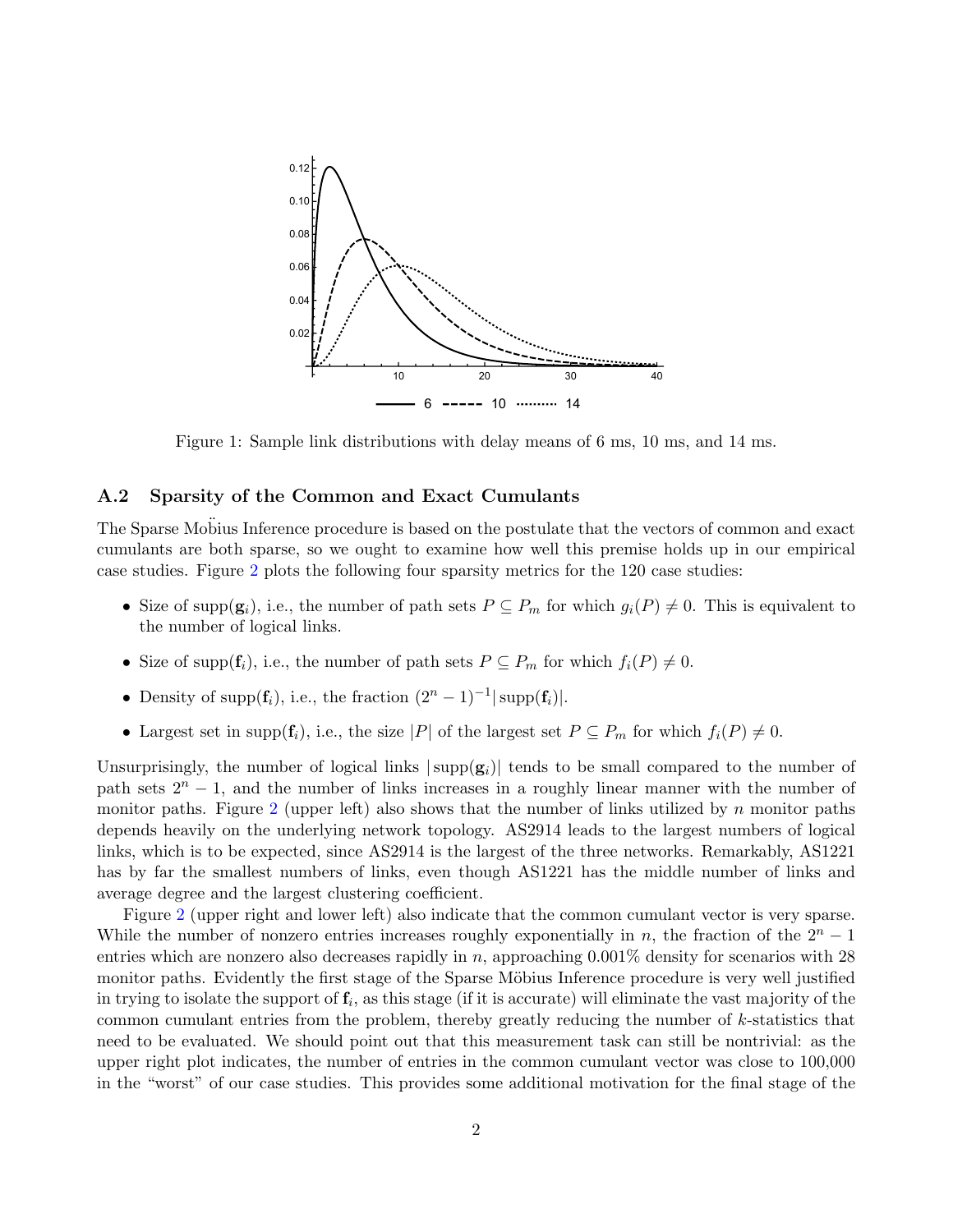

Figure 2: Sparsity metrics for the common and exact cumulant vectors. Each box reflects the distribution across 10 case studies for each topology and number of monitor paths. Note that the size of the support of  $f_i$  (upper right) and the density of  $f_i$  (lower left) are plotted with a log scale on the vertical axis. The horizontal axis is not drawn with proportional spacing between the numbers of monitor paths.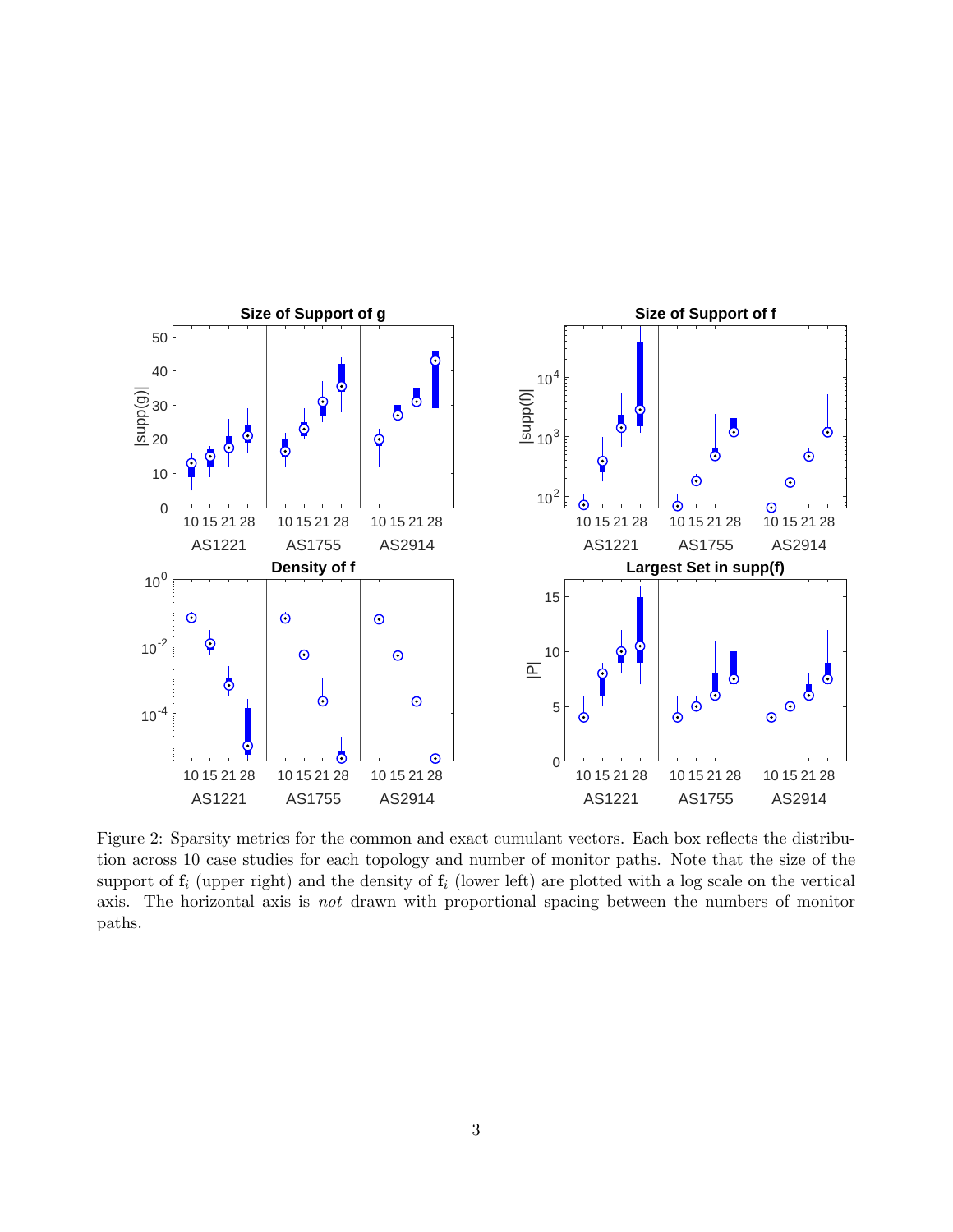|                                                                    |                                                                                         | $i=2$ $i=3$         |  |  | $i=4$                         |  |  |
|--------------------------------------------------------------------|-----------------------------------------------------------------------------------------|---------------------|--|--|-------------------------------|--|--|
|                                                                    |                                                                                         | $\alpha$   $\alpha$ |  |  | $\gamma$   $\alpha$   $\beta$ |  |  |
|                                                                    | $\boxed{10,000}$ $\boxed{10^{-20}$ $\boxed{10^{-10}$ 0.1 0.15 $\boxed{10^{-2}$ 0.25 0.3 |                     |  |  |                               |  |  |
| $50,000$   $10^{-40}$   $10^{-30}$ 0.05 0.15   $10^{-5}$ 0.05 0.15 |                                                                                         |                     |  |  |                               |  |  |
| $100,000$ $10^{-40}$ $10^{-30}$ 0.05 0.15 $10^{-10}$ 0.05 0.15     |                                                                                         |                     |  |  |                               |  |  |

Table 2: Parameters used for estimating the bounding topology:  $\alpha$  (the p-value threshold for the Nonzero hypothesis test),  $\beta$  (an estimate for the Type II error of the Nonzero test), and  $\gamma$  (a desired upper bound for the probability of falsely removing a size-i subset of  $P_m$  from the support estimate). Different parameters are used for different sample sizes N, corresponding to each row. Different parameters are also used for different k-statistic orders i, corresponding to each group of columns.

Sparse Möbius Inference procedure, which leaves many entries of the common cumulant un-measured and infers them instead through the lasso heuristic.

Finally, Figure 2 (lower right) depicts how large the path sets in supp $(f_i)$  can get. One way to interpret this sparsity metric is how "crowded" by monitor paths the links can get. AS1221 tends to have the largest path sets with nonzero common cumulants. One scenario with  $n = 28$  even has a path set of size 16 in supp $(f_i)$ , which implies that 16 of the 28 monitor paths in this scenario all use one particular link. This "crowding" of links in AS1221 naturally complements the small sizes of  $|\text{supp}(\mathbf{g}_i)|$ in the upper left plot: since the monitor paths traverse a smaller number of links in this network, it makes sense that the few links that are utilized will have to withstand heaver utilization by the monitor paths.

#### A.3 Evaluating the Bounding Topology

The first stage of Sparse Möbius Inference (described in Section V.A) uses low-order  $k$ -statistics to estimate supp $(f_i)$ , by constructing a bounding topology  $\beta$ . For each of the 120 case studies and each of the 3 sample sizes, we ran Algorithm 3 to construct a bounding topology. We implemented the Nonzero( $f_i(P)$ ) hypothesis test with the following procedure: (i) compute 50 estimates of  $\tilde{f}_i(P)$  by applying  $(12)$  to each of the bootstrapped re-samples; (ii) estimate a p-value for the null hypothesis that  $f_i(P) = 0$  by applying a one-sample Student's t-test to the 50 estimates of  $f_i(P)$ ; and (iii) deciding Nonzero( $f_i(P)$ ) is true if and only if that p-value is below a pre-determined threshold,  $\alpha$ . The values used for these thresholds are reported in Table 2.

The initial bounding topologies  $\mathcal{B}_0$  were constructed using second-order k-statistics (covariances) and the maximal clique approach described in Section V.A. We recorded these initial values of  $\mathcal{B}_0$  to assess the accuracy of their support estimates, and then we applied Algorithm 2 to tighten the bounding topology using k-statistics of order  $i = 3$ . We recorded these "third-order" estimates as well, and then applied Algorithm 2 one last time with k-statistics of order  $i = 4$ . Again, the final bounding topology is recorded and the accuracy of its support estimate is assessed.

The threshold function  $t$  that we supplied to Algorithm 2 was constructed from the quantile approach described in Section V.A. Recall the quantile approach has two parameters:  $\beta$ , an estimate for the Type II error rate of Nonzero( $f_i(P)$ ); and  $\gamma$ , an upper bound for the probability that a size-i path set is incorrectly removed from the support estimate. The optimal values of these parameters depend on the k-statistic order and sample size, since higher-order k-statistics tend to be less accurate, and larger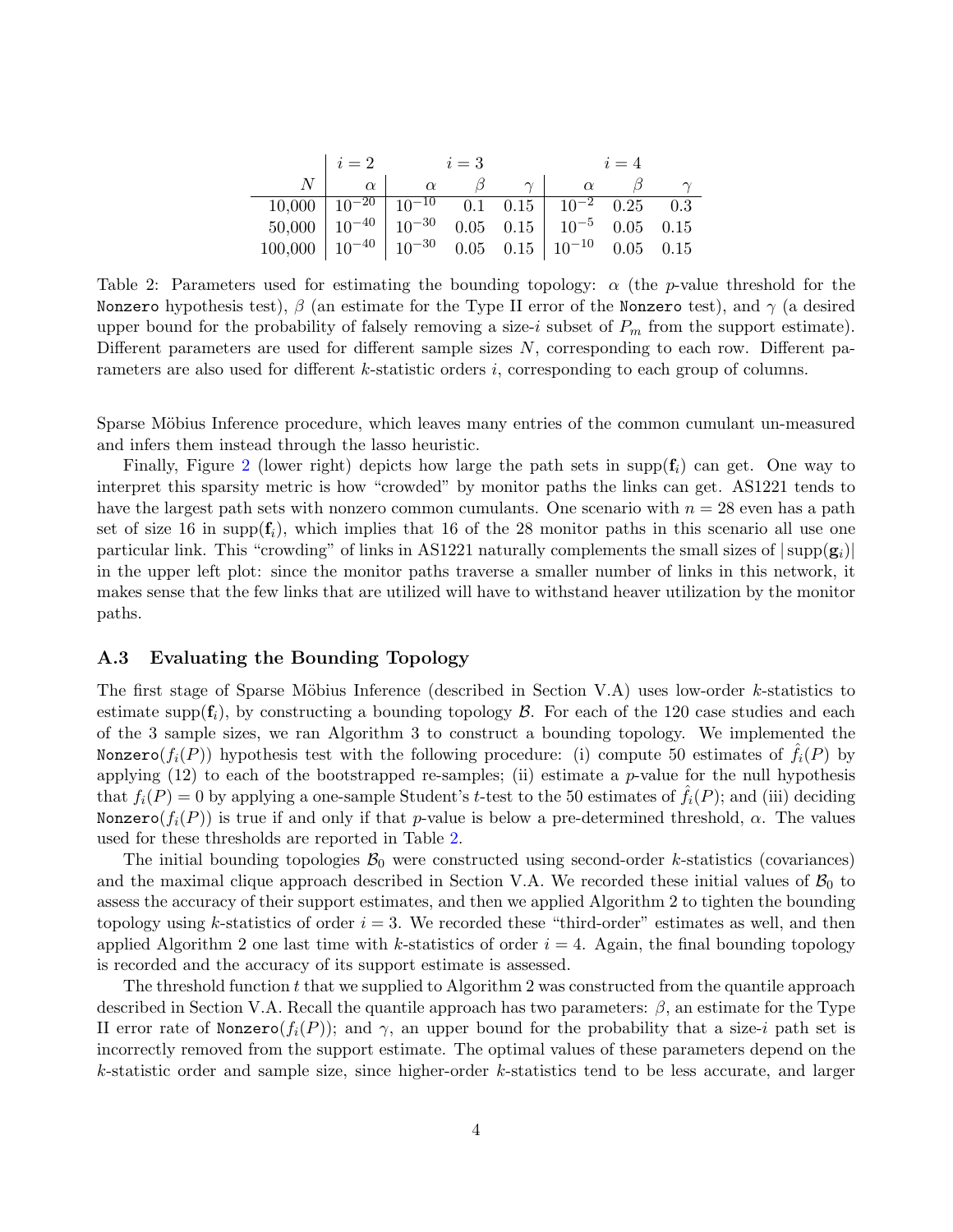samples lead to lower variance of the k-statistic estimates. We tuned these parameters to the values reported in Table 2.

To evaluate the performance of this stage, we study how the support estimate after each order i  $(2, 3, \text{ and } 4)$  compares to the ground-truth support of  $f_i$ , as well as how this performance scales with the size of the path delay sample. We assess the accuracy of the support estimate using two standard metrics for binary classifiers: precision, i.e., the fraction of path sets in the support estimate that truly belong to supp $(f_i)$ ; and recall, the fraction of supp $(f_i)$  that is in the support estimate. For good performance of the first stage, the recall should be very close to one (so that non-zero entries of  $f_i$  are not ignored in the next two stages), and the precision should approach one as the support estimate is tightened with successive orders i.

Figure 3 shows the precision of the support estimate after each successive round of tightening, while Figure 4 shows the corresponding recall. For the vast majority of the 120 case studies, using  $N = 50,000$ samples and a k-statistic order up to  $i = 3$  is enough to get a 100% accurate support estimate. There is also very little difference in the results between using the  $N = 50,000$  and  $N = 100,000$ , indicating that a sample size of 50,000 is usually enough to determine whether or not  $f_i(P) = 0$  for orders up to  $i = 4$ . Overall, the results show that Stage 1 of Sparse Möbius Inference is highly successful in identifying the collection of path sets with a nonzero common cumulant.

### A.4 Evaluating the Estimated Routing Matrix

Next, we evaluate the performance of Sparse Möbius Inference end-to-end. We ran stages 2 and 3 to get an estimate of  **for each case study and from each of the three differently-sized samples, using as** input to Stage 2 the bounding topologies computed with  $i_f = 4$  from the same sample. We tuned the hyperparameters of the lasso heuristic  $(\lambda$  and the exponent b) separately for each underlying network, number of monitor paths, and value of  $i_{\text{max}}$ . Tuning was done by a grid search over values of b from 0 to 1 in increments of 0.1, and values of  $\lambda$  from 0 to 4 in increments of 0.2. We then selected the pair of parameters resulting in the highest average F1 score across the 10 cases studies with the given underlying network and monitor paths, when evaluated with the given  $i_{\text{max}}$  on  $N = 100,000$ .

To assess the accuracy of an estimated routing matrix  $\bf{R}$  compared to the ground truth  $\bf{R}$ , we computed precision and recall in the following manner: precision is the fraction of the columns of  $\bf{R}$ that are also columns of  $\bf{R}$ , and recall is defined *vice versa*. Then we combined these two metrics into a single F1 score, which is the geometric mean of precision and recall. Figures 5, 6, and 7 report the distributions of F1 scores that we obtained based on samples of size 100,000, 50,000, and 10,000, respectively.

We now examine how the performance of the inference depends on particular parameters:

**Choice of**  $i_{\text{max}}$  For most of our case studies with  $N = 50,000$  or  $N = 100,000$ , the optimal choice of k-statistic order is simply  $i_{\text{max}} = 3$ . This is likely because the third-order statistics contain more information than the second-order statistics, but the fourth-order statistics were too noisy for the solution of the lasso optimization problem to settle close enough to the true cumulant values. (This is probably also the same reason why  $i_{\text{max}} = 2$  yields the best performance when  $N = 10,000$ .

The 8-monitor-node cases from AS1221 are a notable exception; in most of these scenarios,  $i_{\text{max}} = 4$ leads to the best performance. The likely reason for this anomaly is visible in Figure 2: the AS1221 network, with  $n = 28$  monitor paths (corresponding to 8 monitor nodes), leads to the largest size of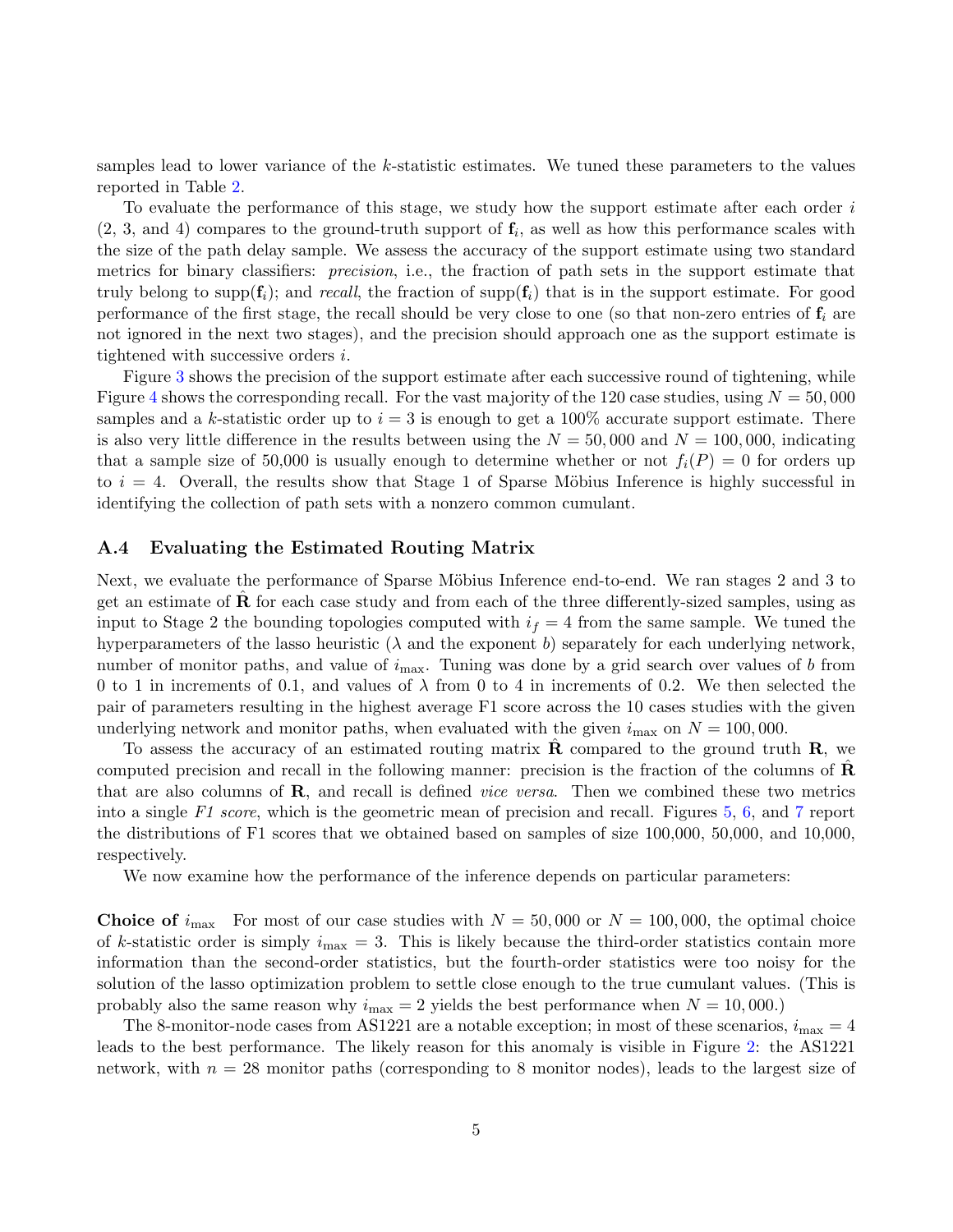

Figure 3: Precisions of the bounding topology estimates. Each plot corresponds to a particular underlying network and sample size. Plots are sub-divided by the number of monitoring paths n. For each network and for each  $n$ , samples are drawn from 10 randomly-initiated tomography scenarios, and the bounding topology is computed using cumulant orders 2, 3, and 4. The distributions of precisions for these 10 bounding topologies are depicted using a box and whisker plot. Circular markers represent the median.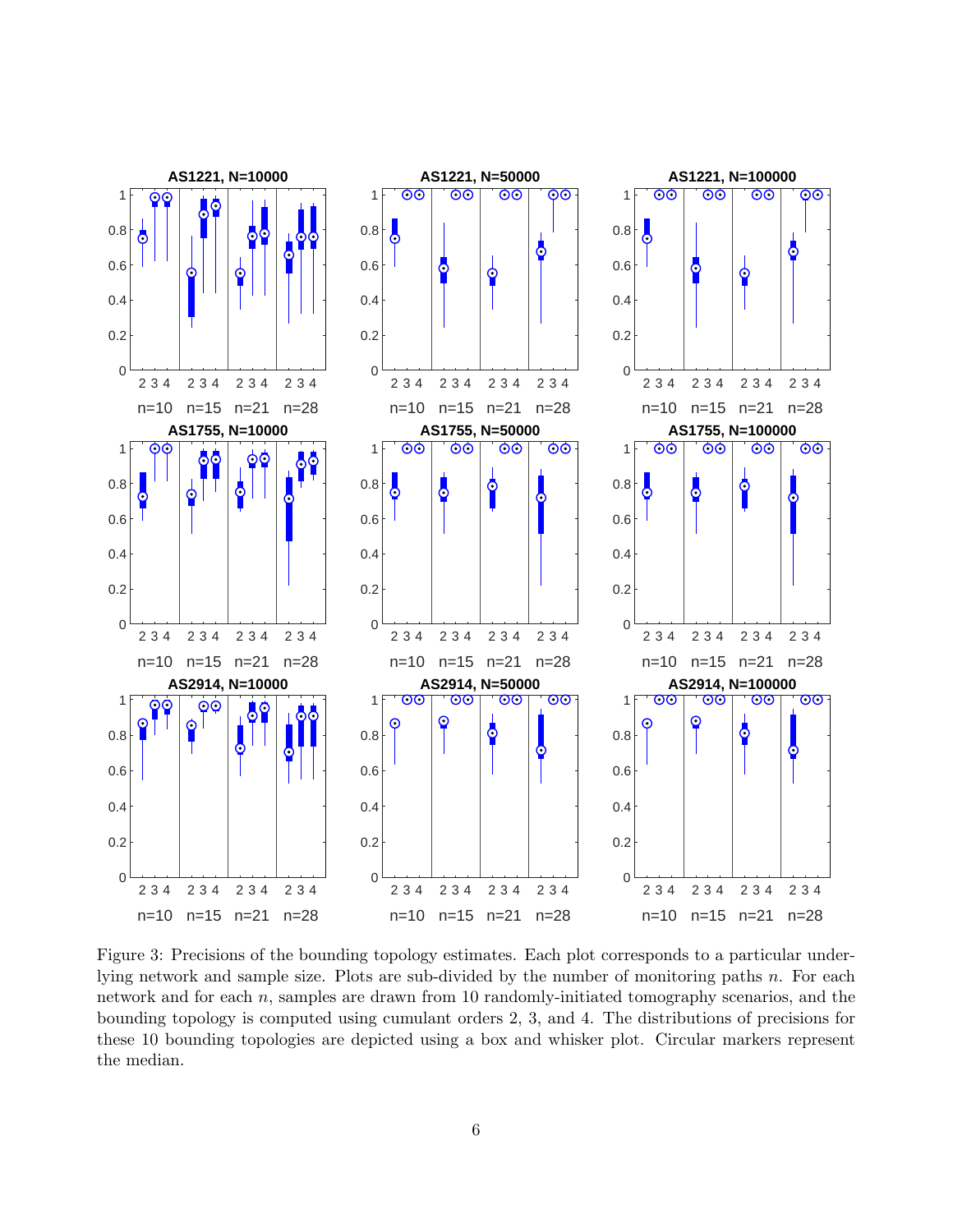

Figure 4: Recalls of the bounding topology estimates.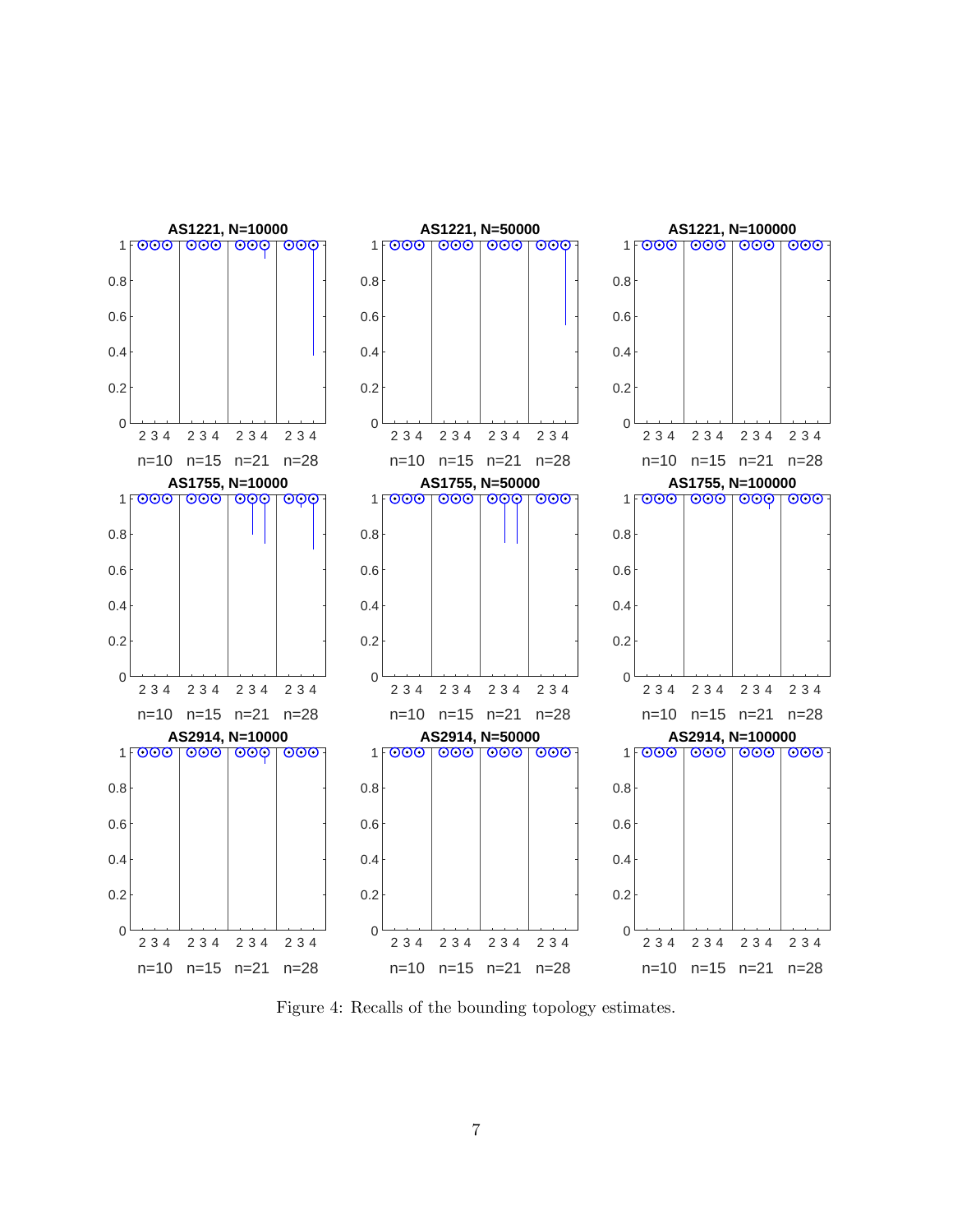$\text{supp}(\mathbf{f}_i)$  and the largest path sets in  $\text{supp}(\mathbf{f}_i)$  among all of the case studies. Thus, it is to be expected that common cumulant estimates from more and larger path sets are necessary to identify which path sets in supp $(f_i)$  also have a nonzero exact cumulant. These results suggest that higher choices of  $i_{\text{max}}$  are needed when there is a greater amount of link sharing between monitor paths, and in these cases, larger samples are needed to ensure that accurate cumulant estimates are possible with limited uncertainty.

Choice of Sample Size There were a few cases in which  $N = 10,000$  were enough for decent performance (AS1755 with 5 monitor nodes, and AS2914 with 5 or 6 monitor nodes). In all of these cases,  $i_{\text{max}} = 2$  was also the optimal k-statistic order, indicating that the small sample size is only sufficient when covariances alone contain nearly enough information to reconstruct **R**. Unfortunately, the sample size needs to be at least 5 times larger in most other cases, so as to allow for an accurate estimate of third-order cumulants. It is also interesting to observe that doubling the sample size from  $50,000$  to 100,000 does not lead to significant improvements in the accuracy of  $\mathbf{R}$ .

# B Proofs from Section III

This section contains proofs from lemmas in Section III of the main manuscript. For convenience, the lemma statements are reproduced as well.

### B.1 Estimation Stage

Lemma 1 (Properties of the Estimation Stage). The following are true:

- (i) Let  $P \subseteq P_m$ . If  $i \geq |P|$ , there are  $\binom{i-1}{|P|-1}$  $|P|-1$ ) ith-order representative multi-indices of  $P$ .
- (ii) For all  $i \in \mathbb{Z}_{>0}$ , the common cumulant  $f_i : 2^{P_m} \to \mathbb{R}$  satisfies

$$
f_n(P) = \sum_{\ell \in C(P)} \kappa_n(U_\ell), \qquad \forall P \subseteq P_m
$$

(iii) Statement (ii) of Theorem 1 is true, i.e., Algorithm 1 correctly computes the common cumulant vector for order  $i = n$ .

*Proof.* To prove  $(i)$ , we will count the number of ways that i "counts" of multiplicity can be assigned to the support of a representative multi-index. Each element of P contains at least one count, and we are free to distribute the remaining  $i - |P|$  counts arbitrarily across the elements of P. Thus, there are  $\left(\begin{array}{c} |P| \end{array}\right)$  $\binom{|P|}{i-|P|}$  ways to distribute the remaining counts, which is equivalent to  $\binom{i-1}{|P|-1}$  $|P|-1$ .

To prove (ii), let  $\alpha$  be some *i*th-order representative multi-index of P. Using the independence of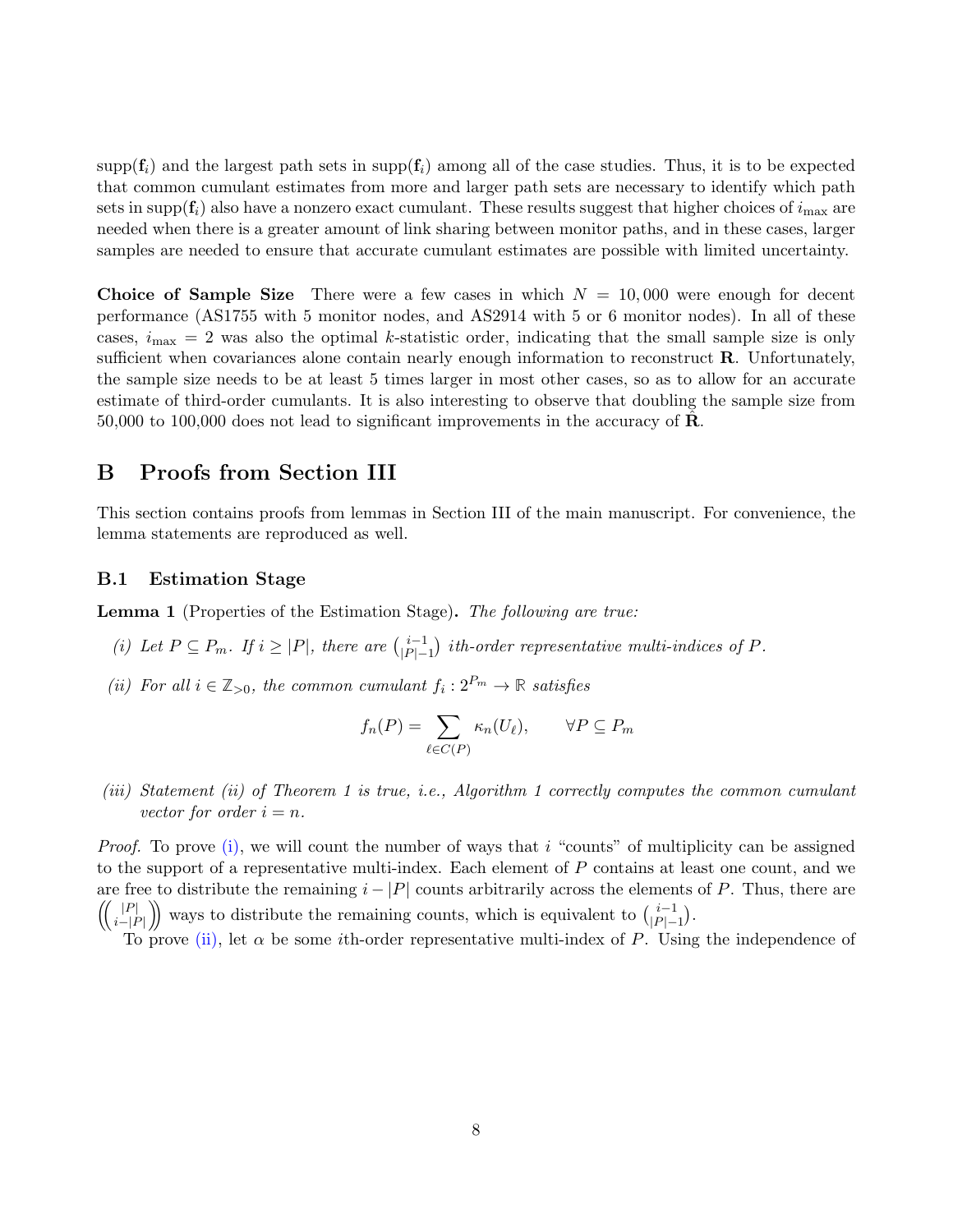

Figure 5: Distributions of F1 scores of the routing matrix estimate for the 120 case studies, based on a sample of size 100,000. Plots in each row are based on the same underlying network, and plots in the same column have the same number of monitor nodes. The three boxes in each plot correspond to values  $i_{\text{max}} = 2, 3, 4$  used for inference.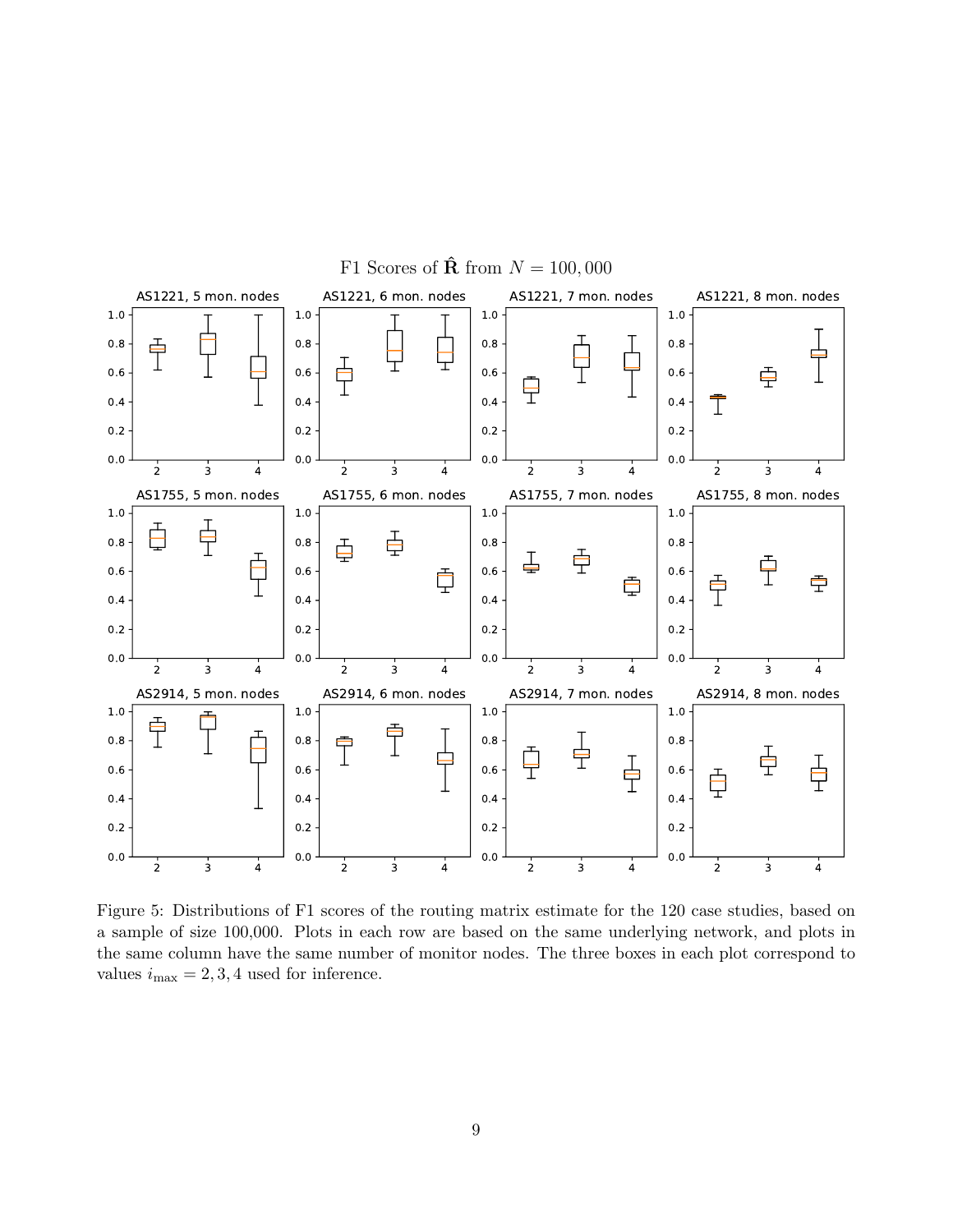

Figure 6: Distributions of F1 scores of the routing matrix estimate for the 120 case studies, based on a sample of size 50,000. Plots in each row are based on the same underlying network, and plots in the same column have the same number of monitor nodes. The three boxes in each plot correspond to values  $i_{\text{max}} = 2, 3, 4$  used for inference.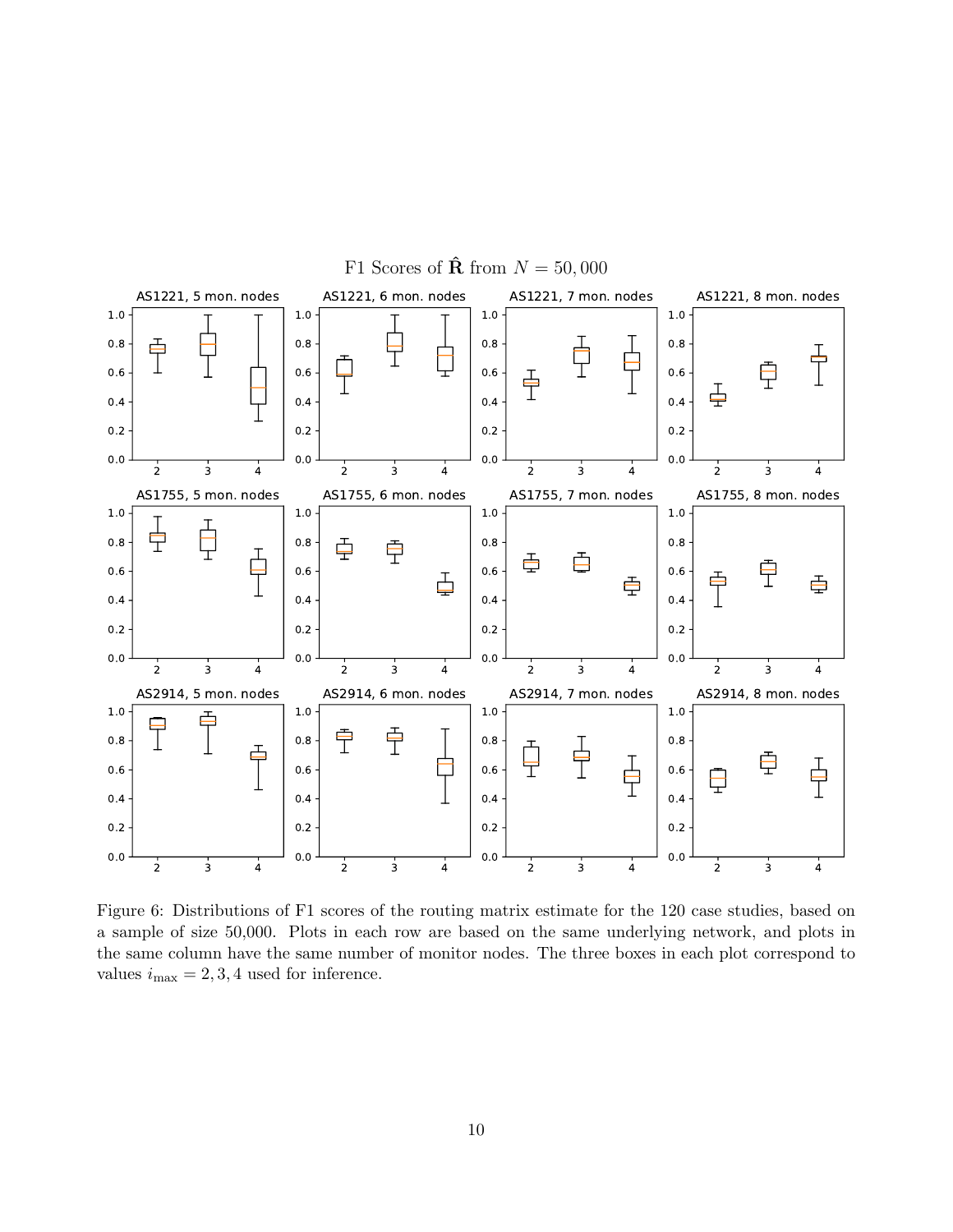

Figure 7: Distributions of F1 scores of the routing matrix estimate for the 120 case studies, based on a sample of size 10,000. Plots in each row are based on the same underlying network, and plots in the same column have the same number of monitor nodes. The three boxes in each plot correspond to values  $i_{\text{max}} = 2, 3, 4$  used for inference.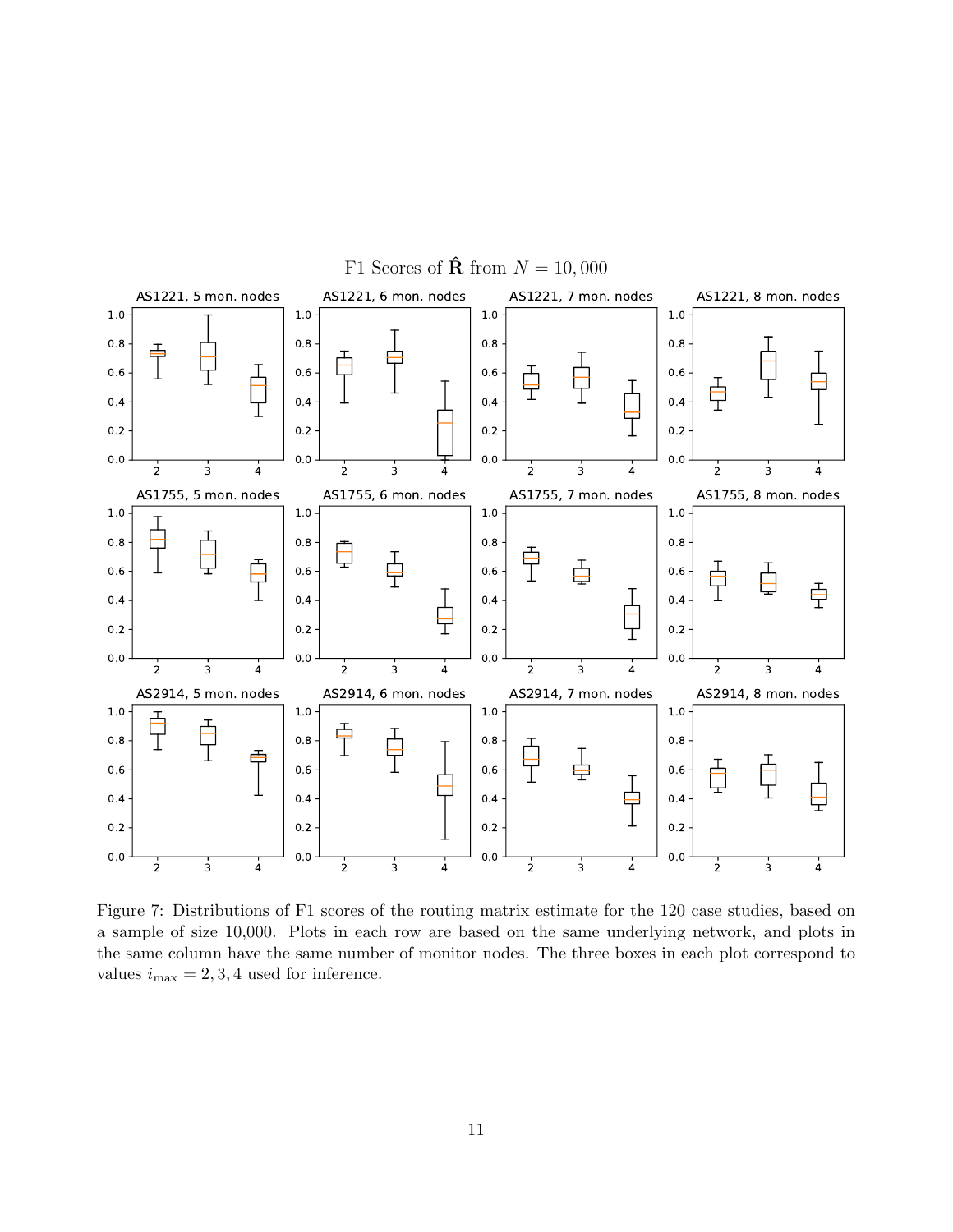$U_{\ell}$  and the multilinearity of multivariate cumulants, we have

$$
f_i(P) = \kappa \left( \underbrace{\mathbf{R}^{(1)} \mathbf{U}, \dots, \mathbf{R}^{(1)} \mathbf{U}}_{\alpha(1) \text{ times}}, \dots, \underbrace{\mathbf{R}^{(n)} \mathbf{U}, \dots, \mathbf{R}^{(n)} \mathbf{U}}_{\alpha(n) \text{ times}} \right)
$$
  
= 
$$
\sum_{\ell=1}^m \left( r_{1\ell}^{\alpha(1)} \cdots r_{n\ell}^{\alpha(n)} \right) \kappa \left( \underbrace{U_{\ell}, \dots, U_{\ell}}_{\alpha(1) + \dots + \alpha(n) \text{ times}} \right)
$$
  
= 
$$
\sum_{\ell=1}^m \left( \prod_{j \in \text{supp}(\alpha)} r_{j\ell} \right) \kappa_i(U_{\ell})
$$

where  $\mathbf{R}^{(j)}$  denotes the jth row of **R**. Since  $\prod_{j \in \text{supp}(\alpha)} r_{j\ell} = 1$  if  $\ell \in C(P)$  and is zero otherwise, we obtain

$$
f_i(P) = \sum_{\ell \in C(P)} \kappa_n(U_\ell), \qquad \forall P \subseteq P_m
$$

To prove (iii), observe that the estimation stage of Algorithm 1 defines the map  $f_n$  precisely according to Definition 3, so that  $f_n$  is the common cumulant vector by line 6 of the algorithm. Then statement (iii) follows by statement (ii) of this lemma.  $\Box$ 

#### B.2 Inversion Stage

**Lemma 2** (Properties of the Inversion Stage). Let  $f_i$  be the common cumulant vector, and let  $g_i$ :  $2^{P_m} \rightarrow \mathbb{R}$ . The following three statements are equivalent:

- (i)  $g_i$  is the exact cumulant vector.
- (ii)  $f_i$  and  $g_i$  satisfy

$$
f_i(P) = \sum_{Q \supseteq P} g_i(Q), \qquad \forall P \subseteq P_m \tag{B.1}
$$

(iii)  $f_i$  and  $g_i$  satisfy

$$
g_i(P) = \sum_{Q \supseteq P} (-1)^{|Q| - |P|} f_i(Q), \qquad \forall P \subseteq P_m
$$
\n(B.2)

Furthermore, statement (iii) of Theorem 1 is true, i.e., the Algorithm 1 correctly computes the exact cumulant vector.

*Proof.* We begin with the equivalence (ii)  $\iff$  (iii). This equivalence holds for any functions  $f_i, g_i$ :  $2^{P_m} \to \mathbb{R}$ , and it follows from the Möbius inversion formula applied over  $2^{P_m}$ . See, for example, [2, Theorem 5.1].

To prove that (i)  $\implies$  (ii), we will first show that

$$
C(P) = \bigcup_{Q \supseteq P} E(Q) \tag{B.3}
$$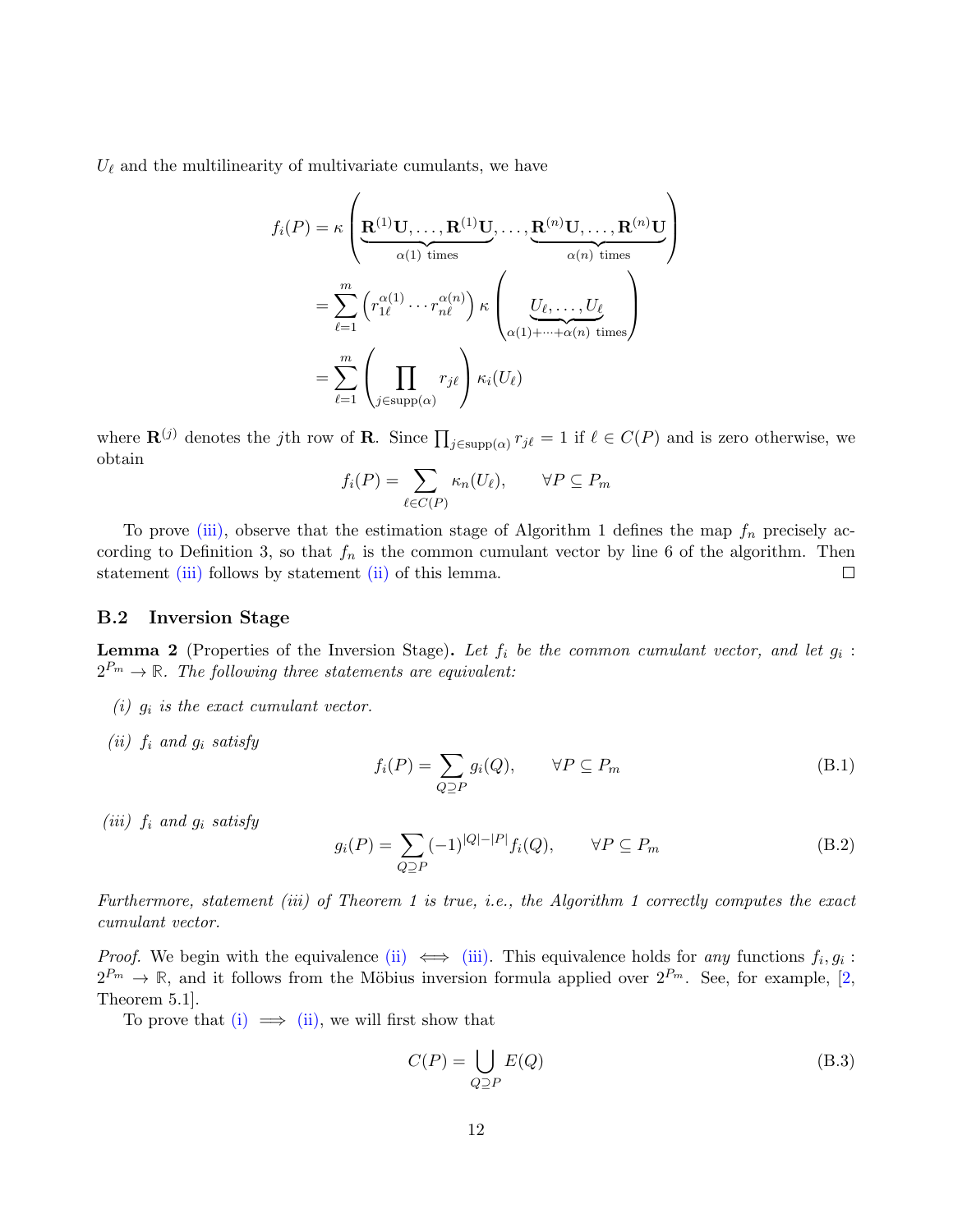Let  $\ell \in C(P)$ , and examine the column of the routing matrix  $\mathbf{R}_{\ell} \in \{0, 1\}^n$ . There is some  $Q \subseteq P_m$ for which the characteristic vector satisfies  $\chi(Q, P_m) = \mathbf{R}_{\ell}$ . It follows that  $\ell \in E(Q)$ . Now, because  $\ell \in C(P)$ , it follows that  $r_{p\ell} = 1$  for all  $p \in P$ , so that  $Q \supseteq P$ . Therefore  $\ell \in \bigcup_{Q \supseteq P} E(Q)$ . Next, let  $\ell \in \bigcup_{Q \supseteq P} E(Q)$ , so that  $\ell \in E(Q)$  for some  $Q \supseteq P$ . It is clear that  $r_{p\ell} = 1$  for all  $p \in Q$ , so the inclusion  $Q \supseteq P$  implies that  $\ell \in C(P)$ . Now, if  $g_i$  is the exact cumulant vector, we can (from Definition 5) substitute  $(B.3)$  into

$$
g_n(P) = \sum_{\ell \in E(P)} \kappa_n(U_\ell), \qquad \forall P \subseteq P_m \tag{B.4}
$$

obtaining

$$
\sum_{Q \supseteq P} g_i(Q) = \sum_{Q \supseteq P} \sum_{\ell \in E(Q)} \kappa_i(U_\ell) = \sum_{\ell \in C(P)} \kappa_i(U_\ell) = f_i(P)
$$

The last step follows from Lemma ?? (ii). Hence (i)  $\implies$  (ii).

To prove that (ii)  $\implies$  (i), suppose that  $f_i$  and  $g_i$  satisfy (B.1). By (B.3),

$$
\sum_{Q \supseteq P} g_i(Q) = \sum_{Q \supseteq P} \sum_{\ell \in E(Q)} \kappa_i(U_\ell)
$$
\n(B.5)

for all  $P \subseteq P_m$ . We will use (B.5) to show that  $g_i$  satisfies (B.4) by strong induction over |P|. In the  $|P| = n$  base case, the only possible set is  $P = P_m$ , for which  $(B.5)$  reduces to  $g_i(P_m) = \sum_{\ell \in E(P_m)} \kappa_i(U_\ell)$ . Now suppose that (B.4) holds for all P with  $|P| \geq i$  for some  $j \in [2, n]$ . Let  $P \subseteq P_m$  such that  $|P| = j-1$ , and observe that

$$
\sum_{Q \supseteq P} g_i(Q) = g_i(P) + \sum_{Q \supseteq P} \sum_{\ell \in E(Q)} \kappa_i(U_\ell)
$$

by the inductive hypothesis. Substituting this equation in to (B.5) and simplifying, we obtain (B.4). Hence (B.4) holds for all  $P \subseteq P_m$ , so (ii)  $\implies$  (i).

To prove the final statement, note that the inversion stage of Algorithm 1 defines the map  $g_n$ according to  $(B.2)$ , where  $f_n$  is the common cumulant vector (per Lemma 4 (iii)), by line 10. It follows from the equivalence proven in this lemma that  $g_n$  is the exact cumulant vector.  $\Box$ 

### B.3 Reconstruction Stage

**Lemma 3** (Properties of the Reconstruction Stage). Let  $g_n : 2^{P_m} \to \mathbb{R}$  be the exact cumulant vector. For each  $P \subseteq P_m$ , let  $\chi(P, P_m) \in \{0, 1\}^n$  be the characteristic vector of P in  $P_m$ . The following are true:

- (i) If  $P \in \text{supp}(g_n)$ , then  $\chi(P, P_m)$  must be a column of the routing matrix. Under Assumptions 1 and 2, the converse is also true.
- (ii) Statement (iv) of Theorem 1 is true.

*Proof.* If  $g_n(P) \neq 0$ , it is clear from (B.4) that  $E(P)$  is non-empty, which implies that some column of the routing matrix  $\mathbf{R}_{\ell}$  satisfies  $\chi(P, P_m) = \mathbf{R}_{\ell}$ . Now suppose that Assumptions 1 and 2 are true. By Assumption 1, the set  $E(P)$  is either empty or contains a single element. By Assumption 2, if  $E(P)$  contains a single element  $\ell$ , it must satisfy  $\kappa_n(U_\ell) \neq 0$ . Therefore, if  $g_n(P) = 0$ , under these two assumptions, it follows that  $E(P)$  is empty. Hence  $\chi(P, P_m)$  is not a column of the routing matrix.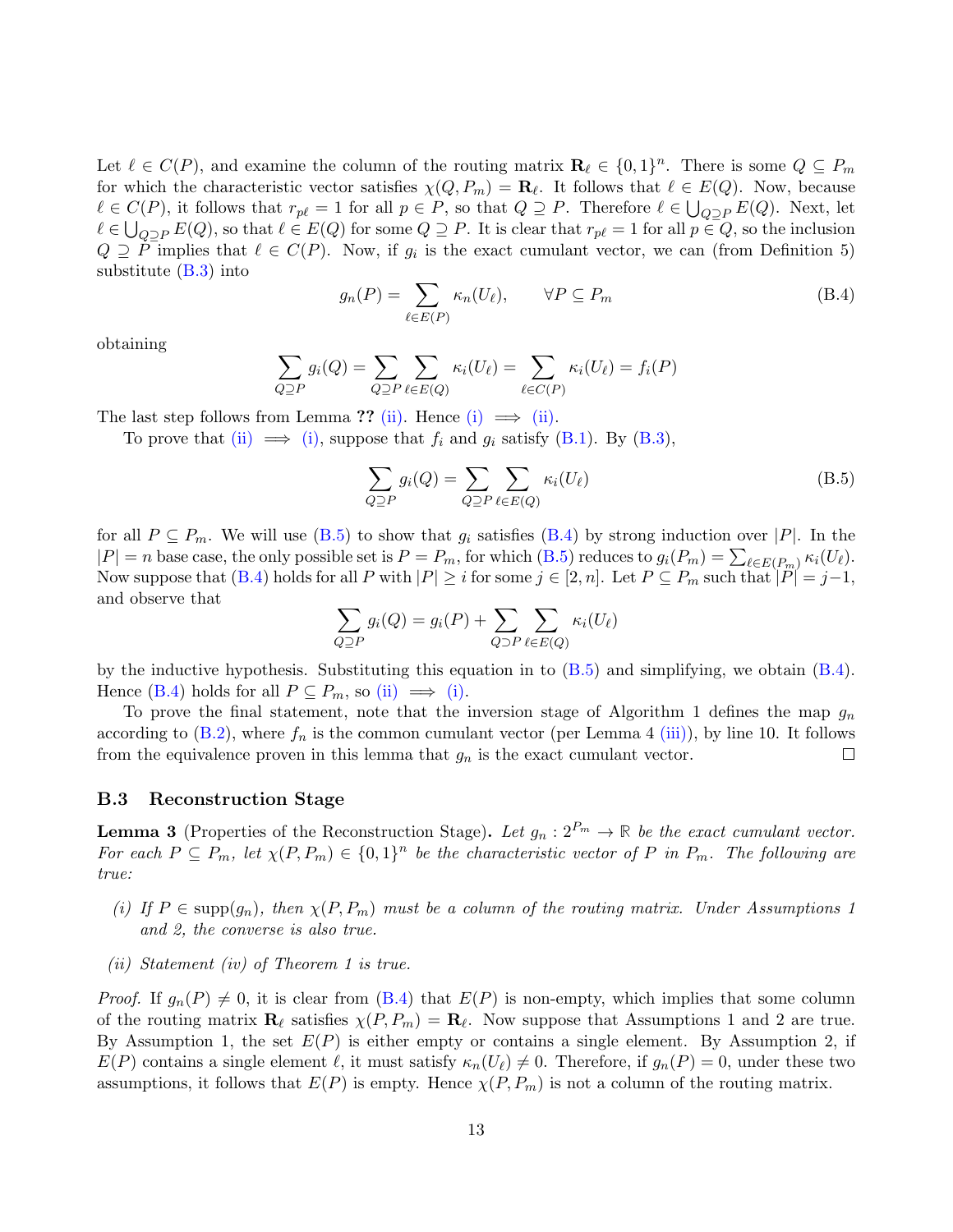Per Lemma 6, the vector  $g_n$  in Algorithm 1 is the exact cumulant vector by line 10, so we can apply the above result to  $g_n$  in the reconstruction stage of the algorithm, yielding statement (iv) of Theorem 1.  $\Box$ 

# C Proofs from Section V

This section contains proofs from statements in Section V of the main manuscript. For convenience, the statements are reproduced as well.

**Theorem 4** (Properties of Algorithm 2). Let  $\mathcal{B} \subseteq 2^{P_m}$  be a collection of path sets, let  $i \in \mathbb{Z}_{>0}$  be a cumulant order, and let  $t : \mathbb{Z}_{>0} \times \mathbb{Z}_{>0} \to \mathbb{Z}_{>0}$  be a threshold function. The following are true:

- (i) Algorithm 2 evaluates IsNonzero( $f_i(P)$ )  $O(n^i)$  times and terminates after  $O(2^q)$  iterations of the while loop, where q is the size of the largest set in  $\mathcal{B}$ . The algorithm returns a collection of path sets  $\mathcal{B}' \subseteq 2^{P_m}$ .
- (ii) The support estimate of  $\mathcal{B}'$  is a subset of the support estimate of  $\mathcal{B}$ .
- (iii) For any set P in the support estimate of  $\mathcal{B}$ , P is also in the support estimate of  $\mathcal{B}$  if either  $|P| < i$ , or if there is a superset  $Q \supseteq P$  in the support estimate of B for which at least  $t(Q_i,i)$ size-i subsets  $R \subseteq Q$  satisfy Nonzero( $f_i(R)$ ).

*Proof.* There are at most  $\binom{n}{i}$  $\binom{n}{i}$  =  $O(n^i)$  size-i sets, so Nonzero $(f_i(P))$  is evaluated  $O(n^i)$  times to compute P. The worst-case runtime occurs when  $|\{P \in \mathcal{P} : P \subseteq B\}| < t(|B|, i)$  for each iteration of the while loop, in which case the variable B takes on the value of every subset (with size at least i) of every original set in  $\beta$  precisely once (because the collection  $\mathcal X$  tracks which sets have already been processed, preventing redundant iterations of the while loop). Thus, there are  $O(2<sup>q</sup>)$  iterations of the while loop.

To prove (ii), observe that every set added to  $\mathcal{B}'$  was originally in the queue  $\mathcal{B}$ , and that sets in the queue are either from the original collection  $\mathcal{B}$ , or they are subsets of a previous element in the queue. Hence every set in  $\mathcal{B}'$  is a subset of a set in the original  $\mathcal{B}$ , so the support estimate of  $\mathcal{B}'$  is a subset of the original support estimate. To prove (iii), suppose that  $P$  is in the support estimate of  $\mathcal{B}'$ , so that some  $B' \in \mathcal{B}'$  contains P. Sets are only added to  $\mathcal{B}'$  on line 5, and the set must satisfy either  $|B'| < i$ or  $|\{P' \in \mathcal{P} : P' \subseteq B'\}| \ge t(|B'|, i)$ , i.e., (b) is satisfied with  $Q = B'$ .

**Lemma 5** (Elimination of Large, Non-Maximal Path Sets). Let  $\mathcal{B} \subseteq 2^{P_m}$  be a collection of path sets, and let  $s \in \mathbb{Z}_{>0}$ . Assume that the following are true:

- (i) Every set in B is maximal (i.e., no  $B, B' \in \mathcal{B}$  exist such that  $B \subset B'$ ),
- (ii)  $f_i(P) \neq 0$  and  $g_i(P) \neq 0$  only if P is in the support estimate of B, and
- (iii)  $g_i(P) = 0$  for all  $P \subseteq P_m$  with  $|P| > s$  and  $P \notin \mathcal{B}$ .